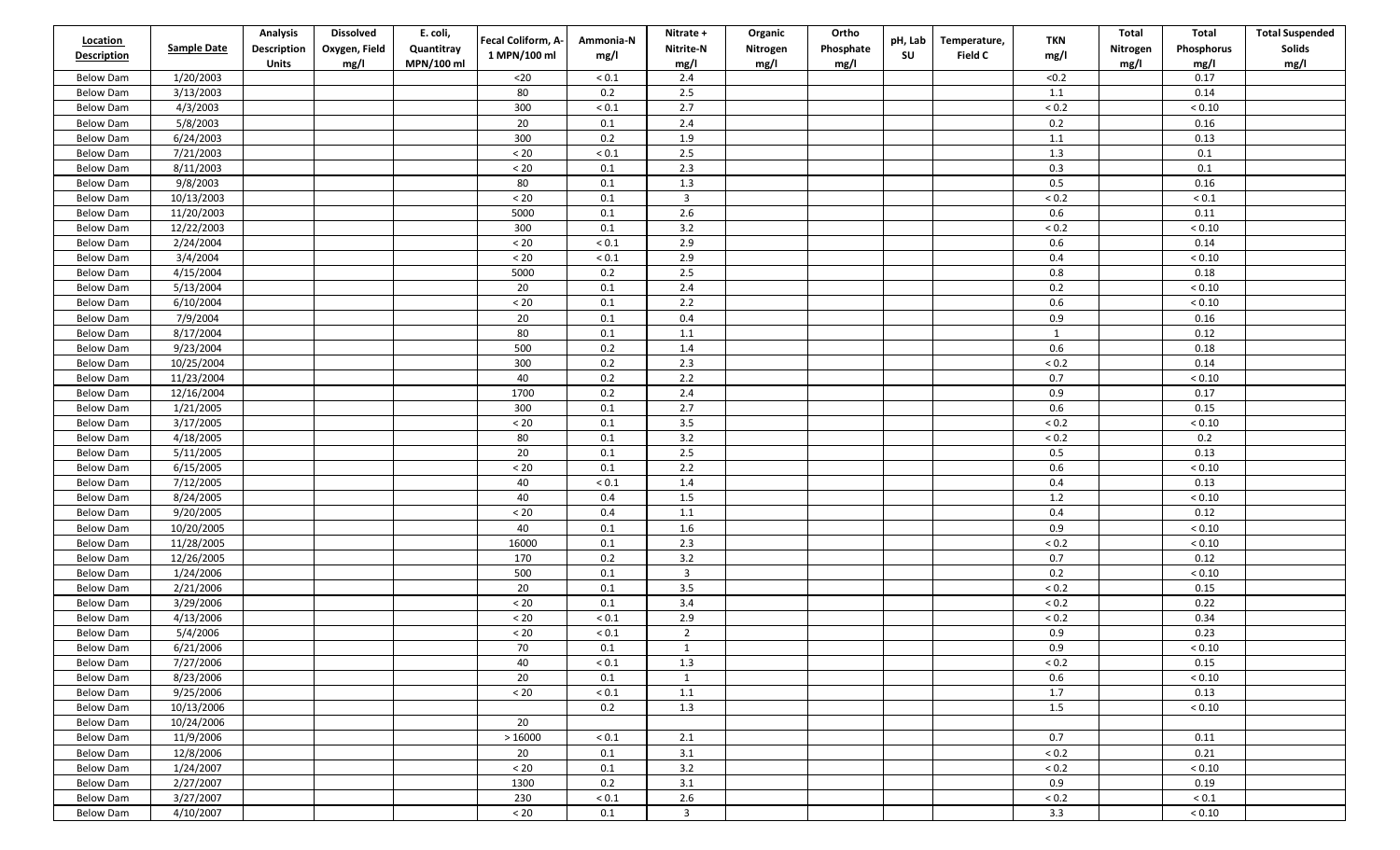| Location<br><b>Description</b> | <b>Sample Date</b> | <b>Analysis</b><br>Description | <b>Dissolved</b><br>Oxygen, Field | E. coli,<br>Quantitray | Fecal Coliform, A-<br>1 MPN/100 ml | Ammonia-N<br>mg/l | Nitrate +<br>Nitrite-N           | Organic<br>Nitrogen  | Ortho<br>Phosphate | pH, Lab<br>SU | Temperature,<br><b>Field C</b> | <b>TKN</b><br>mg/l             | Total<br>Nitrogen       | Total<br>Phosphorus  | <b>Total Suspended</b><br>Solids |
|--------------------------------|--------------------|--------------------------------|-----------------------------------|------------------------|------------------------------------|-------------------|----------------------------------|----------------------|--------------------|---------------|--------------------------------|--------------------------------|-------------------------|----------------------|----------------------------------|
|                                |                    | <b>Units</b>                   | mg/l                              | MPN/100 ml             |                                    |                   | mg/l                             | mg/l                 | mg/l               |               |                                |                                | mg/l                    | mg/l                 | mg/l                             |
| <b>Below Dam</b>               | 5/8/2007           |                                |                                   |                        | < 20                               | ${}_{0.1}$        | 2.4                              |                      |                    |               |                                | < 0.2                          |                         | < 0.10               |                                  |
| Below Dam                      | 6/19/2007          |                                |                                   |                        | $< 20\,$                           | 0.2               | 2.1                              |                      |                    |               |                                | $\mathbf{1}$                   |                         | < 0.10               |                                  |
| <b>Below Dam</b>               | 7/16/2007          |                                |                                   |                        | $< 20$                             | 0.3               | 1.1                              |                      |                    |               |                                | $1.2\,$                        |                         | < 0.10               |                                  |
| <b>Below Dam</b>               | 8/28/2007          |                                |                                   |                        | $< 20\,$                           | 0.6               | 0.5                              |                      |                    |               |                                | $\mathbf{1}$                   |                         | ${}< 0.10$           |                                  |
| <b>Below Dam</b>               | 9/24/2007          |                                |                                   |                        | $< 20\,$                           | 0.3               | 0.3                              |                      |                    |               |                                | 0.6                            |                         | < 0.10               |                                  |
| <b>Below Dam</b>               | 10/30/2007         |                                |                                   |                        | 80                                 | 0.2               | 0.6                              | 0.8                  |                    |               |                                | 1                              | 1.6                     | < 0.10               |                                  |
| Below Dam                      | 11/27/2007         |                                |                                   |                        | $< 20\,$                           | ${}_{0.2}$        | 0.9                              | 0.6                  |                    |               |                                | $0.6\,$                        | 1.5                     | < 0.10               |                                  |
| <b>Below Dam</b>               | 12/17/2007         |                                |                                   |                        | 1300                               | 0.2               | 1.5                              | 1.2                  |                    |               |                                | 1.4                            | 2.9                     | Present < MDL        |                                  |
| <b>Below Dam</b>               | 1/25/2008          |                                |                                   |                        | $< 20$                             | Present < MDL     | 2.6                              | $< 0.5\,$            |                    |               |                                | Present < MDL                  | 2.6                     | Present < MDL        |                                  |
| <b>Below Dam</b>               | 2/12/2008          |                                |                                   |                        | 80                                 | Present < MDL     | 2.2                              | Present < MDL        |                    |               |                                | Present < MDL                  | 2.2                     | 0.11                 |                                  |
| <b>Below Dam</b>               | 3/24/2008          |                                |                                   |                        | 500                                | Present < MDL     | 2.5                              | Present < MDL        |                    |               |                                | Present < MDL                  | 2.5                     | Present < MDL        |                                  |
| Below Dam                      | 4/29/2008          |                                |                                   |                        | 230                                | 0.3               | $1.4\,$                          | $0.6\,$              |                    |               |                                | 0.9                            | 2.3                     | 0.13                 |                                  |
| <b>Below Dam</b>               | 5/27/2008          |                                |                                   |                        | $< 20$                             | Present < MDL     | $\overline{2}$                   | Present < MDL        |                    |               |                                | Present < MDL                  | $\overline{2}$          | Present < MDL        |                                  |
| <b>Below Dam</b>               | 6/9/2008           |                                |                                   |                        | $< 20$                             | Present < MDL     | 1.9                              | Present < MDL        |                    |               |                                | Present < MDL                  | 1.9                     | Present < MDL        |                                  |
| <b>Below Dam</b>               | 7/8/2008           |                                |                                   |                        | 700                                | Present < MDL     | 1.6                              | 0.7                  |                    |               |                                | 0.7                            | 2.3                     | Present < MDL        |                                  |
| <b>Below Dam</b>               | 8/19/2008          |                                |                                   |                        | < 20                               | 0.3               | 1.1                              | $1.2\,$              |                    |               |                                | 1.5                            | 2.6                     | Present < MDL        |                                  |
| Below Dam                      | 9/3/2008           |                                |                                   |                        | 40                                 | $0.5\,$           | 0.6                              | 0.6                  |                    |               |                                | $1.1\,$                        | 1.7                     | Present < MDL        |                                  |
| <b>Below Dam</b>               | 10/6/2008          |                                |                                   |                        | 70                                 | Present < MDL     | 1.3                              | 0.5                  |                    |               |                                | $0.5\,$                        | 1.8                     | Present < MDL        |                                  |
| <b>Below Dam</b>               | 11/17/2008         |                                |                                   |                        | 800                                | 0.2               | $1.7$                            | 0.4                  |                    |               |                                | 0.6                            | 2.3                     | Present < MDL        |                                  |
| <b>Below Dam</b>               | 12/9/2008          |                                |                                   |                        | 140                                | 0.2               | 2.1                              | 0.3                  |                    |               |                                | Present < MDL                  | 2.6                     | Present < MDL        |                                  |
| <b>Below Dam</b>               | 1/5/2009           |                                |                                   |                        | < 20                               | Present < MDL     | 3.2                              | Present < MDL        |                    |               |                                | Present < MDL                  | 3.2                     | Present < MDL        |                                  |
| Below Dam                      | 2/19/2009          |                                |                                   |                        | 20                                 | Present < MDL     | 3.1                              | Present < MDL        |                    |               |                                | Present < MDL                  | 3.1                     | Present < MDL        |                                  |
| <b>Below Dam</b>               | 3/5/2009           |                                |                                   |                        | < 20                               | 0.4               | $\overline{3}$                   | 0.1                  |                    |               |                                | Present < MDL                  | 3.5                     | Present < MDL        |                                  |
| <b>Below Dam</b>               | 4/23/2009          |                                |                                   |                        | 9000                               | 0.3               | 1.9                              |                      |                    |               |                                | 0.6                            |                         | Present < MDL        |                                  |
| <b>Below Dam</b>               | 5/18/2009          |                                |                                   |                        | < 20                               | Present < MDL     | $\overline{2}$                   | Present < MDL        |                    |               |                                | Present < MDL                  | $\overline{2}$          | Present < MDL        |                                  |
| <b>Below Dam</b>               | 6/8/2009           |                                |                                   |                        | 300                                | Present < MDL     | 1.7                              | Present < MDL        |                    |               |                                | Present < MDL                  | 1.7                     | 0.3                  |                                  |
| <b>Below Dam</b>               | 7/15/2009          |                                |                                   |                        | $< 20\,$                           | Present < MDL     | 1.7                              | 0.9                  |                    |               |                                | 0.9                            | 2.6                     | Present < MDL        |                                  |
| <b>Below Dam</b>               | 8/17/2009          |                                |                                   |                        | < 20                               | 0.2               | 1.2                              | 0.5                  |                    |               |                                | 0.7                            | 1.9                     | Present < MDL        |                                  |
| <b>Below Dam</b>               | 9/3/2009           |                                |                                   |                        | $< 20\,$                           | Present < MDL     | $1.1\,$                          | 0.6                  |                    |               |                                | 0.6                            | 1.7                     | Present < MDL        |                                  |
| <b>Below Dam</b>               | 10/2/2009          |                                |                                   |                        | 40                                 | 0.3               | 1.5                              | 0.2                  |                    |               |                                | Present < MDL                  | $\overline{2}$          | Present < MDL        |                                  |
| <b>Below Dam</b>               | 11/2/2009          |                                |                                   |                        | 300                                | Present < MDL     | 1.8                              | 0.6                  |                    |               |                                | 0.6                            | 2.4                     | Present < MDL        |                                  |
| <b>Below Dam</b>               | 12/16/2009         |                                |                                   |                        | 300                                | Present < MDL     | 2.6                              | Present < MDL        |                    |               |                                | Present < MDL                  | 2.6                     | Present < MDL        |                                  |
|                                | 1/15/2010          |                                |                                   |                        | < 20                               |                   | 4.4                              |                      |                    |               |                                |                                | 4.4                     |                      |                                  |
| <b>Below Dam</b>               | 3/9/2010           |                                |                                   |                        | $< 20$                             | Present < MDL     | 2.9                              | Present < MDL        |                    |               |                                | Present < MDL<br>Present < MDL | 2.9                     | Present < MDL        |                                  |
| <b>Below Dam</b>               |                    |                                |                                   |                        |                                    | Present < MDL     | 2.9                              | Present < MDL        |                    |               |                                |                                |                         | Present < MDL        |                                  |
| <b>Below Dam</b>               | 4/8/2010           |                                |                                   | 10.9                   | $< 20\,$                           | Present < MDL     |                                  | Present < MDL<br>0.7 |                    |               |                                | Present < MDL                  | 2.9<br>2.7              | Present < MDL<br>0.1 |                                  |
| <b>Below Dam</b>               | 5/6/2010           |                                |                                   |                        |                                    | Present < MDL     | $\overline{2}$<br>$\overline{2}$ |                      |                    |               |                                | 0.7                            |                         |                      |                                  |
| Below Dam                      | 6/16/2010          |                                |                                   | 4.1                    |                                    | Present < MDL     |                                  | Present < MDL        |                    |               |                                | Present < MDL                  | $\overline{2}$          | Present < MDL        |                                  |
| <b>Below Dam</b>               | 7/2/2010           |                                |                                   | $5.2$                  |                                    | Present < MDL     | 1.5                              | 0.8                  |                    |               |                                | $0.8\,$                        | 2.3                     | 0.23                 |                                  |
| <b>Below Dam</b>               | 8/3/2010           |                                |                                   | $\leq 1$               |                                    | 0.4               | 0.4                              | 0.6                  |                    |               |                                | $\mathbf{1}$                   | 1.4                     | 0.17                 |                                  |
| Below Dam                      | 9/14/2010          |                                |                                   | $\leq 1$               |                                    | Present < MDL     | 0.5                              | 0.8                  |                    |               |                                | 0.8                            | 1.3                     | Present < MDL        |                                  |
| Below Dam                      | 10/21/2010         |                                |                                   | 16.9                   |                                    | Present < RDL     | 1.3                              | 0.7                  |                    |               |                                | 0.7                            | $\overline{2}$          | Present < RDL        |                                  |
| Below Dam                      | 11/24/2010         |                                |                                   | 261.3                  |                                    | Present < RDL     | 1.8                              | 0.6                  |                    |               |                                | 0.6                            | 2.4                     | Present < RDL        |                                  |
| Below Dam                      | 12/23/2010         |                                |                                   | 29.5                   |                                    | 0.2               | 2.6                              | 0.3                  |                    |               |                                | 0.5                            | 3.1                     | Present < RDL        |                                  |
| <b>Below Dam</b>               | 2/16/2011          |                                |                                   | $5.2$                  |                                    | Present < RDL     | $\overline{\mathbf{3}}$          | 0.7                  |                    |               |                                | 0.7                            | 3.7                     | 0.15                 |                                  |
| Below Dam                      | 3/24/2011          |                                |                                   | 7.4                    |                                    | Present < RDL     | $\overline{3}$                   | Present < RDL        |                    |               |                                | Present < RDL                  | $\overline{\mathbf{3}}$ | Present < RDL        |                                  |
| Below Dam                      | 4/25/2011          |                                |                                   | 40.8                   |                                    | Present < RDL     | 2.1                              | 0.5                  |                    |               |                                | 0.5                            | 2.6                     | 0.11                 |                                  |
| Below Dam                      | 5/12/2011          |                                |                                   | 6.3                    |                                    | Present < RDL     | 2                                | Present < RDL        |                    |               |                                | Present < RDL                  | $\overline{2}$          | 0.1                  |                                  |
| Below Dam                      | 6/20/2011          |                                |                                   | 12.1                   |                                    | Present < RDL     | $\overline{2}$                   | Present < RDL        |                    |               |                                | Present < RDL                  | 2                       | 0.14                 |                                  |
| <b>Below Dam</b>               | 7/7/2011           |                                |                                   | $\mathbf{1}$           |                                    | Present < RDL     | 1.5                              | Present < RDL        |                    |               |                                | Present < RDL                  | 1.5                     | 0.1                  |                                  |
| <b>Below Dam</b>               | 8/2/2011           |                                |                                   | $< 1$                  |                                    | 0.3               | 0.9                              | 0.6                  |                    |               |                                | 0.9                            | 1.8                     | Present < RDL        |                                  |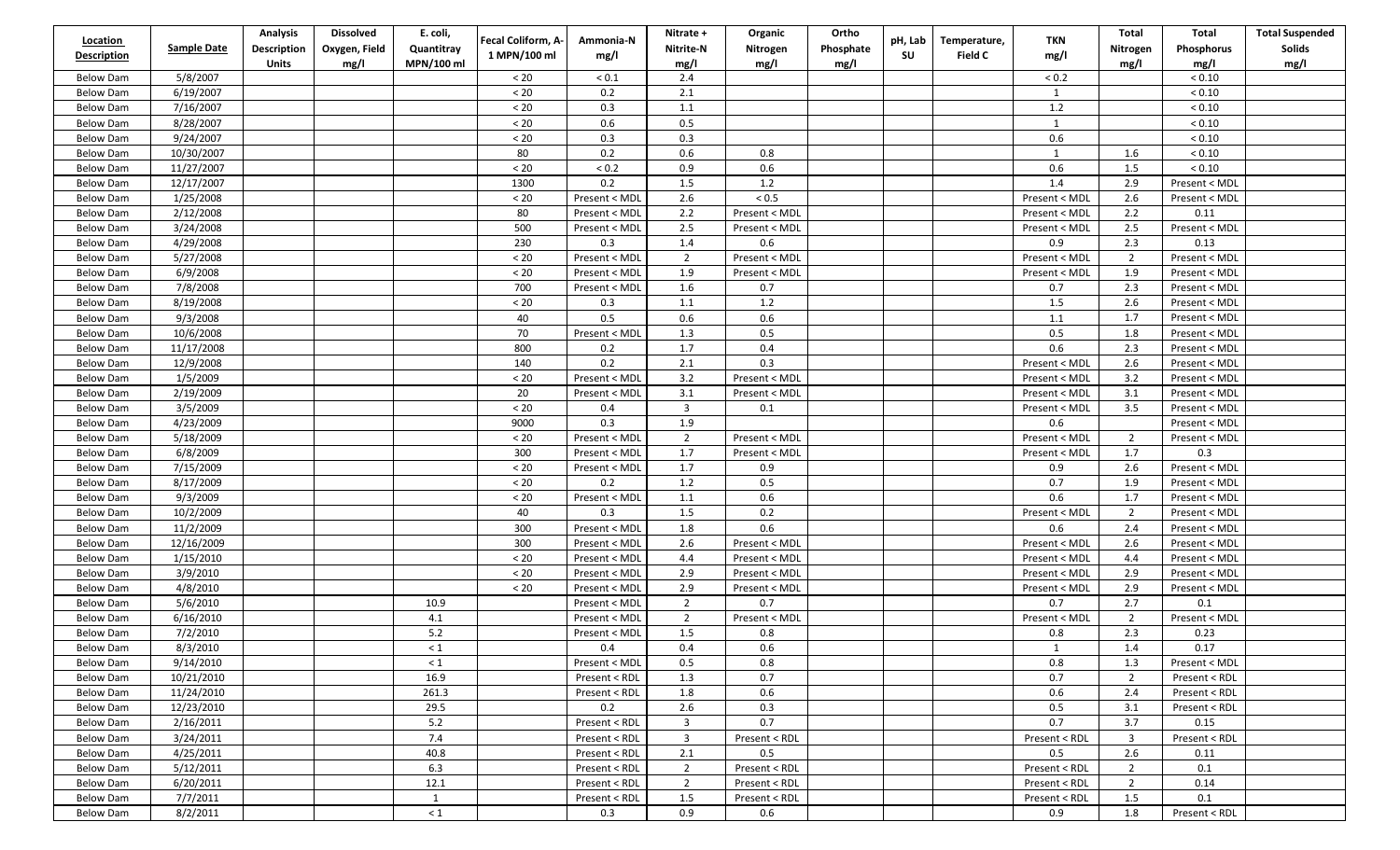| <b>Location</b>    |                    | <b>Analysis</b>    | <b>Dissolved</b> | E. coli,     | Fecal Coliform, A- | Ammonia-N     | Nitrate +      | Organic       | Ortho     | pH, Lab | Temperature, | <b>TKN</b>    | Total                   | Total         | <b>Total Suspended</b> |
|--------------------|--------------------|--------------------|------------------|--------------|--------------------|---------------|----------------|---------------|-----------|---------|--------------|---------------|-------------------------|---------------|------------------------|
| <b>Description</b> | <b>Sample Date</b> | <b>Description</b> | Oxygen, Field    | Quantitray   | 1 MPN/100 ml       | mg/l          | Nitrite-N      | Nitrogen      | Phosphate | su      | Field C      | mg/l          | Nitrogen                | Phosphorus    | Solids                 |
|                    |                    | <b>Units</b>       | mg/l             | MPN/100 ml   |                    |               | mg/l           | mg/l          | mg/l      |         |              |               | mg/l                    | mg/l          | mg/l                   |
| <b>Below Dam</b>   | 9/22/2011          |                    |                  | 25.6         |                    | Present < RDL | 1.8            | 0.9           |           |         |              | 0.9           | 2.7                     | 0.18          |                        |
| <b>Below Dam</b>   | 10/21/2011         |                    |                  | 980.4        |                    | Present < RDL | 2.4            | 0.8           |           |         |              | 0.8           | 3.2                     | 0.16          |                        |
| <b>Below Dam</b>   | 11/29/2011         |                    |                  | 410          |                    | Present < RDL | 2.5            | Present < RDL |           |         |              | Present < RDL | 2.5                     | 0.18          |                        |
| <b>Below Dam</b>   | 12/8/2011          |                    |                  | 9208         |                    | Present < RDL | 3.2            | Present < RDL |           |         |              | Present < RDL | 3.2                     | 0.18          |                        |
| <b>Below Dam</b>   | 1/5/2012           |                    |                  | 121          |                    | Present < RDL | 3.6            | Present < RDL |           |         |              | Present < RDL | 3.6                     | 0.14          |                        |
| <b>Below Dam</b>   | 2/1/2012           |                    |                  | 21.6         |                    | Present < RDL | $\overline{4}$ | Present < RDL |           |         |              | Present < RDL | $\overline{4}$          | Present < RDL |                        |
| <b>Below Dam</b>   | 3/27/2012          |                    |                  | 920.8        |                    | Present < RDL | 2.5            | 0.5           |           |         |              | 0.5           | $\overline{\mathbf{3}}$ | 0.19          |                        |
| <b>Below Dam</b>   | 4/3/2012           |                    |                  | 5.2          |                    | Present < RDL | 2.5            | 0.7           |           |         |              | 0.7           | 3.2                     | 0.13          |                        |
| <b>Below Dam</b>   | 5/10/2012          |                    |                  | $\mathbf{1}$ |                    | Present < RDL | 2.1            | Present < RDL |           |         |              | Present < RDL | 2.1                     | Present < RDL |                        |
| <b>Below Dam</b>   | 6/13/2012          |                    |                  | Lab Error    |                    | Present < RDL | 1.4            | 0.6           |           |         |              | 0.6           | $\overline{2}$          | 0.14          |                        |
| <b>Below Dam</b>   | 7/10/2012          |                    |                  | 648.8        |                    | 0.6           | 0.7            | $0.5\,$       |           |         |              | 1.1           | 1.8                     | 0.19          |                        |
| <b>Below Dam</b>   | 8/3/2012           |                    |                  | 10           |                    | 0.3           | 1              | 0.4           |           |         |              | 0.7           | 1.7                     | 0.14          |                        |
| <b>Below Dam</b>   | 9/17/2012          |                    |                  | < 10         |                    | 0.2           | 0.6            | 0.7           |           |         |              | 0.9           | 1.5                     | Present < RDL |                        |
| <b>Below Dam</b>   | 10/26/2012         |                    |                  | $<10\,$      |                    | Present < RDL | 1.3            | 1             |           |         |              | 1             | 2.3                     | Present < RDL |                        |
| <b>Below Dam</b>   | 11/28/2012         |                    |                  | Lab Error    |                    | Present < RDL | $\overline{3}$ | Present < RDL |           |         |              | Present < RDL | 3                       | 0.12          |                        |
| <b>Below Dam</b>   | 11/30/2012         |                    |                  | 30           |                    |               |                |               |           |         |              |               |                         |               |                        |
| <b>Below Dam</b>   | 12/6/2012          |                    |                  | $4.1\,$      |                    | Present < RDL | 3.2            | Present < RDL |           |         |              | Present < RDL | 3.2                     | Present < RDL |                        |
| <b>Below Dam</b>   | 1/22/2013          |                    |                  | 583          |                    | Present < RDL | $\overline{2}$ | 0.8           |           |         |              | 0.8           | 2.8                     | 0.19          |                        |
| <b>Below Dam</b>   | 2/13/2013          |                    |                  | $<10\,$      |                    | Present < RDL | 3.2            | 1.1           |           |         |              | 1.1           | 4.3                     | 0.1           |                        |
| <b>Below Dam</b>   | 3/11/2013          |                    |                  | $<10\,$      |                    | Present < RDL | 2.8            | Present < RDL |           |         |              | Present < RDL | 2.8                     | Present < RDL |                        |
| <b>Below Dam</b>   | 4/18/2013          |                    |                  | Lab Error    |                    | Present < RDL | 2.4            | Present < RDL |           |         |              | Present < RDL | 2.4                     | Present < RDL |                        |
| <b>Below Dam</b>   | 4/25/2013          |                    |                  | 63           |                    |               |                |               |           |         |              |               |                         |               |                        |
| <b>Below Dam</b>   | 5/15/2013          |                    |                  | 48           |                    | Present < RDL | 1.8            | 0.8           |           |         |              | 0.8           | 2.6                     | Present < RDL |                        |
| <b>Below Dam</b>   | 6/25/2013          |                    |                  | 10           |                    | Present < RDL | 1.4            | 1.2           |           |         |              | 1.2           | 2.6                     | 0.2           |                        |
| <b>Below Dam</b>   | 7/9/2013           |                    |                  | $\leq 1$     |                    | Present < RDL | 1.3            | $\mathbf{1}$  |           |         |              | $\mathbf{1}$  | 2.3                     | 0.11          |                        |
| <b>Below Dam</b>   | 8/27/2013          |                    |                  | 10           |                    | Present < RDL | 0.7            | 1.2           |           |         |              | $1.2\,$       | 1.9                     | 0.17          |                        |
| <b>Below Dam</b>   | 9/24/2013          |                    |                  | $<10\,$      |                    | 0.3           | 0.8            | 0.6           |           |         |              | 0.9           | 1.7                     | Present < RDL |                        |
| <b>Below Dam</b>   | 10/15/2013         |                    |                  | 189          |                    | Present < RDL | $1.1\,$        | 0.9           |           |         |              | 0.9           | $\overline{2}$          | 0.17          |                        |
| <b>Below Dam</b>   | 11/21/2013         |                    |                  | $<10$        |                    | Present < RDL | 1.9            | 0.9           |           |         |              | 0.9           | 2.8                     | 0.15          |                        |
| <b>Below Dam</b>   | 12/11/2013         |                    |                  | 609          |                    | Present < RDL | 2.4            | 0.7           |           |         |              | 0.7           | 3.1                     | Present < RDL |                        |
| <b>Below Dam</b>   | 1/16/2014          |                    |                  | 1726         |                    | Present < RDL | 2.2            | 0.6           |           |         |              | 0.6           | 2.8                     | 0.21          |                        |
| <b>Below Dam</b>   | 2/10/2014          |                    |                  | 586          |                    | Present < RDL | 2.7            | Present < RDL |           |         |              | Present < RDL | 2.7                     | Present < RDL |                        |
| <b>Below Dam</b>   | 3/20/2014          |                    |                  | < 10         |                    | Present < RDL | $\overline{3}$ | Present < RDL |           |         |              | Present < RDL | $\overline{\mathbf{3}}$ | Present < RDL |                        |
| <b>Below Dam</b>   | 4/11/2014          |                    |                  | $<10\,$      |                    | Present < RDL | 2.7            | Present < RDL |           |         |              | Present < RDL | 2.7                     | Present < RDL |                        |
| <b>Below Dam</b>   | 5/21/2014          |                    |                  | 187          |                    | Present < RDL | 1.9            | Present < RDL |           |         |              | Present < RDL | 1.9                     | Present < RDL |                        |
| <b>Below Dam</b>   | 6/10/2014          |                    |                  | 213          |                    | Present < RDL | 2.8            | Present < RDL |           |         |              | Present < RDL | 2.8                     | Present < RDL |                        |
| <b>Below Dam</b>   | 7/9/2014           |                    |                  | 10           |                    | Present < RDL | 2.4            | 0.6           |           |         |              | 0.6           | $\overline{3}$          | 0.19          |                        |
| <b>Below Dam</b>   | 8/22/2014          |                    |                  | $5.2$        |                    | Present < RDL | 1.6            | 0.7           |           |         |              | 0.7           | 2.3                     | 0.26          |                        |
| <b>Below Dam</b>   | 9/18/2014          |                    |                  | $10\,$       |                    | 0.2           | 1.3            | 0.6           |           |         |              | 0.8           | $2.1\,$                 | 0.25          |                        |
| Below Dam          | 10/17/2014         |                    |                  | 31           |                    | Present < RDL | 1.5            | 1             |           |         |              | 1             | 2.5                     | Present < RDL |                        |
| Below Dam          | 11/10/2014         |                    |                  | < 10         |                    | Present < RDL | 1.7            | 0.6           |           |         |              | 0.6           | 2.3                     | Present < RDL |                        |
| Below Dam          | 12/12/2014         |                    |                  | 1376         |                    | Present < RDL | 2.6            | 0.5           |           |         |              | 0.5           | 3.1                     | Present < RDL |                        |
| <b>Below Dam</b>   | 1/28/2015          |                    |                  | 1785         |                    | Present < RDL | 2.7            | Present < RDL |           |         |              | Present < RDL | 2.7                     | 0.11          |                        |
| Below Dam          | 2/6/2015           |                    |                  | 20           |                    | Present < RDL | 3.2            | Present < RDL |           |         |              | Present < RDL | 3.2                     | Present < RDL |                        |
|                    | 3/10/2015          |                    |                  | 620          |                    | 0.2           | 2.2            |               |           |         |              |               | 3.2                     |               |                        |
| Below Dam          | 4/6/2015           |                    |                  | 10           |                    | Present < RDL | 2.7            | 0.8<br>0.6    |           |         |              | 1<br>0.6      | 3.3                     | Present < RDL |                        |
| <b>Below Dam</b>   | 5/26/2015          |                    |                  | 31           |                    | Present < RDL | 1.9            |               |           |         |              |               | $\overline{3}$          | Present < RDL |                        |
| Below Dam          | 6/18/2015          |                    |                  | 20           |                    |               | 1.8            | 1.1           |           |         |              | 1.1<br>0.6    | 2.4                     | Present < RDL |                        |
| Below Dam          |                    |                    |                  |              |                    | Present < RDL |                | 0.6           |           |         |              |               |                         | Present < RDL |                        |
| <b>Below Dam</b>   | 7/24/2015          |                    |                  | 10           |                    | Present < RDL | 1.8            | 0.5           |           |         |              | 0.5           | 2.3                     | 0.11          |                        |
| Below Dam          | 8/24/2015          |                    |                  | $<10\,$      |                    | Present < RDL | 1.5            | 0.7           |           |         |              | 0.7           | 2.2                     | Present < RDL |                        |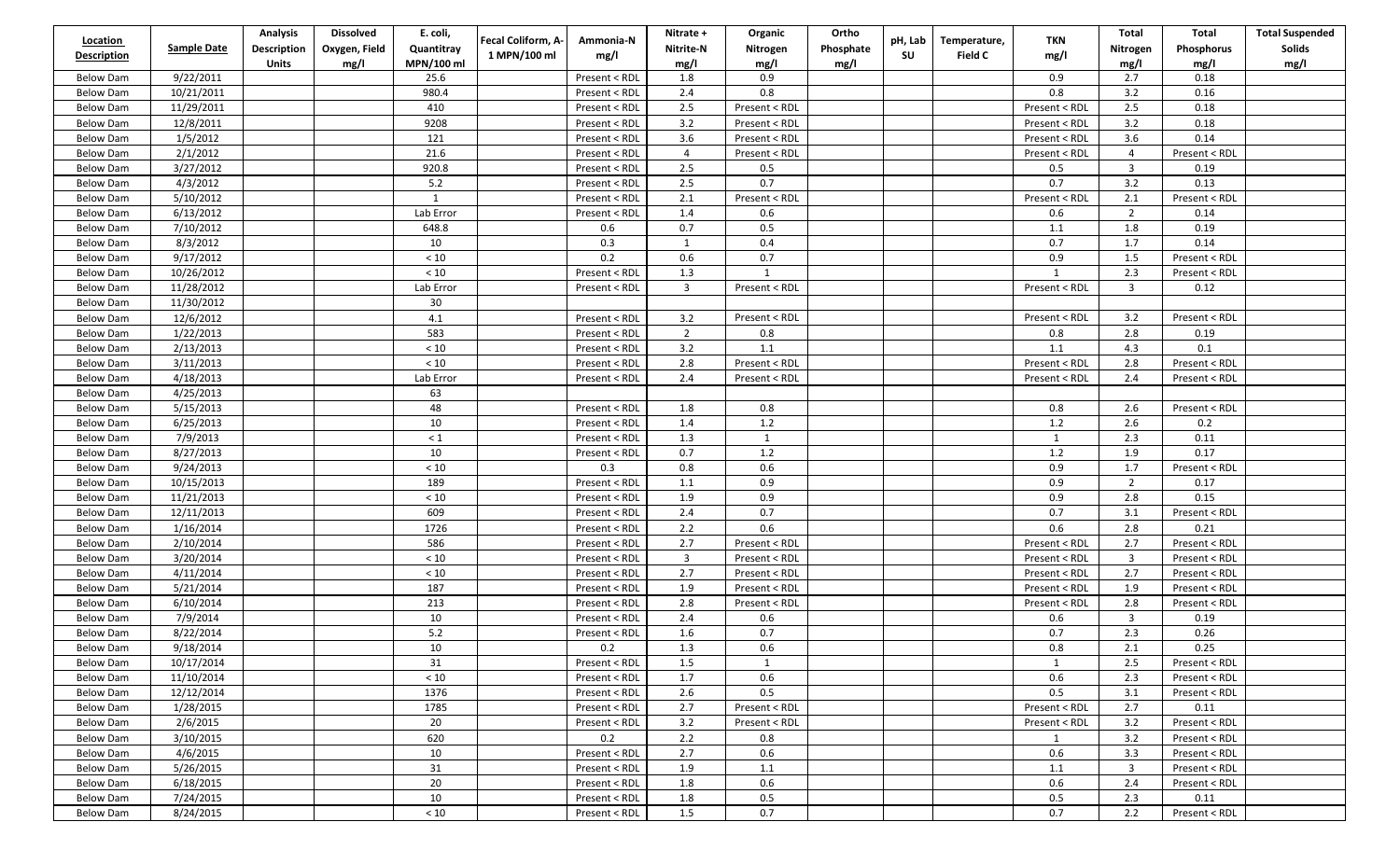| Location           |                    | <b>Analysis</b> | <b>Dissolved</b> | E. coli,   | Fecal Coliform, A- | Ammonia-N     | Nitrate +      | Organic       | Ortho                       | pH, Lab        | Temperature,    | TKN           | Total                   | Total             | <b>Total Suspended</b> |
|--------------------|--------------------|-----------------|------------------|------------|--------------------|---------------|----------------|---------------|-----------------------------|----------------|-----------------|---------------|-------------------------|-------------------|------------------------|
| <b>Description</b> | <b>Sample Date</b> | Description     | Oxygen, Field    | Quantitray | 1 MPN/100 ml       | mg/l          | Nitrite-N      | Nitrogen      | Phosphate                   | SU             | Field C         | mg/l          | Nitrogen                | <b>Phosphorus</b> | Solids                 |
|                    |                    | <b>Units</b>    | mg/l             | MPN/100 ml |                    |               | mg/l           | mg/l          | mg/l                        |                |                 |               | mg/l                    | mg/l              | mg/l                   |
| <b>Below Dam</b>   | 9/3/2015           |                 |                  | < 10       |                    | Present < RDL | 1.2            | 0.7           |                             |                |                 | 0.7           | 1.9                     | Present < RDL     |                        |
| <b>Below Dam</b>   | 10/21/2015         |                 |                  | 10         |                    | Present < RDL | 1.6            | 0.6           |                             |                |                 | 0.6           | 2.2                     | Present < RDL     |                        |
| Below Dam          | 11/25/2015         |                 |                  | 31         |                    | Present < RDL | $\overline{2}$ | 0.6           |                             |                |                 | 0.6           | 2.6                     | Present < RDL     |                        |
| <b>Below Dam</b>   | 12/3/2015          |                 |                  | 586        |                    | Present < RDL | 2.4            | 0.5           |                             |                |                 | 0.5           | 2.9                     | Present < RDL     |                        |
| Below Dam          | 1/12/2016          |                 |                  | 259        |                    | Present < RDL | $\overline{3}$ | Present < RDL |                             |                |                 | Present < RDL | $\overline{3}$          | Present < RDL     |                        |
| <b>Below Dam</b>   | 2/11/2016          |                 |                  | 187        |                    | Present < RDL | 3.2            | Present < RDL |                             |                |                 | Present < RDL | 3.2                     | Present < RDL     |                        |
| Below Dam          | 4/6/2016           |                 | 11.2             | < 10       |                    | Present < RDL | 2.7            | 3.1           | Present < RDL               | 7.2            | 14              | 3.1           | 5.8                     | 0.38              |                        |
| <b>Below Dam</b>   | 5/4/2016           |                 | 9.4              | 259        |                    | Present < RDL | 2.4            | 0.6           | 0.21                        | 7.4            | 17              | 0.6           | $\overline{3}$          | 0.21              |                        |
| <b>Below Dam</b>   | 5/17/2016          |                 |                  |            |                    | Present < RDL | $\overline{2}$ | 0.5           | Present < RDL               |                |                 | 0.5           | 2.5                     | Present < RDL     |                        |
| Below Dam          | 6/6/2016           |                 | 8.8              | 63         |                    | Present < RDL | 2.1            | Present < RDL | 0.06                        | 8.5            | 24              | Present < RDL | 2.1                     | 0.11              | 6                      |
| <b>Below Dam</b>   | 6/13/2016          |                 |                  |            |                    | Present < RDL | 1.8            | 0.7           | Present < RDL               |                |                 | 0.7           | 2.5                     | Present < RDL     | 9                      |
| Below Dam          | 7/6/2016           |                 | 8.2              | < 10       |                    | Present < RDL | 1.5            | 0.8           | 0.1                         | 8              | 27              | 0.8           | 2.3                     | 0.1               | 4                      |
| Below Dam          | 7/18/2016          |                 |                  |            |                    | Present < RDL | $\mathbf{1}$   | 1.1           | Present < RDL               |                |                 | 1.1           | 2.1                     | Present < RDL     | 8                      |
| <b>Below Dam</b>   | 8/3/2016           |                 | 7.8              | 41         |                    | Present < RDL | 1.1            | 0.7           | Present < RDL               | 8.7            | 26              | 0.7           | 1.8                     | Present < RDL     | 10                     |
| Below Dam          | 8/15/2016          |                 |                  |            |                    | 0.3           | 0.6            | 0.7           | Present < RDL               |                |                 | 1             | 1.6                     | Present < RDL     | 10                     |
| <b>Below Dam</b>   | 9/7/2016           |                 | 7.7              | 10         |                    | 0.4           | 0.6            | 0.4           | Present < RDL               | 7.4            | 25              | $0.8\,$       | 1.4                     | Present < RDL     | 8                      |
| <b>Below Dam</b>   | 9/19/2016          |                 |                  |            |                    | 1.4           | 0.5            | Present < RDL | Present < RDL               |                |                 | $1.4\,$       | 1.9                     | Present < RDL     | 9                      |
| <b>Below Dam</b>   | 10/3/2016          |                 | 8.5              | 10         |                    | 0.9           | 0.7            | 0.1           | Present < RDL               | 7.8            | 20              | $\mathbf{1}$  | 1.7                     | Present < RDL     | 12                     |
| <b>Below Dam</b>   | 10/17/2016         |                 |                  |            |                    | 0.2           | 1.2            | 0.6           | Present < RDL               |                |                 | 0.8           | $\overline{2}$          | Present < RDL     | 12                     |
| Below Dam          | 11/7/2016          |                 | 10.7             | 10         |                    | 0.2           | $\mathbf{1}$   | 0.5           | Present < RDL               | 8              | 13              | 0.7           | 1.7                     | Present < RDL     | 8                      |
| <b>Below Dam</b>   | 12/5/2016          |                 | 12               | 586        |                    | 0.3           | 1.5            | 0.7           | 0.07                        | 7.5            | 9               | $\mathbf{1}$  | 2.5                     | Present < RDL     | 8                      |
| Below Dam          | 1/4/2017           |                 | 12.3             | < 10       |                    | 0.3           | 2.2            | 0.2           | Present < RDL               | 7.6            | 6               | Present < RDL | 2.7                     | Present < RDL     | 5                      |
| <b>Below Dam</b>   | 2/6/2017           |                 | 14               | < 10       |                    | Present < RDL | 2.4            | 0.5           | Present < RDL               | 8              | 5               | 0.5           | 2.9                     | Present < RDL     | $\overline{7}$         |
| <b>Below Dam</b>   | 3/6/2017           |                 | 11.7             | $<10$      |                    | Present < RDL | 2.6            | 0.5           | Present < RDL               | 7.8            | 8               | 0.5           | 3.1                     | Present < RDL     | 6                      |
| Below Dam          | 4/3/2017           |                 | 11.1             | 4106       |                    | Present < RDL | 1.9            | 1.1           | Present < RDL               | 7.3            | 11              | 1.1           | $\overline{3}$          | 0.14              | 20                     |
| <b>Below Dam</b>   | 5/3/2017           |                 | 9.6              | 10         |                    | Present < RDL | 1.8            | Present < RDL | Present < RDL               | 7.7            | 17              | Present < RDL | 1.8                     | Present < RDL     | 3                      |
| Below Dam          | 6/5/2017           |                 | 8.7              | < 10       |                    | Present < RDL | 2.1            | 0.7           | Present < RDL               | 7.9            | 21              | 0.7           | 2.8                     | Present < RDL     | 6                      |
| <b>Below Dam</b>   | 7/5/2017           |                 | 7.7              | < 10       |                    | Present < RDL | $1.1\,$        | 0.7           | Present < RDL               | 7.9            | 25              | 0.7           | 1.8                     | Present < RDL     | 10                     |
| <b>Below Dam</b>   | 8/7/2017           |                 | 8                | 41         |                    | Present < RDL | 0.8            | 1.3           | Present < RDL               | 8.1            | 23              | $1.3\,$       | 2.1                     | Present < RDL     | 15                     |
| Below Dam          | 9/6/2017           |                 | 7.7              | 41         |                    | Present < RDL | 0.8            | 1             | Present < RDL               | 7.1            | 22              | $\mathbf{1}$  | 1.8                     | Present < RDL     | 5                      |
| <b>Below Dam</b>   | 10/2/2017          |                 | 9.2              | $<10\,$    |                    | 0.3           | 0.7            | 0.6           | Present < RDL               | 7.2            | 20              | 0.9           | 1.6                     | Present < RDL     | 5                      |
| Below Dam          | 11/6/2017          |                 | 9.8              | 31         |                    | Present < RDL | 0.9            | 0.7           | Present < RDL               | 7.9            | 15              | 0.7           | 1.6                     | Present < RDL     | $\overline{7}$         |
| <b>Below Dam</b>   | 12/4/2017          |                 | 12.7             | 10         |                    | Present < RDL | 1.5            | 0.9           | Present < RDL               | 7.1            | 6               | 0.9           | 2.4                     | Present < RDL     | $\overline{4}$         |
| <b>Below Dam</b>   | 2/5/2018           |                 | 14.3             | 31         |                    | Present < RDL | 3.1            | 0.6           | Present < RDL               | 7.3            | $\overline{4}$  | 0.6           | 3.7                     | Present < RDL     | 4                      |
| Below Dam          | 3/5/2018           |                 | 12.9             | 160        |                    | Present < RDL | 2.9            | 1.4           | Present < RDL               | 8              | $\overline{7}$  | 1.4           | 4.3                     | Present < RDL     | 9                      |
| <b>Below Dam</b>   | 4/2/2018           |                 | 12.1             | $<10\,$    |                    | Present < RDL | 2.8            | Present < RDL | Present < RDL               | 7.4            | 8               | Present < RDL | 2.8                     | Present < RDL     | 5                      |
| <b>Below Dam</b>   | 5/7/2018           |                 | 9.9              | < 10       |                    | Present < RDL | 1.8            | 0.5           | Present < RDL               | 8              | 19              | 0.5           | 2.3                     | Present < RDL     | 8                      |
| <b>Below Dam</b>   | 6/4/2018           |                 | 9.3              | 1019       |                    | Present < RDL | 2.2            | 0.8           | 0.11                        | $\overline{7}$ | 19              | 0.8           | $\overline{3}$          | 0.11              | 17                     |
| <b>Below Dam</b>   | 7/2/2018           |                 | 8                | 20         |                    | Present < RDL | 2.3            |               | Present < RDL Present < RDL | 8.5            | 29              | Present < RDL | 2.3                     | Present < RDL     | 6                      |
| Below Dam          | 8/6/2018           |                 | 8.3              | 708        |                    | Present < RDL | 1.3            | Present < RDL | Present < RDL               | 7.1            | 24              | Present < RDL | 1.3                     | 0.15              | 33                     |
| Below Dam          | 9/5/2018           |                 | 7.4              | 201        |                    | Present < RDL | 2.4            | 0.6           | 0.07                        | 7.6            | 27              | 0.6           | $\overline{\mathbf{3}}$ | Present < RDL     | 19                     |
| Below Dam          | 10/1/2018          |                 | 9.2              | 767        |                    | Present < RDL | 2.3            | 0.6           | Present < RDL               | 6.7            | 18              | Present < RDL | 2.9                     | Present < RDL     | 15                     |
| Below Dam          | 11/5/2018          |                 | 10.3             | 15531      |                    | Present < RDL | 2.2            | 0.8           | 0.12                        | 7.2            | 13              | 0.8           | $\overline{3}$          | 0.15              | 31                     |
| Below Dam          | 12/3/2018          |                 | 10.9             | 231        |                    | Present < RDL | 3.6            | Present < RDL | Present < RDL               | 7.1            | $7^{\circ}$     | Present < RDL | 3.6                     | Present < RDL     | 3                      |
| Below Dam          | 1/16/2019          |                 | 11.9             | < 10       |                    | Present < RDL | $\overline{4}$ | Present < RDL | Present < RDL               | 7.3            | 5               | Present < RDL | $\overline{4}$          | Present < RDL     | $\overline{2}$         |
| Below Dam          | 2/18/2019          |                 | 11.8             | 231        |                    | Present < RDL | $\overline{3}$ | Present < RDL | Present < RDL               | 7.2            | $7\overline{ }$ | Present < RDL | $\overline{3}$          | Present < RDL     | 9                      |
| Below Dam          | 3/19/2019          |                 | 11.1             | 6.3        |                    | Present < RDL | 3.4            | 0.5           | Present < RDL               | 7.6            | 12              | 0.5           | 3.9                     | Present < RDL     | 11                     |
| Below Dam          | 4/25/2019          |                 | 9                | 31         |                    | Present < RDL | 2.3            | 0.5           | Present < RDL               | 8.2            | 21              | 0.5           | 2.8                     | Present < RDL     | 6                      |
| Below Dam          | 5/23/2019          |                 | 8.8              | 204.6      |                    | Present < RDL | 2.6            | Present < RDL | Present < RDL               | 8.1            | 21              | Present < RDL | 2.6                     | Present < RDL     | 9                      |
| Below Dam          | 6/20/2019          |                 | 8.4              | < 10       |                    | Present < RDL | 2.6            | Present < RDL | 0.06                        | 7.6            | 26              | Present < RDL | 2.6                     | Present < RDL     | $7^{\circ}$            |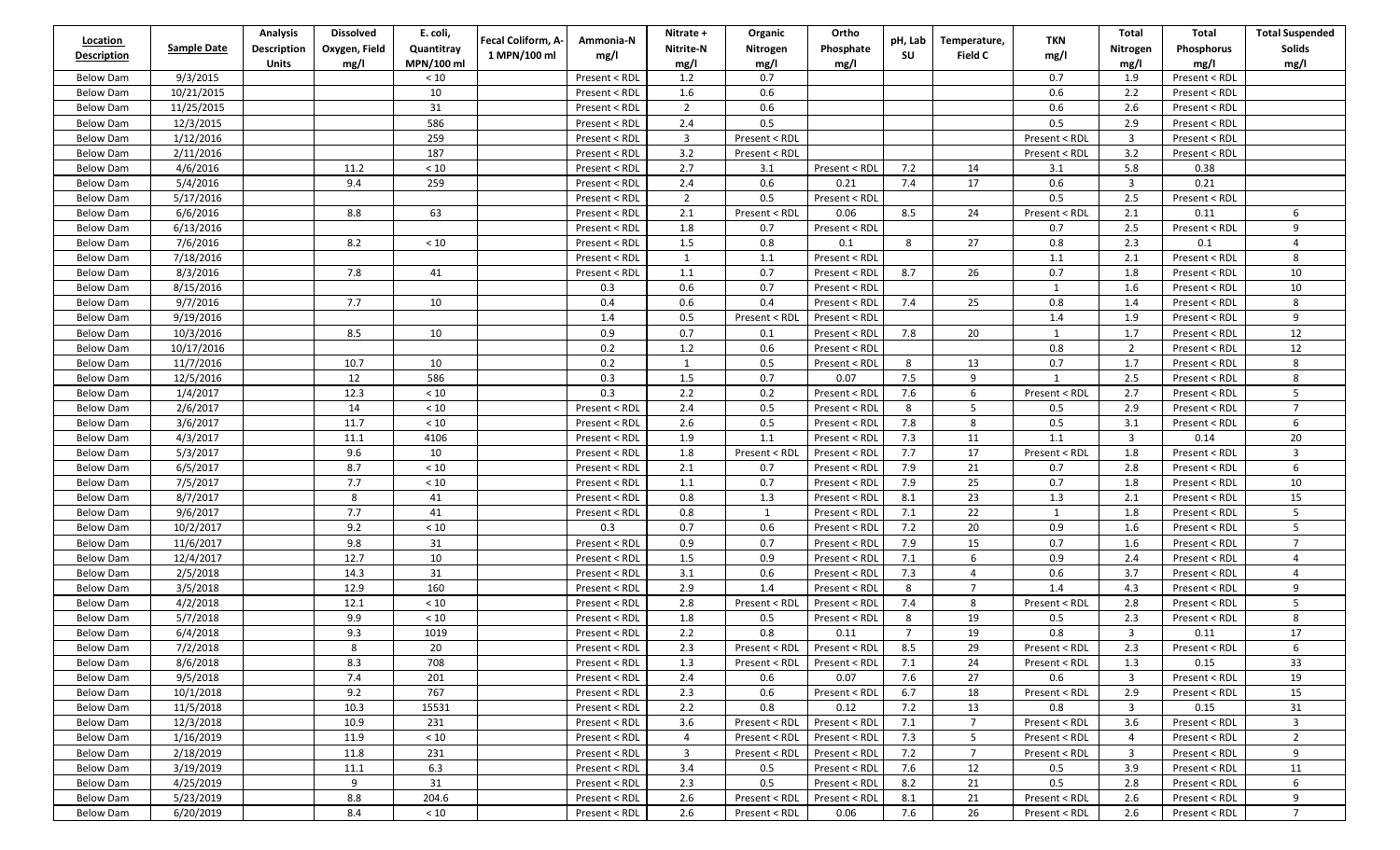| <b>Location</b><br>Description | <b>Sample Date</b> | Analysis<br><b>Description</b><br><b>Units</b> | <b>Dissolved</b><br>Oxygen, Field<br>mg/ | E. coli,<br>Quantitray<br>MPN/100 ml | <b>Fecal Coliform. A-</b><br>Ammonia-N<br>1 MPN/100 ml<br>mg/l | Nitrate +<br><b>Nitrite-N</b><br>mg/ | Organic<br>Nitrogen<br>mg/l | Ortho<br>Phosphate<br>mg/l | pH, Lab<br>SU | Temperature,<br>Field C | <b>TKN</b><br>mg/l | <b>Total</b><br>Nitrogen<br>mg/l | Total<br>Phosphorus<br>mg/l | <b>Total Suspended</b><br>Solids<br>mg/l |
|--------------------------------|--------------------|------------------------------------------------|------------------------------------------|--------------------------------------|----------------------------------------------------------------|--------------------------------------|-----------------------------|----------------------------|---------------|-------------------------|--------------------|----------------------------------|-----------------------------|------------------------------------------|
| Below Dam                      | 7/23/2019          |                                                | 8.3                                      | 2430                                 | 0.3                                                            | ി                                    | 1.2                         | Present < RDL              | 7.3           | 25                      | 1.5                | 3.5                              | Present < RDL               | 18                                       |
| Below Dam                      | 8/20/2019          |                                                | 8.5                                      | 31                                   | Present < RDL                                                  | 2.1                                  | 1.1                         | Present < RDL              | 8.5           | 28                      | 1.1                | 3.2                              | Present < RDL               | 8                                        |
| Below Dam                      | 9/26/2019          |                                                | 8.2                                      | 9.7                                  | Present < RDL                                                  | 2.1                                  | 0.9                         | Present < RDL              | 6.8           | 23                      | 0.9                | 3                                | Present < RDL               |                                          |
| Below Dam                      | 10/29/2019         |                                                | 10.3                                     | 161.6                                | 0.2                                                            | 2.4                                  | 0.9                         | Present < RDL              | 7.3           | 16                      | 1.1                | 3.5                              | Present < RDL               |                                          |
| <b>Below Dam</b>               | 11/19/2019         |                                                | 10.8                                     | 75                                   | 0.3                                                            | 2.3                                  | 0.6                         | Present < RDL              | 6.7           | 8                       | 0.9                | 3.2                              | Present < RDL               |                                          |
| Below Dam                      | 12/19/2019         |                                                | 11.1                                     | 754                                  | Present < RDL                                                  | 2.4                                  | 0.8                         | Present < RDL              | 7.2           | 6                       | 0.8                | 3.2                              | Present < RDL               | 8                                        |
| Below Dam                      | 1/21/2020          |                                                | 12.4                                     | 10                                   | Present < RDL                                                  | 2.9                                  | Present < RDL               | Present < RDL              | 6.7           | 6                       | Present < RDL      | 2.9                              | Present < RDL               |                                          |
| Below Dam                      | 2/18/2020          |                                                | 11.1                                     | 41                                   | Present < RDL                                                  | 2.9                                  | Present < RDL               | Present < RDL              | 7.4           | 9                       | Present < RDL      | 2.9                              | Present < RDL               |                                          |
| <b>Below Dam</b>               | 3/17/2020          |                                                | 10.2                                     | < 10                                 | Present < RDL                                                  | 3.3                                  | 0.7                         | Present < RDL              | 7.2           | 13                      | 0.7                |                                  | Present < RDL               |                                          |
| <b>Below Dam</b>               | 4/24/2020          |                                                | 10                                       | < 10                                 | Present < RDL                                                  | 2.1                                  | 0.6                         | Present < RDL              | 6.7           | 13                      | 0.6                | 2.7                              | Present < RDL               |                                          |
| <b>Below Dam</b>               | 5/22/2020          |                                                | 9.2                                      | 10                                   | Present < RDL                                                  | 2.4                                  | 0.7                         | Present < RDL              | 7.7           | 18                      | 0.7                | 3.1                              | Present < RDL               |                                          |
| <b>Below Dam</b>               | 6/19/2020          |                                                | 8.4                                      | < 10                                 | Present < RDL                                                  |                                      | 0.9                         | Present < RDL              | 7.4           | 25                      | 0.9                | 2.9                              | Present < RDL               |                                          |
| Below Dam                      | 7/27/2020          |                                                | 7.4                                      | < 10                                 | 0.2                                                            | 1.3                                  | 0.3                         | Present < RDL              |               | 28                      | Present < RDL      | 1.8                              | Present < RDL               |                                          |
| Below Dam                      | 8/20/2020          |                                                | 7.8                                      | 52                                   | Present < RDL                                                  | 1.1                                  | 0.5                         | Present < RDL              | 7.2           | 27                      | 0.5                | 1.6                              | Present < RDL               |                                          |
| Below Dam                      | 9/14/2020          |                                                | 8.2                                      | 20                                   | 0.3                                                            | 1.3                                  | 0.3                         | Present < RDL              | 7.3           | 23                      | 0.6                | 1.9                              | Present < RDL               |                                          |
| Below Dam                      | 10/21/2020         |                                                | q                                        | < 10                                 | 0.3                                                            | 1.3                                  | 0.2                         | Present < RDL              | 7.5           | 19                      | Present < RDL      | 1.8                              | Present < RDL               |                                          |
| <b>Below Dam</b>               | 11/24/2020         |                                                | 11                                       | 350                                  | 0.8                                                            |                                      |                             | Present < RDL              | 7.4           | q                       | 1.8                | 3.8                              | Present < RDL               | h.                                       |
| Below Dam                      | 12/15/2020         |                                                | 11.7                                     | 243                                  | 0.3                                                            | 2.4                                  | 0.6                         | Present < RDL              | 7.6           |                         | 0.9                | 3.3                              | Present < RDL               |                                          |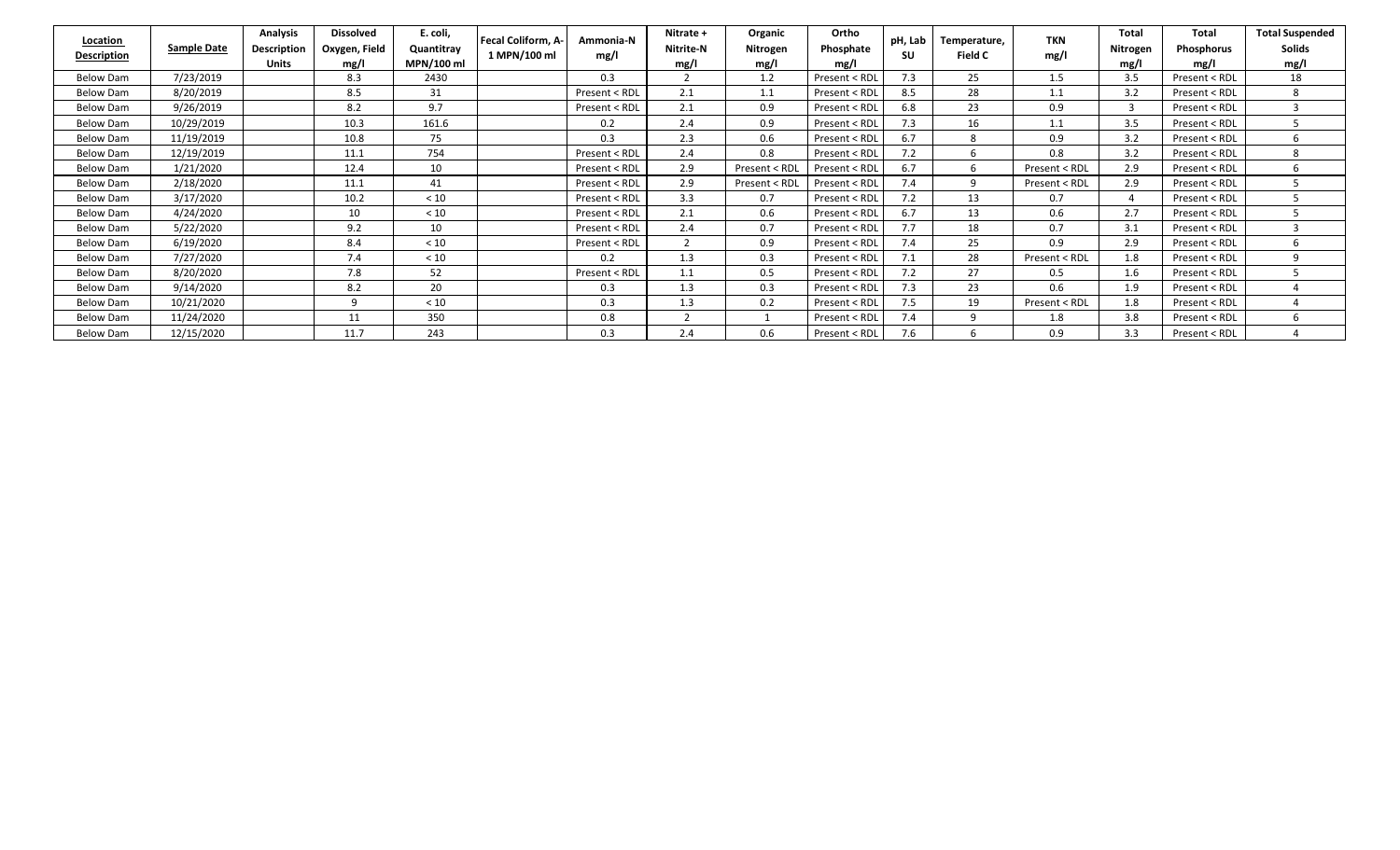| <b>Location</b><br><b>Description</b> | Sample Date | <b>Analysis</b><br>Description<br>Units | <b>Dissolved</b><br>Oxygen, Field<br>mg/l | E. coli,<br>Quantitray<br>MPN/100 ml | Fecal Coliform, A-1<br>MPN/100 ml | Ammonia-N<br>mg/l | Nitrate + Nitrite-N<br>mg/l | <b>Organic Nitrogen</b><br>mg/l | <b>Ortho Phosphate</b><br>mg/l | pH, Lab<br><b>SU</b> | Temperature, Field<br>C | <b>TKN</b><br>mg/l | <b>Total Nitrogen</b><br>mg/l | <b>Total Phosphorus</b><br>mg/l | <b>Total</b><br>Suspended<br>Solids<br>mg/l |
|---------------------------------------|-------------|-----------------------------------------|-------------------------------------------|--------------------------------------|-----------------------------------|-------------------|-----------------------------|---------------------------------|--------------------------------|----------------------|-------------------------|--------------------|-------------------------------|---------------------------------|---------------------------------------------|
| Ben's Branch                          | 1/20/2003   |                                         |                                           |                                      | 20                                | ${}_{0.1}$        | 4.5                         |                                 |                                |                      |                         | < 0.2              |                               | 0.15                            |                                             |
| Ben's Branch                          | 3/13/2003   |                                         |                                           |                                      | 20                                | ${}_{< 0.1}$      | 3.2                         |                                 |                                |                      |                         | 0.7                |                               | 0.1                             |                                             |
| Ben's Branch                          | 4/3/2003    |                                         |                                           |                                      | 40                                | ${}_{0.1}$        | 2.8                         |                                 |                                |                      |                         | ${}_{< 0.2}$       |                               | ${}_{< 0.10}$                   |                                             |
| Ben's Branch                          | 5/8/2003    |                                         |                                           |                                      | 9000                              | 0.1               | 2.2                         |                                 |                                |                      |                         | 0.6                |                               | 0.26                            |                                             |
| Ben's Branch                          | 6/24/2003   |                                         |                                           |                                      | 500                               | 0.1               | 2.7                         |                                 |                                |                      |                         | ${}_{0.2}$         |                               | 0.11                            |                                             |
| Ben's Branch                          | 7/21/2003   |                                         |                                           |                                      | 700                               | ${}_{< 0.1}$      | 3.2                         |                                 |                                |                      |                         | 0.3                |                               | ${}_{< 0.10}$                   |                                             |
| Ben's Branch                          | 8/11/2003   |                                         |                                           |                                      | 1700                              | ${}_{0.1}$        | 2.7                         |                                 |                                |                      |                         | 0.4                |                               | 0.12                            |                                             |
| Ben's Branch                          | 9/8/2003    |                                         |                                           |                                      | 300                               | ${}_{< 0.1}$      | 2.9                         |                                 |                                |                      |                         | $< 0.2$            |                               | ${}_{< 0.10}$                   |                                             |
| Ben's Branch                          | 10/13/2003  |                                         |                                           |                                      | 230                               | 0.1               | 3.4                         |                                 |                                |                      |                         | $< 0.2$            |                               | ${}_{0.1}$                      |                                             |
| Ben's Branch                          | 11/20/2003  |                                         |                                           |                                      | 5000                              | 0.1               | 2.2                         |                                 |                                |                      |                         | 0.4                |                               | 0.1                             |                                             |
| Ben's Branch                          | 12/22/2003  |                                         |                                           |                                      | $< 20$                            | ${}_{0.1}$        | 3.6                         |                                 |                                |                      |                         | $< 0.2$            |                               | ${}< 0.10$                      |                                             |
| Ben's Branch                          | 2/24/2004   |                                         |                                           |                                      | 40                                | ${}_{0.1}$        | $\overline{\mathbf{3}}$     |                                 |                                |                      |                         | 0.3                |                               | 0.1                             |                                             |
| Ben's Branch                          | 3/4/2004    |                                         |                                           |                                      | $< 20$                            | ${}_{0.1}$        | 2.8                         |                                 |                                |                      |                         | ${}_{< 0.2}$       |                               | 0.12                            |                                             |
| Ben's Branch                          | 4/15/2004   |                                         |                                           |                                      | 230                               | 0.1               | 2.8                         |                                 |                                |                      |                         | 0.2                |                               | ${}_{< 0.10}$                   |                                             |
| Ben's Branch                          | 5/13/2004   |                                         |                                           |                                      | 1700                              | 0.1               | $\overline{3}$              |                                 |                                |                      |                         | 0.3                |                               | 0.12                            |                                             |
| Ben's Branch                          | 6/10/2004   |                                         |                                           |                                      | 800                               | ${}_{< 0.1}$      | $3.1\,$                     |                                 |                                |                      |                         | 0.6                |                               | 0.11                            |                                             |
| Ben's Branch                          | 7/9/2004    |                                         |                                           |                                      | 5000                              | ${}_{< 0.1}$      | 0.6                         |                                 |                                |                      |                         | 0.4                |                               | 0.24                            |                                             |
| Ben's Branch                          | 8/17/2004   |                                         |                                           |                                      | 500                               | ${}_{0.1}$        | 2.6                         |                                 |                                |                      |                         | 0.7                |                               | 0.11                            |                                             |
| Ben's Branch                          | 9/23/2004   |                                         |                                           |                                      | 500                               | ${}_{< 0.1}$      | 2.5                         |                                 |                                |                      |                         | $< 0.2$            |                               | ${}_{< 0.10}$                   |                                             |
| Ben's Branch                          | 10/25/2004  |                                         |                                           |                                      | 800                               | ${}_{0.1}$        | 3.1                         |                                 |                                |                      |                         | 0.8                |                               | ${}_{< 0.10}$                   |                                             |
| Ben's Branch                          | 11/23/2004  |                                         |                                           |                                      | 80                                | ${}_{0.1}$        | 2.9                         |                                 |                                |                      |                         | 0.8                |                               | ${}_{< 0.10}$                   |                                             |
| Ben's Branch                          | 12/16/2004  |                                         |                                           |                                      | 40                                | ${}_{0.1}$        | 3.9                         |                                 |                                |                      |                         | 0.3                |                               | ${}_{< 0.10}$                   |                                             |
| Ben's Branch                          | 1/21/2005   |                                         |                                           |                                      | 70                                | ${}_{< 0.1}$      | $\overline{4}$              |                                 |                                |                      |                         | ${}_{0.2}$         |                               | ${}_{< 0.10}$                   |                                             |
| Ben's Branch                          | 3/17/2005   |                                         |                                           |                                      | $< 20$                            | ${}_{0.1}$        | 3.5                         |                                 |                                |                      |                         | $< 0.2$            |                               | ${}< 0.10$                      |                                             |
| Ben's Branch                          | 4/18/2005   |                                         |                                           |                                      | 20                                | ${}_{< 0.1}$      | 3.1                         |                                 |                                |                      |                         | 3.3                |                               | 0.17                            |                                             |
| Ben's Branch                          | 5/11/2005   |                                         |                                           |                                      | 170                               | ${}_{< 0.1}$      | $\overline{3}$              |                                 |                                |                      |                         | 0.2                |                               | 0.14                            |                                             |
| Ben's Branch                          | 6/15/2005   |                                         |                                           |                                      | 800                               | ${}_{< 0.1}$      | 2.9                         |                                 |                                |                      |                         | $< 0.2$            |                               | 0.12                            |                                             |
| Ben's Branch                          | 7/12/2005   |                                         |                                           |                                      | 800                               | ${}_{< 0.1}$      | 3.1                         |                                 |                                |                      |                         | 0.7                |                               | 0.16                            |                                             |
| Ben's Branch                          | 8/24/2005   |                                         |                                           |                                      | 230                               | ${}_{< 0.1}$      | $\overline{3}$              |                                 |                                |                      |                         | $< 0.2$            |                               | ${}_{< 0.10}$                   |                                             |
| Ben's Branch                          | 9/20/2005   |                                         |                                           |                                      | 800                               | ${}_{0.1}$        | 2.7                         |                                 |                                |                      |                         | $< 0.2$            |                               | 0.11                            |                                             |
| Ben's Branch                          | 10/20/2005  |                                         |                                           |                                      | 500                               | ${}_{< 0.1}$      | 2.7                         |                                 |                                |                      |                         | $< 0.2$            |                               | ${}_{< 0.10}$                   |                                             |
| Ben's Branch                          | 11/28/2005  |                                         |                                           |                                      | 500                               | ${}_{0.1}$        | 3.4                         |                                 |                                |                      |                         | ${}_{< 0.2}$       |                               | ${}_{< 0.10}$                   |                                             |
| Ben's Branch                          | 12/26/2005  |                                         |                                           |                                      | 1300                              | ${}_{0.1}$        | $\overline{3}$              |                                 |                                |                      |                         | 1.2                |                               | ${}_{< 0.10}$                   |                                             |
| Ben's Branch                          | 1/24/2006   |                                         |                                           |                                      | 80                                | ${}_{0.1}$        | 3.4                         |                                 |                                |                      |                         | 0.5                |                               | ${}_{< 0.10}$                   |                                             |
| Ben's Branch                          | 2/21/2006   |                                         |                                           |                                      | $< 20$                            | 0.1               | 3.6                         |                                 |                                |                      |                         | $< 0.2$            |                               | 0.17                            |                                             |
| Ben's Branch                          | 3/29/2006   |                                         |                                           |                                      | $< 20$                            | ${}_{0.1}$        | 3.4                         |                                 |                                |                      |                         | ${}_{< 0.2}$       |                               | 0.24                            |                                             |
| Ben's Branch                          | 4/13/2006   |                                         |                                           |                                      | 40                                | ${}_{0.1}$        | 2.6                         |                                 |                                |                      |                         | ${}_{< 0.2}$       |                               | 0.34                            |                                             |
| Ben's Branch                          | 5/4/2006    |                                         |                                           |                                      | 230                               | ${}_{< 0.1}$      | 2.3                         |                                 |                                |                      |                         | 0.4                |                               | 0.23                            |                                             |
| Ben's Branch                          | 6/21/2006   |                                         |                                           |                                      | 500                               | ${}_{0.1}$        | 1.5                         |                                 |                                |                      |                         | 0.6                |                               | 0.1                             |                                             |
| Ben's Branch                          | 7/27/2006   |                                         |                                           |                                      | 1100                              | ${}_{< 0.1}$      | 2.8                         |                                 |                                |                      |                         | $< 0.2$            |                               | 0.15                            |                                             |
| Ben's Branch                          | 8/23/2006   |                                         |                                           |                                      | 230                               | ${}_{0.1}$        | 2.6                         |                                 |                                |                      |                         | 0.5                |                               | ${}_{< 0.10}$                   |                                             |
| Ben's Branch                          | 9/25/2006   |                                         |                                           |                                      | 230                               | ${}_{0.1}$        | 2.7                         |                                 |                                |                      |                         | 0.2                |                               | ${}_{< 0.10}$                   |                                             |
| Ben's Branch                          | 10/13/2006  |                                         |                                           |                                      | 110                               | ${}_{< 0.1}$      | 2.3                         |                                 |                                |                      |                         | 0.4                |                               | 0.12                            |                                             |
| Ben's Branch                          | 11/9/2006   |                                         |                                           |                                      | 1700                              | ${}_{< 0.1}$      | 2.3                         |                                 |                                |                      |                         | 0.4                |                               | ${}_{< 0.10}$                   |                                             |
| Ben's Branch                          | 12/8/2006   |                                         |                                           |                                      | 80                                | ${}_{< 0.1}$      | 3.6                         |                                 |                                |                      |                         | $< 0.1$            |                               | 0.14                            |                                             |
| Ben's Branch                          | 1/24/2007   |                                         |                                           |                                      | $< 20$                            | 0.1               | 3.6                         |                                 |                                |                      |                         | $< 0.2$            |                               | ${}_{< 0.10}$                   |                                             |
| Ben's Branch                          | 2/27/2007   |                                         |                                           |                                      | 1300                              | 0.2               | 1.9                         |                                 |                                |                      |                         | 1.9                |                               | 0.79                            |                                             |
| Ben's Branch                          | 3/27/2007   |                                         |                                           |                                      | 130                               | ${}_{< 0.1}$      | 2.4                         |                                 |                                |                      |                         | $< 0.2$            |                               | $< 0.1\,$                       |                                             |
| Ben's Branch                          | 4/10/2007   |                                         |                                           |                                      | $< 20\,$                          | 0.1               | 3.2                         |                                 |                                |                      |                         | 1.7                |                               | ${}< 0.10$                      |                                             |
| Ben's Branch                          | 5/8/2007    |                                         |                                           |                                      | 40                                | $< 0.1$           | $\overline{\mathbf{3}}$     |                                 |                                |                      |                         | ${}_{< 0.2}$       |                               | ${}< 0.10$                      |                                             |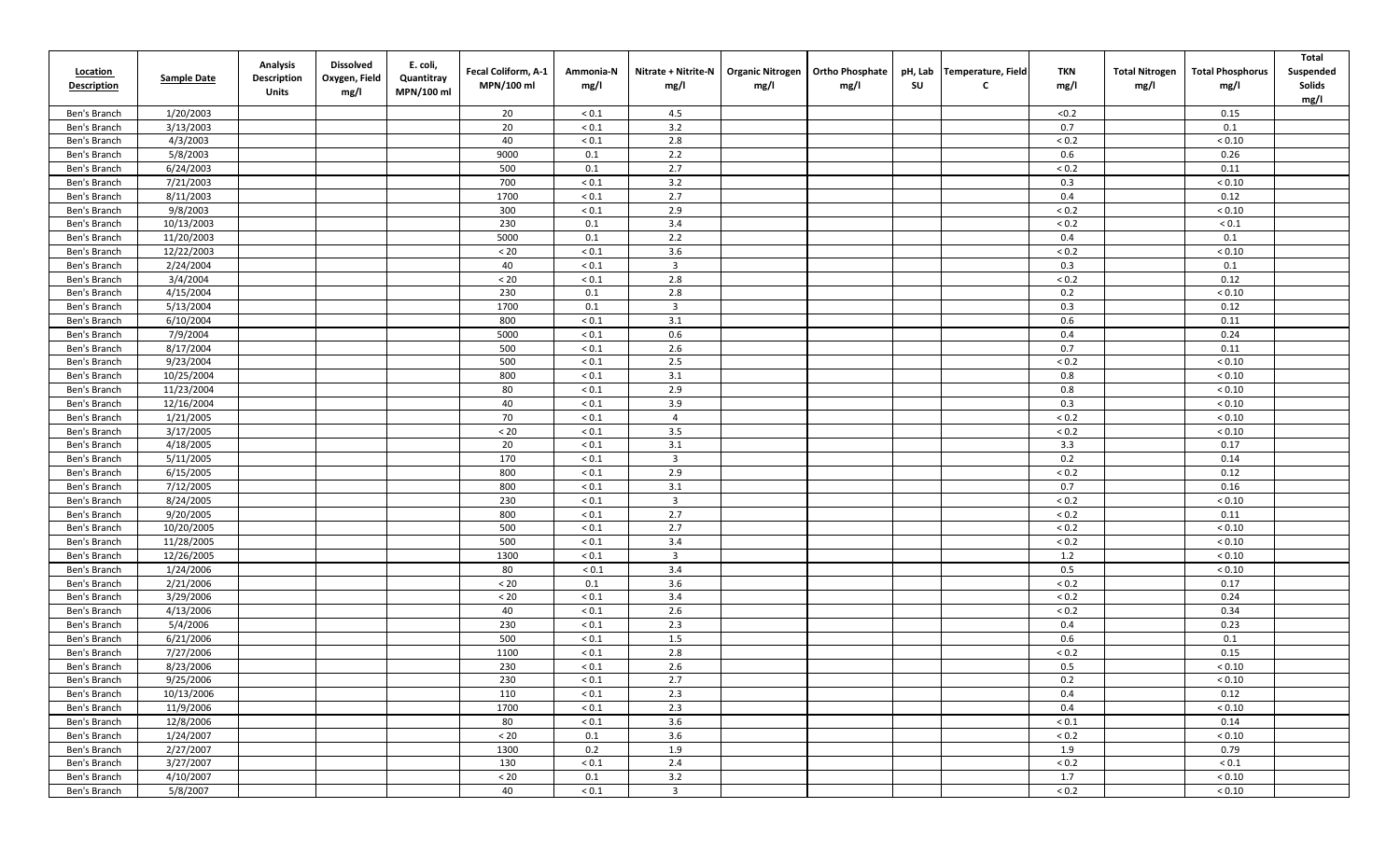| <b>Location</b><br><b>Description</b> | <b>Sample Date</b> | <b>Analysis</b><br><b>Description</b><br>Units | <b>Dissolved</b><br>Oxygen, Field<br>mg/l | E. coli,<br>Quantitray<br>MPN/100 ml | Fecal Coliform, A-1<br>MPN/100 ml | Ammonia-N<br>mg/l | Nitrate + Nitrite-N<br>mg/l | <b>Organic Nitrogen</b><br>mg/l | <b>Ortho Phosphate</b><br>mg/l | pH, Lab<br>SU | Temperature, Field<br>C | TKN<br>mg/l   | <b>Total Nitrogen</b><br>mg/l | <b>Total Phosphorus</b><br>mg/l | Total<br>Suspended<br>Solids<br>mg/l |
|---------------------------------------|--------------------|------------------------------------------------|-------------------------------------------|--------------------------------------|-----------------------------------|-------------------|-----------------------------|---------------------------------|--------------------------------|---------------|-------------------------|---------------|-------------------------------|---------------------------------|--------------------------------------|
| Ben's Branch                          | 6/19/2007          |                                                |                                           |                                      | 170                               | ${}_{0.1}$        | 2.7                         |                                 |                                |               |                         | < 0.2         |                               | ${}< 0.10$                      |                                      |
| Ben's Branch                          | 7/16/2007          |                                                |                                           |                                      | 300                               | ${}_{0.1}$        | 2.4                         |                                 |                                |               |                         | 0.2           |                               | ${}_{< 0.10}$                   |                                      |
| Ben's Branch                          | 8/28/2007          |                                                |                                           |                                      | 110                               | 0.1               | 1.8                         |                                 |                                |               |                         | ${}_{0.2}$    |                               | ${}_{< 0.10}$                   |                                      |
| Ben's Branch                          | 9/24/2007          |                                                |                                           |                                      | 500                               | ${}_{0.1}$        | 2.1                         |                                 |                                |               |                         | < 0.2         |                               | ${}_{< 0.10}$                   |                                      |
| Ben's Branch                          | 10/30/2007         |                                                |                                           |                                      | 70                                | ${}_{0.1}$        | 1.6                         | 0.3                             |                                |               |                         | 0.3           | 1.9                           | ${}_{< 0.10}$                   |                                      |
| Ben's Branch                          | 11/27/2007         |                                                |                                           |                                      | 20                                | ${}_{0.2}$        | 1.9                         | 0.2                             |                                |               |                         | 0.2           | 2.1                           | ${}_{< 0.10}$                   |                                      |
| Ben's Branch                          | 12/17/2007         |                                                |                                           |                                      | 330                               | Present < MDI     | 2.6                         | 0.7                             |                                |               |                         | 0.7           | 3.3                           | Present < MDL                   |                                      |
| Ben's Branch                          | 1/25/2008          |                                                |                                           |                                      | 20                                | Present < MDL     | 3.2                         | $< 0.5$                         |                                |               |                         | Present < MDL | 3.2                           | Present < MDL                   |                                      |
| Ben's Branch                          | 2/12/2008          |                                                |                                           |                                      | 20                                | Present < MDL     | 3.1                         | Present < MDL                   |                                |               |                         | Present < MDL | 3.1                           | Present < MDL                   |                                      |
| Ben's Branch                          | 3/24/2008          |                                                |                                           |                                      | $< 20$                            | Present < MDI     | 2.6                         | Present < MDL                   |                                |               |                         | Present < MDL | 2.6                           | Present < MDL                   |                                      |
| Ben's Branch                          | 4/29/2008          |                                                |                                           |                                      | 230                               | Present < MDL     | 1.7                         | Present < MDL                   |                                |               |                         | Present < MDL | 1.7                           | Present < MDL                   |                                      |
| Ben's Branch                          | 4/23/2009          |                                                |                                           |                                      | 110                               | Present < MDI     | 1.9                         |                                 |                                |               |                         | Present < MDL |                               | Present < MDL                   |                                      |
| Ben's Branch                          | 5/18/2009          |                                                |                                           |                                      | 110                               | Present < MDI     | 2.2                         | Present < MDL                   |                                |               |                         | Present < MDL | 2.2                           | Present < MDL                   |                                      |
| Ben's Branch                          | 6/8/2009           |                                                |                                           |                                      | 800                               | Present < MDL     | 2.4                         | Present < MDL                   |                                |               |                         | Present < MDL | 2.4                           | Present < MDL                   |                                      |
| Ben's Branch                          | 7/15/2009          |                                                |                                           |                                      | 300                               | Present < MDL     | 2.8                         | Present < MDL                   |                                |               |                         | Present < MDL | 2.8                           | Present < MDL                   |                                      |
| Ben's Branch                          | 8/17/2009          |                                                |                                           |                                      | 130                               | Present < MDL     | 2.6                         | Present < MDL                   |                                |               |                         | Present < MDL | 2.6                           | Present < MDL                   |                                      |
| Ben's Branch                          | 9/3/2009           |                                                |                                           |                                      | 800                               | Present < MDL     | 2.6                         | Present < MDL                   |                                |               |                         | Present < MDL | 2.6                           | Present < MDL                   |                                      |
| Ben's Branch                          | 10/2/2009          |                                                |                                           |                                      | 130                               | Present < MDL     | 2.5                         | Present < MDL                   |                                |               |                         | Present < MDL | 2.5                           | Present < MDL                   |                                      |
| Ben's Branch                          | 11/2/2009          |                                                |                                           |                                      | 170                               | Present < MDI     | 2.5                         | Present < MDL                   |                                |               |                         | Present < MDL | 2.5                           | 0.1                             |                                      |
| Ben's Branch                          | 12/16/2009         |                                                |                                           |                                      | 80                                | Present < MDL     | 3.1                         | Present < MDL                   |                                |               |                         | Present < MDL | 3.1                           | Present < MDL                   |                                      |
| Ben's Branch                          | 1/15/2010          |                                                |                                           |                                      | 70                                | Present < MDL     | 4.1                         | Present < MDL                   |                                |               |                         | Present < MDL | 4.1                           | Present < MDL                   |                                      |
| Ben's Branch                          | 2/24/2010          |                                                |                                           |                                      | 110                               | Present < MDL     | 2.3                         | Present < MDL                   |                                |               |                         | Present < MDL | 2.3                           | Present < MDL                   |                                      |
| Ben's Branch                          | 3/9/2010           |                                                |                                           |                                      | < 20                              | Present < MDL     | 2.9                         | Present < MDL                   |                                |               |                         | Present < MDL | 2.9                           | Present < MDL                   |                                      |
| Ben's Branch                          | 4/8/2010           |                                                |                                           |                                      | 70                                | Present < MDL     | 2.8                         | Present < MDL                   |                                |               |                         | Present < MDL | 2.8                           | Present < MDL                   |                                      |
| Ben's Branch                          | 5/6/2010           |                                                |                                           | 190.4                                |                                   | Present < MDL     | 2.7                         | Present < MDL                   |                                |               |                         | Present < MDL | 2.7                           | Present < MDL                   |                                      |
| Ben's Branch                          | 6/16/2010          |                                                |                                           | 488.4                                |                                   | Present < MDL     | 2.8                         | Present < MDL                   |                                |               |                         | Present < MDL | 2.8                           | Present < MDL                   |                                      |
| Ben's Branch                          | 7/2/2010           |                                                |                                           | 307.6                                |                                   | Present < MDL     | 2.8                         | Present < MDL                   |                                |               |                         | Present < MDL | 2.8                           | 0.16                            |                                      |
| Ben's Branch                          | 8/3/2010           |                                                |                                           | 261.3                                |                                   | Present < MDL     | $\overline{2}$              | Present < MDL                   |                                |               |                         | Present < MDL | 2                             | 0.11                            |                                      |
| Ben's Branch                          | 9/14/2010          |                                                |                                           | 10.9                                 |                                   | Present < MDL     | 0.4                         | 1.1                             |                                |               |                         | 1.1           | 1.5                           | 0.11                            |                                      |
| Ben's Branch                          | 10/21/2010         |                                                |                                           | 135.4                                |                                   | Present < RDL     | 2.4                         | Present < RDL                   |                                |               |                         | Present < RDL | 2.4                           | Present < RDL                   |                                      |
| Ben's Branch                          | 11/24/2010         |                                                |                                           | 37.3                                 |                                   | Present < RDL     | 2.5                         | Present < RDL                   |                                |               |                         | Present < RDL | 2.5                           | Present < RDL                   |                                      |
| Ben's Branch                          | 12/23/2010         |                                                |                                           | 21.1                                 |                                   | Present < RDL     | 3.5                         | Present < RDL                   |                                |               |                         | Present < RDL | 3.5                           | Present < RDL                   |                                      |
| Ben's Branch                          | 1/20/2011          |                                                |                                           | 26.2                                 |                                   | Present < RDL     | 3.2                         | Present < RDL                   |                                |               |                         | Present < RDL | 3.2                           | Present < RDL                   |                                      |
| Ben's Branch                          | 2/16/2011          |                                                |                                           | 11                                   |                                   | Present < RDL     | 3.1                         | 0.6                             |                                |               |                         | 0.6           | 3.7                           | Present < RDL                   |                                      |
| Ben's Branch                          | 3/24/2011          |                                                |                                           | > 2419.6                             |                                   | Present < RDL     | 2.6                         | Present < RDL                   |                                |               |                         | Present < RDL | 2.6                           | Present < RDL                   |                                      |
| Ben's Branch                          | 4/25/2011          |                                                |                                           | 122.3                                |                                   | Present < RDL     | 2.3                         | Present < RDL                   |                                |               |                         | Present < RDL | 2.3                           | Present < RDL                   |                                      |
| Ben's Branch                          | 5/12/2011          |                                                |                                           | 111.2                                |                                   | Present < RDL     | 2.8                         | Present < RDL                   |                                |               |                         | Present < RDL | 2.8                           | Present < RDL                   |                                      |
| Ben's Branch                          | 6/20/2011          |                                                |                                           | 770.1                                |                                   | Present < RDL     | 2.9                         | Present < RDL                   |                                |               |                         | Present < RDL | 2.9                           | 0.11                            |                                      |
| Ben's Branch                          | 7/7/2011           |                                                |                                           | 344.8                                |                                   | Present < RDL     | 2.8                         | Present < RDL                   |                                |               |                         | Present < RDL | 2.8                           | 0.16                            |                                      |
| Ben's Branch                          | 8/2/2011           |                                                |                                           | 325.5                                |                                   | Present < RDL     | 2.5                         | Present < RDL                   |                                |               |                         | Present < RDL | 2.5                           | Present < RDL                   |                                      |
| Ben's Branch                          | 9/22/2011          |                                                |                                           | 980.4                                |                                   | Present < RDL     | 3.1                         | Present < RDL                   |                                |               |                         | Present < RDL | 3.1                           | Present < RDL                   |                                      |
| Ben's Branch                          | 10/21/2011         |                                                |                                           | 866.4                                |                                   | Present < RDL     | 2.9                         | Present < RDL                   |                                |               |                         | Present < RDL | 2.9                           | Present < RDL                   |                                      |
| Ben's Branch                          | 11/29/2011         |                                                |                                           | 520                                  |                                   | Present < RDL     | 3.4                         | Present < RDL                   |                                |               |                         | Present < RDL | 3.4                           | Present < RDL                   |                                      |
| Ben's Branch                          | 12/8/2011          |                                                |                                           | 1989                                 |                                   | Present < RDL     | 2.4                         | Present < RDL                   |                                |               |                         | Present < RDL | 2.4                           | 0.15                            |                                      |
| Ben's Branch                          | 1/5/2012           |                                                |                                           | 135                                  |                                   | Present < RDL     | 4.2                         | Present < RDL                   |                                |               |                         | Present < RDL | 4.2                           | 0.14                            |                                      |
| Ben's Branch                          | 2/1/2012           |                                                |                                           | 127.4                                |                                   | Present < RDL     | 3.7                         | Present < RDL                   |                                |               |                         | Present < RDL | 3.7                           | Present < RDL                   |                                      |
| Ben's Branch                          | 3/27/2012          |                                                |                                           | 101.2                                |                                   | Present < RDL     | 2.6                         | 0.6                             |                                |               |                         | 0.6           | 3.2                           | 0.22                            |                                      |
| Ben's Branch                          | 4/3/2012           |                                                |                                           | 31.1                                 |                                   | Present < RDL     | 2.7                         | Present < RDL                   |                                |               |                         | Present < RDL | 2.7                           | Present < RDL                   |                                      |
| Ben's Branch                          | 5/10/2012          |                                                |                                           | 547.5                                |                                   | Present < RDL     | 2.3                         | Present < RDL                   |                                |               |                         | Present < RDL | 2.3                           | Present < RDL                   |                                      |
| Ben's Branch                          | 6/13/2012          |                                                |                                           | Lab Error                            |                                   | Present < RDL     | $\overline{2}$              | Present < RDL                   |                                |               |                         | Present < RDL | $\overline{2}$                | 0.14                            |                                      |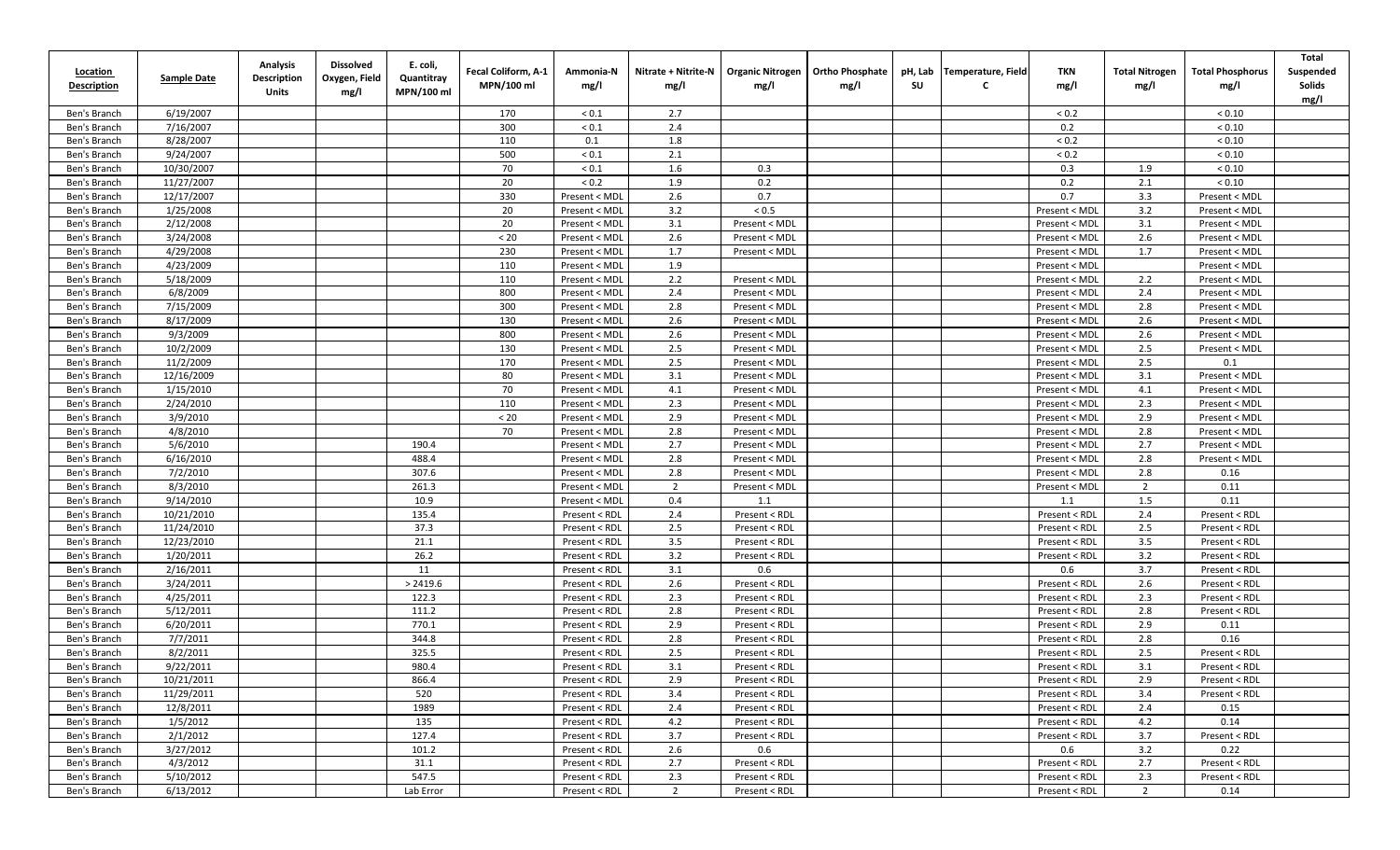| <b>Location</b><br><b>Description</b> | <b>Sample Date</b> | <b>Analysis</b><br><b>Description</b><br>Units | <b>Dissolved</b><br>Oxygen, Field<br>mg/l | E. coli,<br>Quantitray<br>MPN/100 ml | Fecal Coliform, A-1<br>MPN/100 ml | Ammonia-N<br>mg/l | Nitrate + Nitrite-N<br>mg/l | <b>Organic Nitrogen</b><br>mg/l | <b>Ortho Phosphate</b><br>mg/l | pH, Lab<br><b>SU</b> | Temperature, Field<br>C | <b>TKN</b><br>mg/l | <b>Total Nitrogen</b><br>mg/l | <b>Total Phosphorus</b><br>mg/l | <b>Total</b><br>Suspended<br>Solids<br>mg/l |
|---------------------------------------|--------------------|------------------------------------------------|-------------------------------------------|--------------------------------------|-----------------------------------|-------------------|-----------------------------|---------------------------------|--------------------------------|----------------------|-------------------------|--------------------|-------------------------------|---------------------------------|---------------------------------------------|
| Ben's Branch                          | 7/10/2012          |                                                |                                           | 2419.6                               |                                   | Present < RDL     | 1.9                         | Present < RDL                   |                                |                      |                         | Present < RDL      | 1.9                           | 0.19                            |                                             |
| Ben's Branch                          | 8/3/2012           |                                                |                                           | 250                                  |                                   | Present < RDL     | 2.7                         | Present < RDL                   |                                |                      |                         | Present < RDL      | 2.7                           | 0.12                            |                                             |
| Ben's Branch                          | 10/26/2012         |                                                |                                           | 246                                  |                                   | Present < RDL     | $\overline{2}$              | Present < RDL                   |                                |                      |                         | Present < RDL      | 2                             | Present < RDL                   |                                             |
| Ben's Branch                          | 11/28/2012         |                                                |                                           | Lab Error                            |                                   | Present < RDL     | 3.2                         | Present < RDL                   |                                |                      |                         | Present < RDL      | 3.2                           | 0.12                            |                                             |
| Ben's Branch                          | 11/30/2012         |                                                |                                           | 305                                  |                                   |                   |                             |                                 |                                |                      |                         |                    |                               |                                 |                                             |
| Ben's Branch                          | 12/6/2012          |                                                |                                           | 61.3                                 |                                   | Present < RDL     | 3.4                         | Present < RDL                   |                                |                      |                         | Present < RDL      | 3.4                           | 0.17                            |                                             |
| Ben's Branch                          | 1/22/2013          |                                                |                                           | 31                                   |                                   | Present < RDL     | 2.9                         | Present < RDL                   |                                |                      |                         | Present < RDL      | 2.9                           | Present < RDL                   |                                             |
| Ben's Branch                          | 2/13/2013          |                                                |                                           | 20                                   |                                   | Present < RDI     | 3.1                         | Present < RDL                   |                                |                      |                         | Present < RDL      | 3.1                           | Present < RDL                   |                                             |
| Ben's Branch                          | 3/11/2013          |                                                |                                           | 20                                   |                                   | Present < RDL     | 2.6                         | Present < RDL                   |                                |                      |                         | Present < RDL      | 2.6                           | Present < RDL                   |                                             |
| Ben's Branch                          | 4/18/2013          |                                                |                                           | Lab Error                            |                                   | Present < RDL     | 2.4                         | Present < RDL                   |                                |                      |                         | Present < RDL      | 2.4                           | Present < RDL                   |                                             |
| Ben's Branch                          | 4/25/2013          |                                                |                                           | 73                                   |                                   |                   |                             |                                 |                                |                      |                         |                    |                               |                                 |                                             |
| Ben's Branch                          | 5/15/2013          |                                                |                                           | 161.6                                |                                   | Present < RDI     | 2.2                         | Present < RDL                   |                                |                      |                         | Present < RDL      | 2.2                           | Present < RDL                   |                                             |
| Ben's Branch                          | 6/25/2013          |                                                |                                           | 384                                  |                                   | Present < RDI     | 2.5                         | Present < RDL                   |                                |                      |                         | Present < RDL      | 2.5                           | 0.12                            |                                             |
| Ben's Branch                          | 7/9/2013           |                                                |                                           | 203.5                                |                                   | Present < RDL     | 2.4                         | Present < RDL                   |                                |                      |                         | Present < RDL      | 2.4                           | 0.1                             |                                             |
| Ben's Branch                          | 8/27/2013          |                                                |                                           | 10                                   |                                   | Present < RDL     | 0.5                         | 3.5                             |                                |                      |                         | 3.5                | $\overline{4}$                | 0.32                            |                                             |
| Ben's Branch                          | 9/24/2013          |                                                |                                           | 279                                  |                                   | Present < RDL     | 2.4                         | Present < RDL                   |                                |                      |                         | Present < RDL      | 2.4                           | Present < RDL                   |                                             |
| Ben's Branch                          | 10/15/2013         |                                                |                                           | 605                                  |                                   | Present < RDL     | 2.8                         | Present < RDL                   |                                |                      |                         | Present < RDL      | 2.8                           | Present < RDL                   |                                             |
| Ben's Branch                          | 11/21/2013         |                                                |                                           | 327                                  |                                   | Present < RDL     | $\overline{\mathbf{3}}$     | Present < RDL                   |                                |                      |                         | Present < RDL      | 3                             | Present < RDL                   |                                             |
| Ben's Branch                          | 12/11/2013         |                                                |                                           | 620                                  |                                   | Present < RDL     | 2.8                         | Present < RDL                   |                                |                      |                         | Present < RDL      | 2.8                           | Present < RDL                   |                                             |
| Ben's Branch                          | 1/16/2014          |                                                |                                           | 189                                  |                                   | Present < RDL     | 3.2                         | Present < RDL                   |                                |                      |                         | Present < RDL      | 3.2                           | Present < RDL                   |                                             |
| Ben's Branch                          | 2/10/2014          |                                                |                                           | 31                                   |                                   | Present < RDL     | 3.2                         | Present < RDL                   |                                |                      |                         | Present < RDL      | 3.2                           | Present < RDL                   |                                             |
| Ben's Branch                          | 3/20/2014          |                                                |                                           | 20                                   |                                   | Present < RDL     | 2.8                         | Present < RDL                   |                                |                      |                         | Present < RDL      | 2.8                           | Present < RDL                   |                                             |
| Ben's Branch                          | 4/11/2014          |                                                |                                           | 52                                   |                                   | Present < RDL     | 2.6                         | Present < RDL                   |                                |                      |                         | Present < RDL      | 2.6                           | Present < RDL                   |                                             |
| Ben's Branch                          | 5/21/2014          |                                                |                                           | 985                                  |                                   | Present < RDL     | 2.6                         | Present < RDL                   |                                |                      |                         | Present < RDL      | 2.6                           | 0.19                            |                                             |
| Ben's Branch                          | 6/10/2014          |                                                |                                           | 1314                                 |                                   | Present < RDL     | 2.9                         | Present < RDL                   |                                |                      |                         | Present < RDL      | 2.9                           | Present < RDL                   |                                             |
| Ben's Branch                          | 7/9/2014           |                                                |                                           | 1039                                 |                                   | Present < RDL     | $\overline{3}$              | 0.2                             |                                |                      |                         | 0.2                | 3.2                           | 0.19                            |                                             |
| Ben's Branch                          | 8/22/2014          |                                                |                                           | 2064                                 |                                   | Present < RDL     | 2.8                         | Present < RDL                   |                                |                      |                         | Present < RDL      | 2.8                           | Present < RDL                   |                                             |
| Ben's Branch                          | 9/18/2014          |                                                |                                           | 839                                  |                                   | Present < RDL     | 2.9                         | Present < RDL                   |                                |                      |                         | Present < RDL      | 2.9                           | Present < RDL                   |                                             |
| Ben's Branch                          | 10/17/2014         |                                                |                                           | 1112                                 |                                   | Present < RDL     | $\overline{2}$              | Present < RDL                   |                                |                      |                         | Present < RDL      | $\overline{2}$                | 0.23                            |                                             |
| Ben's Branch                          | 11/10/2014         |                                                |                                           | 84                                   |                                   | Present < RDL     | 2.4                         | Present < RDL                   |                                |                      |                         | Present < RDL      | 2.4                           | Present < RDL                   |                                             |
| Ben's Branch                          | 12/12/2014         |                                                |                                           | 663                                  |                                   | Present < RDL     | 3.1                         | Present < RDL                   |                                |                      |                         | Present < RDL      | 3.1                           | Present < RDL                   |                                             |
| Ben's Branch                          | 1/28/2015          |                                                |                                           | 20                                   |                                   | Present < RDL     | 2.9                         | Present < RDL                   |                                |                      |                         | Present < RDL      | 2.9                           | 0.12                            |                                             |
| Ben's Branch                          | 2/6/2015           |                                                |                                           | 161                                  |                                   | Present < RDL     | 3.5                         | Present < RDL                   |                                |                      |                         | Present < RDL      | 3.5                           | 0.1                             |                                             |
| Ben's Branch                          | 3/10/2015          |                                                |                                           | 749                                  |                                   | Present < RDL     | 1.6                         | 0.8                             |                                |                      |                         | 0.8                | 2.4                           | Present < RDL                   |                                             |
| Ben's Branch                          | 4/6/2015           |                                                |                                           | 31                                   |                                   | Present < RDL     | 2.8                         | Present < RDL                   |                                |                      |                         | Present < RDL      | 2.8                           | Present < RDL                   |                                             |
| Ben's Branch                          | 5/26/2015          |                                                |                                           | 1178                                 |                                   | Present < RDL     | 2.6                         | Present < RDL                   |                                |                      |                         | Present < RDL      | 2.6                           | 0.16                            |                                             |
| Ben's Branch                          | 6/18/2015          |                                                |                                           | 1541                                 |                                   | Present < RDI     | $\overline{2}$              | Present < RDL                   |                                |                      |                         | Present < RDL      | $\overline{2}$                | 0.12                            |                                             |
| Ben's Branch                          | 7/24/2015          |                                                |                                           | 309                                  |                                   | Present < RDL     | 3.2                         | Present < RDL                   |                                |                      |                         | Present < RDL      | 3.2                           | 0.19                            |                                             |
| Ben's Branch                          | 8/24/2015          |                                                |                                           | 98                                   |                                   | Present < RDL     | 2.8                         | 0.5                             |                                |                      |                         | 0.5                | 3.3                           | Present < RDL                   |                                             |
| Ben's Branch                          | 9/3/2015           |                                                |                                           | 249                                  |                                   | Present < RDL     | 2.8                         | Present < RDL                   |                                |                      |                         | Present < RDL      | 2.8                           | Present < RDL                   |                                             |
| Ben's Branch                          | 10/21/2015         |                                                |                                           | 109                                  |                                   | Present < RDL     | 2.9                         | Present < RDL                   |                                |                      |                         | Present < RDL      | 2.9                           | Present < RDL                   |                                             |
| Ben's Branch                          | 11/25/2015         |                                                |                                           | 185                                  |                                   | Present < RDL     | 3.2                         | Present < RDL                   |                                |                      |                         | Present < RDL      | 3.2                           | Present < RDL                   |                                             |
| Ben's Branch                          | 12/3/2015          |                                                |                                           | 521                                  |                                   | Present < RDL     | 2.4                         | Present < RDL                   |                                |                      |                         | Present < RDL      | 2.4                           | 0.11                            |                                             |
| Ben's Branch                          | 1/12/2016          |                                                |                                           | 160                                  |                                   | Present < RDL     | 3.2                         | Present < RDL                   |                                |                      |                         | Present < RDL      | 3.2                           | Present < RDL                   |                                             |
| Ben's Branch                          | 2/11/2016          |                                                |                                           | 41                                   |                                   | Present < RDL     | 3.6                         | Present < RDL                   |                                |                      |                         | Present < RDL      | 3.6                           | Present < RDL                   |                                             |
| Ben's Branch                          | 4/6/2016           |                                                | 12.2                                      | 10                                   |                                   | Present < RDL     | $\overline{3}$              | Present < RDL                   | Present < RDL                  | 7.7                  | 11                      | Present < RDL      | $\overline{3}$                | Present < RDL                   |                                             |
| Ben's Branch                          | 5/4/2016           |                                                | 9.6                                       | 1565                                 |                                   | Present < RDL     | 1.7                         | Present < RDL                   | 0.08                           | 8.2                  | 14                      | Present < RDL      | 1.7                           | Present < RDL                   |                                             |
| Ben's Branch                          | 5/17/2016          |                                                |                                           |                                      |                                   | Present < RDL     | 2.8                         | Present < RDL                   | Present < RDL                  |                      |                         | Present < RDL      | 2.8                           | Present < RDL                   |                                             |
| Ben's Branch                          | 6/6/2016           |                                                | 8.3                                       | 1782                                 |                                   | Present < RDL     | 2.2                         | Present < RDL                   | Present < RDL                  | 7.7                  | 20                      | Present < RDL      | 2.2                           | 0.15                            | 16                                          |
| Ben's Branch                          | 6/13/2016          |                                                |                                           |                                      |                                   | Present < RDL     | 2.8                         | Present < RDL                   | Present < RDL                  |                      |                         | Present < RDL      | 2.8                           | Present < RDL                   | $\overline{4}$                              |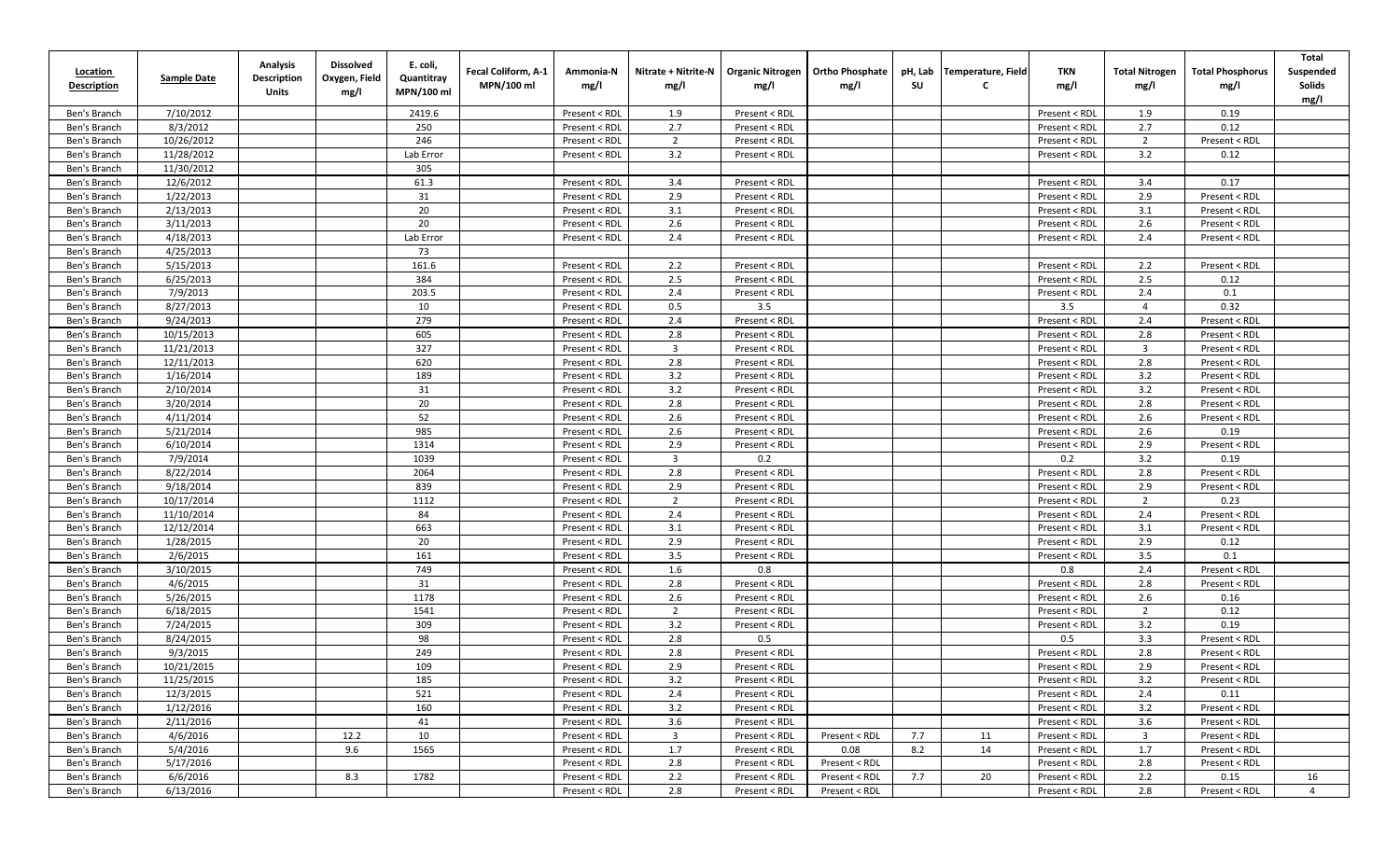| <b>Location</b><br><b>Description</b> | <b>Sample Date</b> | <b>Analysis</b><br><b>Description</b><br>Units | <b>Dissolved</b><br>Oxygen, Field<br>mg/l | E. coli,<br>Quantitray<br>MPN/100 ml | Fecal Coliform, A-1<br>MPN/100 ml | Ammonia-N<br>mg/l | Nitrate + Nitrite-N<br>mg/l | <b>Organic Nitrogen</b><br>mg/l | <b>Ortho Phosphate</b><br>mg/l | pH, Lab<br>su  | Temperature, Field      | <b>TKN</b><br>mg/l | <b>Total Nitrogen</b><br>mg/l | <b>Total Phosphorus</b><br>mg/l | <b>Total</b><br>Suspended<br>Solids<br>mg/l |
|---------------------------------------|--------------------|------------------------------------------------|-------------------------------------------|--------------------------------------|-----------------------------------|-------------------|-----------------------------|---------------------------------|--------------------------------|----------------|-------------------------|--------------------|-------------------------------|---------------------------------|---------------------------------------------|
| Ben's Branch                          | 7/6/2016           |                                                | 7.8                                       | 345                                  |                                   | Present < RDL     | 2.4                         | 0.1                             | 0.27                           | 7.3            | 28                      | Present < RDL      | 2.5                           | 0.27                            | 9                                           |
| Ben's Branch                          | 7/18/2016          |                                                |                                           |                                      |                                   | Present < RDI     | $\overline{3}$              | Present < RDL                   | Present < RDL                  |                |                         | Present < RDL      | 3                             | Present < RDL                   | $\overline{\mathbf{3}}$                     |
| Ben's Branch                          | 8/3/2016           |                                                | 8.1                                       | 323                                  |                                   | Present < RDI     | $\overline{3}$              | Present < RDL                   | Present < RDL                  | 8.2            | 22                      | Present < RDL      | Present < RDL                 | Present < RDL                   | $\overline{7}$                              |
| Ben's Branch                          | 8/15/2016          |                                                |                                           |                                      |                                   | Present < RDL     | 2.9                         | Present < RDL                   | Present < RDL                  |                |                         | Present < RDL      | 2.9                           | Present < RDL                   | 5                                           |
| Ben's Branch                          | 9/7/2016           |                                                | 8.4                                       | 359                                  |                                   | Present < RDI     | 2.7                         | Present < RDL                   | Present < RDL                  | 7.5            | 21                      | Present < RDL      | 2.7                           | Present < RDL                   | $\overline{\mathbf{3}}$                     |
| Ben's Branch                          | 9/19/2016          |                                                |                                           |                                      |                                   | Present < RDL     | 2.8                         | Present < RDL                   | Present < RDL                  |                |                         | Present < RDL      | 2.8                           | Present < RDL                   | $\overline{2}$                              |
| Ben's Branch                          | 10/3/2016          |                                                | 8.9                                       | 364                                  |                                   | Present < RDI     | 2.5                         | Present < RDL                   | Present < RDL                  | 8              | 16                      | Present < RDL      | 2.5                           | 0.14                            | 86                                          |
| Ben's Branch                          | 10/17/2016         |                                                |                                           |                                      |                                   | Present < RDL     | 2.9                         | Present < RDL                   | Present < RDL                  |                |                         | Present < RDL      | 2.9                           | Present < RDL                   | $\mathbf{1}$                                |
| Ben's Branch                          | 11/7/2016          |                                                | 11.4                                      | 201                                  |                                   | Present < RDL     | 2.4                         | Present < RDL                   | Present < RDL                  | 7.6            | 8                       | Present < RDL      | 2.4                           | Present < RDL                   | 8                                           |
| Ben's Branch                          | 12/5/2016          |                                                | 12.3                                      | 414                                  |                                   | Present < RDL     | 2.6                         | Present < RDL                   | Present < RDL                  | 7.6            | $\overline{7}$          | Present < RDL      | 2.6                           | Present < RDL                   | Present < RDL                               |
| Ben's Branch                          | 1/4/2017           |                                                | 11.5                                      | 754                                  |                                   | Present < RDL     | 2.6                         | Present < RDL                   | Present < RDL                  | 7.4            | $\overline{7}$          | Present < RDL      | 2.6                           | Present < RDL                   | 8                                           |
| Ben's Branch                          | 2/6/2017           |                                                | 14                                        | 63                                   |                                   | Present < RDL     | 3.3                         | Present < RDL                   | Present < RDL                  | 7.8            | 3                       | Present < RDL      | 3.3                           | Present < RDL                   | - 1                                         |
| Ben's Branch                          | 3/6/2017           |                                                | 13.7                                      | 41                                   |                                   | Present < RDI     | 3.1                         | Present < RDL                   | Present < RDL                  | 8              | $\overline{4}$          | Present < RDL      | 3.1                           | Present < RDL                   | 1                                           |
| Ben's Branch                          | 4/3/2017           |                                                | 11.1                                      | 185                                  |                                   | Present < RDL     | 2.6                         | Present < RDL                   | Present < RDL                  | 7.4            | 10                      | Present < RDL      | 2.6                           | Present < RDL                   | 5                                           |
| Ben's Branch                          | 5/3/2017           |                                                | 9.9                                       | 213                                  |                                   | Present < RDL     | 2.3                         | Present < RDL                   | Present < RDL                  | 7.7            | 16                      | Present < RDL      | 2.3                           | Present < RDL                   | 8                                           |
| Ben's Branch                          | 6/5/2017           |                                                | 8.5                                       | 288                                  |                                   | Present < RDI     | 2.7                         | 0.7                             | Present < RDL                  | 7.5            | 18                      | 0.7                | 3.4                           | Present < RDL                   | 10                                          |
| Ben's Branch                          | 7/5/2017           |                                                | 7.7                                       | 670                                  |                                   | Present < RDL     | 2.1                         | Present < RDL                   | Present < RDL                  | 7.9            | 23                      | Present < RDL      | 2.1                           | Present < RDL                   | $\overline{4}$                              |
| Ben's Branch                          | 8/7/2017           |                                                | 8.7                                       | 373                                  |                                   | Present < RDL     | 2.2                         | 0.5                             | Present < RDL                  | 8              | 19                      | 0.5                | 2.7                           | 0.11                            | $\overline{3}$                              |
| Ben's Branch                          | 9/6/2017           |                                                | 8.5                                       | 2755                                 |                                   | Present < RDL     | 1.8                         | 0.7                             | Present < RDL                  | 7.9            | 19                      | 0.7                | 2.5                           | 0.14                            | 17                                          |
| Ben's Branch                          | 10/2/2017          |                                                | 9.7                                       | 213                                  |                                   | Present < RDL     | 2.1                         | Present < RDL                   | Present < RDL                  | 7.3            | 12                      | Present < RDL      | 2.1                           | Present < RDL                   | 1                                           |
| Ben's Branch                          | 11/6/2017          |                                                | 9.7                                       | 504                                  |                                   | Present < RDL     | 1.7                         | Present < RDL                   | Present < RDL                  | 7.8            | 15                      | Present < RDL      | 1.7                           | Present < RDL                   | $\overline{4}$                              |
| Ben's Branch                          | 12/4/2017          |                                                | 14                                        | 262                                  |                                   | Present < RDI     | 2.6                         | Present < RDL                   | Present < RDL                  | 6.9            | $\overline{\mathbf{3}}$ | Present < RDL      | 2.6                           | Present < RDL                   | Present < RDL                               |
| Ben's Branch                          | 1/3/2018           |                                                | 13.1                                      | 30                                   |                                   | Present < RDL     | 4.2                         | Present < RDL                   | Present < RDL                  | 6.7            | $\mathbf 0$             | Present < RDL      | 4.2                           | Present < RDL                   | Present < RDL                               |
| Ben's Branch                          | 2/5/2018           |                                                | 14.7                                      | 495                                  |                                   | Present < RDL     | 2.7                         | 0.5                             | Present < RDL                  | 7.4            | $\overline{1}$          | 0.5                | 3.2                           | Present < RDL                   | 11                                          |
| Ben's Branch                          | 3/5/2018           |                                                | 14                                        | 189                                  |                                   | Present < RDL     | 3.2                         | Present < RDL                   | Present < RDL                  | 7.5            | $\overline{4}$          | Present < RDL      | 3.2                           | Present < RDL                   | $\overline{3}$                              |
| Ben's Branch                          | 4/2/2018           |                                                | 12.2                                      | 74                                   |                                   | Present < RDL     | 2.3                         | Present < RDL                   | Present < RDL                  | 7.8            | $\overline{7}$          | Present < RDL      | 2.3                           | Present < RDL                   | 5                                           |
| Ben's Branch                          | 5/7/2018           |                                                | 9.8                                       | 185                                  |                                   | Present < RDL     | 2.1                         | Present < RDL                   | Present < RDL                  | 7.8            | 16                      | Present < RDL      | 2.1                           | Present < RDL                   | $\overline{4}$                              |
| Ben's Branch                          | 6/4/2018           |                                                | 9.5                                       | 1259                                 |                                   | Present < RDL     | 2.1                         | 0.6                             | 0.12                           | $\overline{7}$ | 16                      | 0.6                | 2.7                           | 0.12                            | 21                                          |
| Ben's Branch                          | 7/2/2018           |                                                | 7.9                                       | 538                                  |                                   | Present < RDL     | 3.5                         | Present < RDL                   | Present < RDL                  | 8              | 24                      | Present < RDL      | 3.5                           | Present < RDL                   | $\overline{4}$                              |
| Ben's Branch                          | 8/6/2018           |                                                | 8.4                                       | 749                                  |                                   | Present < RDL     | 2.8                         | Present < RDL                   | Present < RDL                  | 7.7            | 22                      | Present < RDL      | 2.8                           | Present < RDL                   | 11                                          |
| Ben's Branch                          | 9/5/2018           |                                                | 7.6                                       | 880                                  |                                   | Present < RDL     | 3.9                         | Present < RDL                   | Present < RDL                  | 7.5            | 25                      | Present < RDL      | 3.9                           | Present < RDL                   | $\overline{2}$                              |
| Ben's Branch                          | 10/1/2018          |                                                | 9.2                                       | 441                                  |                                   | Present < RDL     | 3.2                         | Present < RDL                   | Present < RDL                  | 6.8            | 17                      | Present < RDL      | 3.2                           | Present < RDL                   | $\overline{4}$                              |
| Ben's Branch                          | 11/5/2018          |                                                | 10.3                                      | > 24196                              |                                   | Present < RDI     | 1.3                         | 1.2                             | 0.15                           | 6.8            | 11                      | 1.2                | 2.5                           | 0.27                            | 85                                          |
| Ben's Branch                          | 12/3/2018          |                                                | 11                                        | 437                                  |                                   | Present < RDI     | 3.4                         | Present < RDL                   | Present < RDL                  | 7.1            | 10                      | Present < RDL      | 3.4                           | Present < RDL                   | $\overline{1}$                              |
| Ben's Branch                          | 1/16/2019          |                                                | 14                                        | 10                                   |                                   | Present < RDL     | $\overline{4}$              | Present < RDL                   | Present < RDL                  | 8.2            | $\overline{\mathbf{3}}$ | Present < RDL      | $\overline{4}$                | Present < RDL                   | Present < RDL                               |
| Ben's Branch                          | 2/18/2019          |                                                | 12.8                                      | 97                                   |                                   | Present < RDL     | 2.9                         | Present < RDL                   | Present < RDL                  | 8.3            | $\overline{7}$          | Present < RDL      | 2.9                           | Present < RDL                   |                                             |
| Ben's Branch                          | 3/19/2019          |                                                | 13.9                                      | 4.1                                  |                                   | Present < RDL     | 3.5                         | Present < RDL                   | Present < RDL                  | 7.5            | 9                       | Present < RDL      | 3.5                           | Present < RDL                   | $\overline{4}$                              |
| Ben's Branch                          | 4/25/2019          |                                                | 10.8                                      | 145                                  |                                   | Present < RDL     | 2.8                         | Present < RDL                   | Present < RDL                  | 8.3            | 19                      | Present < RDL      | 2.8                           | 0.3                             | $\overline{4}$                              |
| Ben's Branch                          | 5/23/2019          |                                                | 9.7                                       | 307.6                                |                                   | Present < RDL     | 3.2                         | Present < RDL                   | Present < RDL                  | 7.5            | 19                      | Present < RDL      | 3.2                           | Present < RDL                   | $\overline{4}$                              |
| Ben's Branch                          | 6/20/2019          |                                                | 9                                         | 1439                                 |                                   | Present < RDL     | 2.8                         | Present < RDL                   | Present < RDL                  | 7.4            | 22                      | Present < RDL      | 2.8                           | Present < RDL                   | 5                                           |
| Ben's Branch                          | 7/23/2019          |                                                | 8.4                                       | 10860                                |                                   | Present < RDL     | 1.7                         | Present < RDL                   | Present < RDL                  | 7.5            | 23                      | Present < RDL      | 1.7                           | Present < RDL                   | 18                                          |
| Ben's Branch                          | 8/20/2019          |                                                | 8.6                                       | 1354                                 |                                   | Present < RDL     | 2.9                         | Present < RDL                   | Present < RDL                  | 7.5            | 25                      | Present < RDL      | 2.9                           | Present < RDL                   | 1                                           |
| Ben's Branch                          | 9/26/2019          |                                                | 8.8                                       | 461.1                                |                                   | Present < RDL     | 3.1                         | Present < RDL                   | Present < RDL                  | 6.8            | 19                      | Present < RDL      | 3.1                           | Present < RDL                   | Present < RDL                               |
| Ben's Branch                          | 10/29/2019         |                                                | 10                                        | 770.1                                |                                   | Present < RDL     | $\overline{2}$              | Present < RDL                   | Present < RDL                  | 6.8            | 15                      | Present < RDL      | $\overline{2}$                | Present < RDL                   | $\mathbf{1}$                                |
| Ben's Branch                          | 11/19/2019         |                                                | 11.6                                      | 201                                  |                                   | Present < RDL     | 3.4                         | Present < RDL                   | Present < RDL                  | 6.8            | $\overline{7}$          | Present < RDL      | 3.4                           | Present < RDL                   | 1                                           |
| Ben's Branch                          | 12/19/2019         |                                                | 10.8                                      | 75                                   |                                   | Present < RDL     | 3.1                         | Present < RDL                   | Present < RDL                  | 7.2            | $\overline{3}$          | Present < RDL      | 3.1                           | Present < RDL                   | 1                                           |
| Ben's Branch                          | 1/21/2020          |                                                | 10.3                                      | 62                                   |                                   | Present < RDL     | 3.2                         | Present < RDL                   | Present < RDL                  | 6.7            | 2                       | Present < RDL      | 3.2                           | Present < RDL                   | Present < RDL                               |
| Ben's Branch                          | 2/18/2020          |                                                | 12.8                                      | 20                                   |                                   | Present < RDL     | 3.2                         | Present < RDL                   | Present < RDL                  | 8.4            | 9                       | Present < RDL      | 3.2                           | Present < RDL                   | Present < RDL                               |
| Ben's Branch                          | 3/17/2020          |                                                | 12                                        | 10                                   |                                   | Present < RDL     | 2.9                         | Present < RDL                   | Present < RDL                  | 7.8            | 12                      | Present < RDL      | 2.9                           | Present < RDL                   | 16                                          |
| Ben's Branch                          | 4/24/2020          |                                                | 11.1                                      | 2187                                 |                                   | Present < RDL     | 2.4                         | 0.8                             | Present < RDL                  | 6.9            | 13                      | 0.8                | 3.2                           | Present < RDL                   | 9                                           |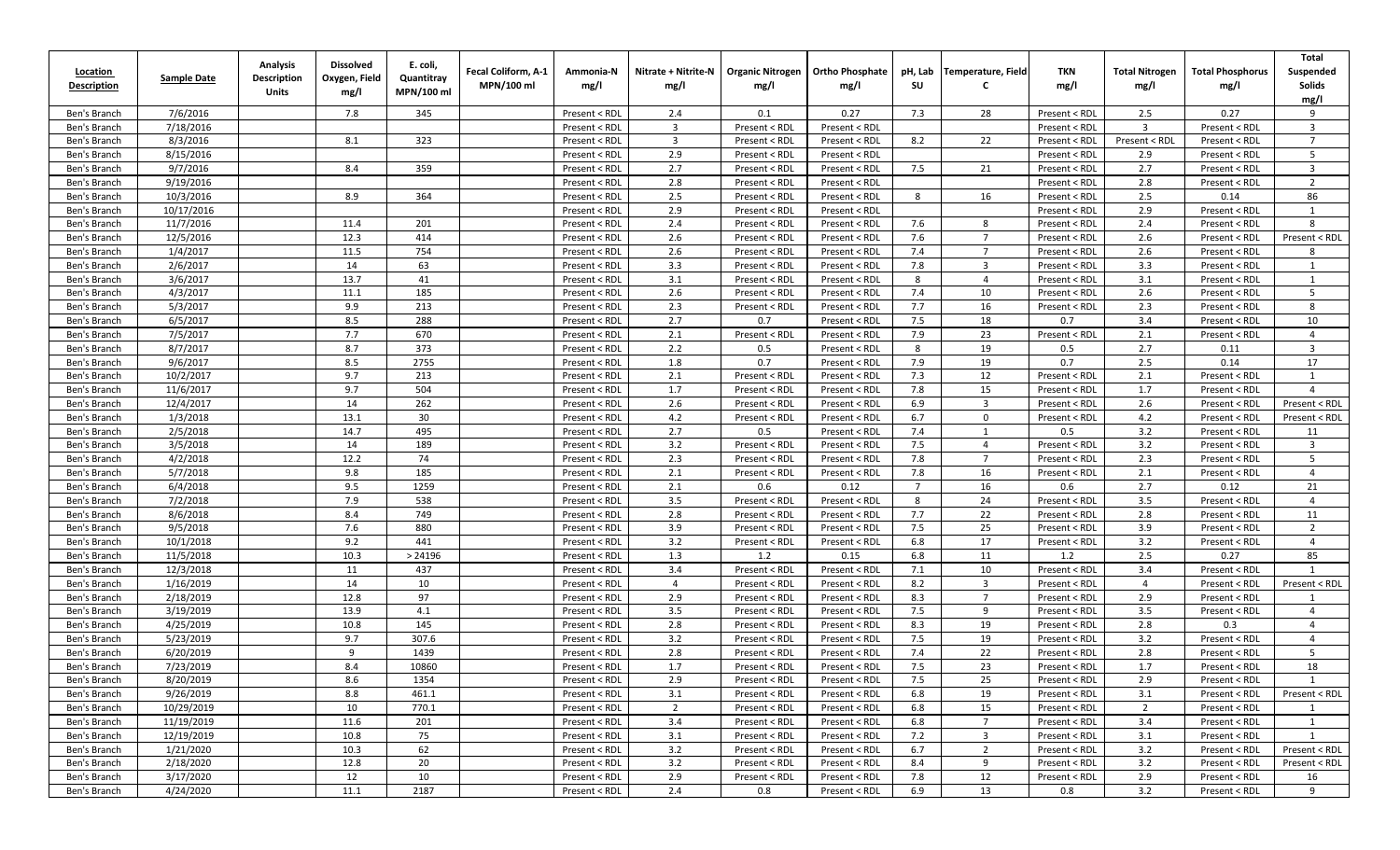| <b>Location</b><br><b>Description</b> | Sample Date | <b>Analysis</b><br><b>Description</b><br><b>Units</b> | <b>Dissolved</b><br>Oxygen, Field<br>mg/l | E. coli,<br>Quantitray<br>MPN/100 ml | Fecal Coliform, A-1<br>MPN/100 ml | Ammonia-N<br>mg/l | Nitrate + Nitrite-N   Organic Nitrogen   Ortho Phosphate  <br>mg/l | mg/l          | mg/l          | SU  | pH, Lab Temperature, Field | TKN<br>mg/l   | <b>Total Nitrogen</b><br>mg/l | <b>Total Phosphorus</b><br>mg/ | Total<br>Suspended<br>Solids<br>mg/l |
|---------------------------------------|-------------|-------------------------------------------------------|-------------------------------------------|--------------------------------------|-----------------------------------|-------------------|--------------------------------------------------------------------|---------------|---------------|-----|----------------------------|---------------|-------------------------------|--------------------------------|--------------------------------------|
| Ben's Branch                          | 5/22/2020   |                                                       | 9.3                                       | 794                                  |                                   | Present < RDL     | 2.8                                                                | 0.5           | Present < RDL |     |                            | 0.5           | 3.3                           | Present < RDL                  | 16                                   |
| Ben's Branch                          | 6/19/2020   |                                                       | 8.7                                       | 620                                  |                                   | Present < RDL     | 2.7                                                                | Present < RDL | Present < RDL |     |                            | Present < RDL |                               | Present < RDL                  |                                      |
| Ben's Branch                          | 7/27/2020   |                                                       |                                           | 216                                  |                                   | Present < RDL     | 2.5                                                                | Present < RDL | Present < RDL |     | 27                         | Present < RDL | 2.5                           | Present < RDL                  |                                      |
| Ben's Branch                          | 8/20/2020   |                                                       | 8.6                                       | 295                                  |                                   | Present < RDL     | 2.3                                                                | Present < RDI | Present < RDL |     | 21                         | Present < RDL | 2.3                           | Present < RDL                  |                                      |
| Ben's Branch                          | 9/14/2020   |                                                       | 8.8                                       | 529                                  |                                   | Present < RDL     | 2.6                                                                | Present < RDL | Present < RDL | 7.8 | 22                         | Present < RDL | 2.6                           | Present < RDL                  |                                      |
| Ben's Branch                          | 10/21/2020  |                                                       | 9.3                                       | 495                                  |                                   | Present < RDL     |                                                                    | Present < RDL | Present < RDL | 7.6 | 18                         | Present < RDL |                               | Present < RDL                  |                                      |
| Ben's Branch                          | 11/24/2020  |                                                       | 13.7                                      | 41                                   |                                   | Present < RDL     | 2.6                                                                | Present < RDL | Present < RDL | 8.3 |                            | Present < RDL | 2.6                           | Present < RDL                  | Present < RDL                        |
| Ben's Branch                          | 12/15/2020  |                                                       | 13.3                                      | 738                                  |                                   | Present < RDL     | 2.4                                                                | Present < RDI | Present < RDL | 8.1 |                            | Present < RDL | 2.4                           | Present < RDL                  |                                      |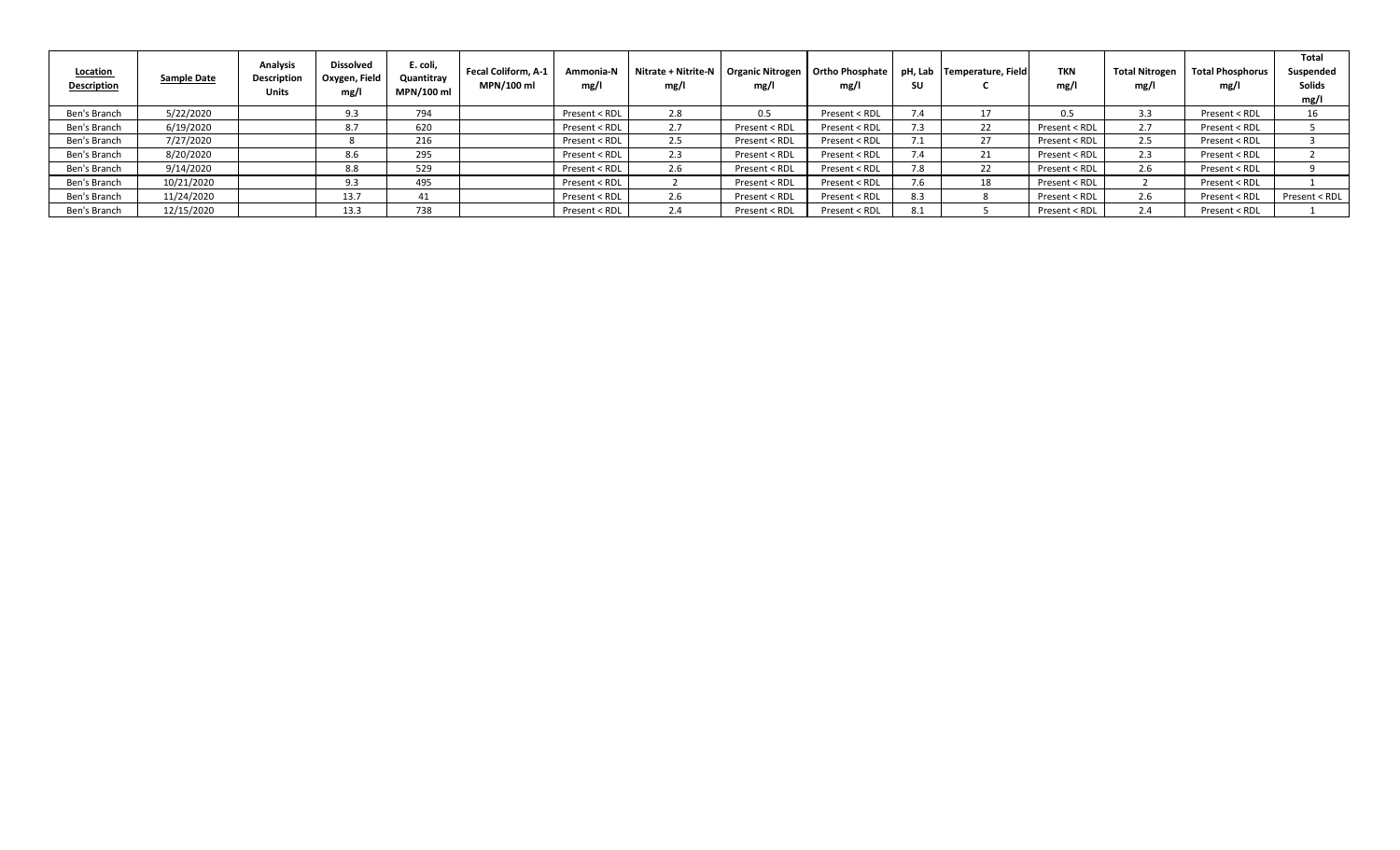| <u><b>Location Desciption</b></u> | <b>Sample Date</b> | Analysis<br><b>Description</b><br><b>Units</b> | <b>Dissolved</b><br>Oxygen, Field<br>mg/l | . coli, Quantitray<br>MPN/100 ml | Fecal Coliform, A-1<br>MPN/100 ml | Ammonia-N<br>mg/l | Nitrate + Nitrite-N<br>mg/l | <b>Organic Nitrogen</b><br>mg/l | <b>Ortho Phosphate</b><br>mg/l | pH, Lab<br>SU | <b>Temperature, Field C</b> | <b>TKN</b><br>mg/l | <b>Total Nitrogen</b><br>mg/l | <b>Total Phosphorus</b><br>mg/l | <b>Total Suspended</b><br>Solids<br>mg/l |
|-----------------------------------|--------------------|------------------------------------------------|-------------------------------------------|----------------------------------|-----------------------------------|-------------------|-----------------------------|---------------------------------|--------------------------------|---------------|-----------------------------|--------------------|-------------------------------|---------------------------------|------------------------------------------|
| <b>Boyers Mill Bridge</b>         | 3/13/2003          |                                                |                                           |                                  | 140                               | 0.1               | 3.4                         |                                 |                                |               |                             | 1.4                |                               | 0.11                            |                                          |
| <b>Boyers Mill Bridge</b>         | 4/3/2003           |                                                |                                           |                                  | 230                               | ${}_{0.1}$        | 2.9                         |                                 |                                |               |                             | ${}_{0.2}$         |                               | 0.11                            |                                          |
| <b>Boyers Mill Bridge</b>         | 5/8/2003           |                                                |                                           |                                  | 300                               | 0.1               | 2.4                         |                                 |                                |               |                             | 0.6                |                               | 0.24                            |                                          |
| <b>Boyers Mill Bridge</b>         | 6/24/2003          |                                                |                                           |                                  | 230                               | 0.1               | $\overline{2}$              |                                 |                                |               |                             | 0.9                |                               | 0.13                            |                                          |
| <b>Boyers Mill Bridge</b>         | 7/21/2003          |                                                |                                           |                                  | 20                                | $< 0.1$           | 2.3                         |                                 |                                |               |                             | 0.7                |                               | ${}< 0.10$                      |                                          |
| <b>Boyers Mill Bridge</b>         | 8/11/2003          |                                                |                                           |                                  | 70                                | ${}_{0.1}$        | 1.9                         |                                 |                                |               |                             | 0.2                |                               | ${}_{< 0.10}$                   |                                          |
| <b>Boyers Mill Bridge</b>         | 9/8/2003           |                                                |                                           |                                  | 220                               | $< 0.1$           | 1.9                         |                                 |                                |               |                             | 0.5                |                               | 0.13                            |                                          |
| <b>Boyers Mill Bridge</b>         | 10/13/2003         |                                                |                                           |                                  | < 20                              | 0.1               | 3.2                         |                                 |                                |               |                             | ${}_{0.2}$         |                               | ${}_{0.1}$                      |                                          |
| <b>Boyers Mill Bridge</b>         | 11/20/2003         |                                                |                                           |                                  | 90000                             | 0.2               | 1.6                         |                                 |                                |               |                             | 1.3                |                               | 0.31                            |                                          |
| <b>Boyers Mill Bridge</b>         | 12/22/2003         |                                                |                                           |                                  | 40                                | 0.1               | 3.7                         |                                 |                                |               |                             | 2.7                |                               | 0.82                            |                                          |
| <b>Boyers Mill Bridge</b>         | 2/24/2004          |                                                |                                           |                                  | $< 20$                            | ${}_{< 0.1}$      | 3.1                         |                                 |                                |               |                             | ${}_{0.2}$         |                               | 0.13                            |                                          |
| <b>Boyers Mill Bridge</b>         | 3/4/2004           |                                                |                                           |                                  | 20                                | ${}_{< 0.1}$      | $\overline{\mathbf{3}}$     |                                 |                                |               |                             | 0.3                |                               | 0.1                             |                                          |
| <b>Boyers Mill Bridge</b>         | 4/15/2004          |                                                |                                           |                                  | 700                               | 0.1               | 2.6                         |                                 |                                |               |                             | 0.3                |                               | 0.11                            |                                          |
| <b>Boyers Mill Bridge</b>         | 5/13/2004          |                                                |                                           |                                  | 1100                              | 0.2               | 2.5                         |                                 |                                |               |                             | 0.3                |                               | 0.13                            |                                          |
| <b>Boyers Mill Bridge</b>         | 6/10/2004          |                                                |                                           |                                  | 170                               | $< 0.1$           | 2.3                         |                                 |                                |               |                             | 1.1                |                               | 0.18                            |                                          |
| <b>Boyers Mill Bridge</b>         | 7/9/2004           |                                                |                                           |                                  | 140                               | 0.1               | 1.5                         |                                 |                                |               |                             | 0.7                |                               | 0.12                            |                                          |
| <b>Boyers Mill Bridge</b>         | 8/17/2004          |                                                |                                           |                                  | $< 20$                            | $< 0.1$           | 0.7                         |                                 |                                |               |                             | 1.7                |                               | 0.15                            |                                          |
| <b>Boyers Mill Bridge</b>         | 9/23/2004          |                                                |                                           |                                  | 130                               | $< 0.1$           | 0.9                         |                                 |                                |               |                             | 0.8                |                               | 0.14                            |                                          |
| <b>Boyers Mill Bridge</b>         | 10/25/2004         |                                                |                                           |                                  | 40                                | 0.2               | 1.8                         |                                 |                                |               |                             | 0.8                |                               | 0.16                            |                                          |
| <b>Boyers Mill Bridge</b>         | 11/23/2004         |                                                |                                           |                                  | 300                               | 0.2               | 2.7                         |                                 |                                |               |                             | 0.2                |                               | ${}< 0.10$                      |                                          |
| <b>Boyers Mill Bridge</b>         | 12/16/2004         |                                                |                                           |                                  | 80                                | 0.1               | $\overline{4}$              |                                 |                                |               |                             | ${}_{0.2}$         |                               | ${}< 0.10$                      |                                          |
| <b>Boyers Mill Bridge</b>         | 3/17/2005          |                                                |                                           |                                  | $< 20$                            | 0.1               | 3.7                         |                                 |                                |               |                             | ${}_{0.2}$         |                               | 0.12                            |                                          |
| <b>Boyers Mill Bridge</b>         | 4/18/2005          |                                                |                                           |                                  | $< 20$                            | $< 0.1$           | 2.9                         |                                 |                                |               |                             | ${}_{0.2}$         |                               | 0.2                             |                                          |
| <b>Boyers Mill Bridge</b>         | 5/11/2005          |                                                |                                           |                                  | 230                               | ${}_{< 0.1}$      | $\overline{\mathbf{3}}$     |                                 |                                |               |                             | 1.5                |                               | 0.23                            |                                          |
| <b>Boyers Mill Bridge</b>         | 6/15/2005          |                                                |                                           |                                  | 20                                | 0.1               | 1.8                         |                                 |                                |               |                             | 1                  |                               | 0.18                            |                                          |
| <b>Boyers Mill Bridge</b>         | 7/12/2005          |                                                |                                           |                                  | 800                               | $< 0.1$           | $\overline{2}$              |                                 |                                |               |                             | 1                  |                               | 0.2                             |                                          |
| <b>Boyers Mill Bridge</b>         | 8/24/2005          |                                                |                                           |                                  | $< 20$                            | ${}_{< 0.1}$      | 1.1                         |                                 |                                |               |                             | 1.1                |                               | 0.13                            |                                          |
| <b>Boyers Mill Bridge</b>         | 9/20/2005          |                                                |                                           |                                  | $< 20$                            | 0.1               | 1                           |                                 |                                |               |                             | 0.5                |                               | 0.16                            |                                          |
| <b>Boyers Mill Bridge</b>         | 10/20/2005         |                                                |                                           |                                  | 140                               | 0.1               | 1.3                         |                                 |                                |               |                             | 1.4                |                               | 0.15                            |                                          |
| <b>Boyers Mill Bridge</b>         | 11/28/2005         |                                                |                                           |                                  | 40                                | $< 0.1$           | 3.3                         |                                 |                                |               |                             | ${}_{0.2}$         |                               | ${}_{< 0.10}$                   |                                          |
| Boyers Mill Bridge                | 1/24/2006          |                                                |                                           |                                  | 2400                              | ${}_{< 0.1}$      | $\overline{\mathbf{3}}$     |                                 |                                |               |                             | 1.1                |                               | 0.14                            |                                          |
| <b>Boyers Mill Bridge</b>         | 2/21/2006          |                                                |                                           |                                  | $< 20$                            | 0.1               | 3.8                         |                                 |                                |               |                             | ${}_{0.2}$         |                               | 0.17                            |                                          |
| <b>Boyers Mill Bridge</b>         | 3/29/2006          |                                                |                                           |                                  | $< 20$                            | ${}_{< 0.1}$      | 3.4                         |                                 |                                |               |                             | ${}_{0.2}$         |                               | 0.28                            |                                          |
| <b>Boyers Mill Bridge</b>         | 4/13/2006          |                                                |                                           |                                  | 40                                | $< 0.1$           | 2.7                         |                                 |                                |               |                             | 1.2                |                               | 0.42                            |                                          |
| <b>Boyers Mill Bridge</b>         | 5/4/2006           |                                                |                                           |                                  | 20                                | ${}_{0.1}$        | 2.1                         |                                 |                                |               |                             | 0.9                |                               | 0.29                            |                                          |
| <b>Boyers Mill Bridge</b>         | 6/21/2006          |                                                |                                           |                                  | 800                               | $< 0.1$           | 0.9                         |                                 |                                |               |                             | 1.8                |                               | 0.24                            |                                          |
| <b>Boyers Mill Bridge</b>         | 7/27/2006          |                                                |                                           |                                  | 80                                | ${}_{< 0.1}$      | 1.6                         |                                 |                                |               |                             | 0.3                |                               | 0.31                            |                                          |
| <b>Boyers Mill Bridge</b>         | 8/23/2006          |                                                |                                           |                                  | 20                                | $< 0.1$           | 0.8                         |                                 |                                |               |                             | 1.4                |                               | 0.28                            |                                          |
| <b>Boyers Mill Bridge</b>         | 9/25/2006          |                                                |                                           |                                  | $< 20$                            | $< 0.1$           | 0.9                         |                                 |                                |               |                             | 1.4                |                               | 0.14                            |                                          |
| <b>Boyers Mill Bridge</b>         | 10/13/2006         |                                                |                                           |                                  | 110                               | 0.2               | 1.3                         |                                 |                                |               |                             | 1                  |                               | ${}< 0.10$                      |                                          |
| <b>Boyers Mill Bridge</b>         | 11/9/2006          |                                                |                                           |                                  | 9000                              | 0.1               | 1.6                         |                                 |                                |               |                             | 1                  |                               | 0.29                            |                                          |
| <b>Boyers Mill Bridge</b>         | 12/8/2006          |                                                |                                           |                                  | $< 20$                            | ${}_{< 0.1}$      | 3.8                         |                                 |                                |               |                             | 0.6                |                               | 0.23                            |                                          |
| Boyers Mill Bridge                | 1/24/2007          |                                                |                                           |                                  | $< 20$                            | 0.1               | -4                          |                                 |                                |               |                             | ${}_{< 0.2}$       |                               | ${}< 0.10$                      |                                          |
| <b>Boyers Mill Bridge</b>         | 2/27/2007          |                                                |                                           |                                  | 40                                | 0.2               | $\overline{2}$              |                                 |                                |               |                             | $\overline{2}$     |                               | 0.51                            |                                          |
| <b>Boyers Mill Bridge</b>         | 3/27/2007          |                                                |                                           |                                  | 300                               | $< 0.1$           | 2.8                         |                                 |                                |               |                             | 0.4                |                               | ${}_{< 0.1}$                    |                                          |
| <b>Boyers Mill Bridge</b>         | 4/10/2007          |                                                |                                           |                                  | $< 20$                            | ${}_{< 0.1}$      | 3.4                         |                                 |                                |               |                             | ${}_{< 0.2}$       |                               | ${}< 0.10$                      |                                          |
| <b>Boyers Mill Bridge</b>         | 5/8/2007           |                                                |                                           |                                  | 40                                | $< 0.1$           | 2.1                         |                                 |                                |               |                             | 0.4                |                               | 0.16                            |                                          |
| <b>Boyers Mill Bridge</b>         | 6/19/2007          |                                                |                                           |                                  | 80                                | $< 0.1$           | 1.8                         |                                 |                                |               |                             | 1.6                |                               | ${}< 0.10$                      |                                          |
| <b>Boyers Mill Bridge</b>         | 7/16/2007          |                                                |                                           |                                  | 40                                | $< 0.1$           | 0.9                         |                                 |                                |               |                             | 1                  |                               | 0.15                            |                                          |
| <b>Boyers Mill Bridge</b>         | 8/28/2007          |                                                |                                           |                                  | $< 20$                            | 0.1               | 0.3                         |                                 |                                |               |                             | 1.8                |                               | 0.11                            |                                          |
| <b>Boyers Mill Bridge</b>         | 9/24/2007          |                                                |                                           |                                  | $< 20$                            | 0.1               | 0.4                         |                                 |                                |               |                             | 0.9                |                               | 0.12                            |                                          |
|                                   |                    |                                                |                                           |                                  |                                   |                   |                             |                                 |                                |               |                             |                    |                               |                                 |                                          |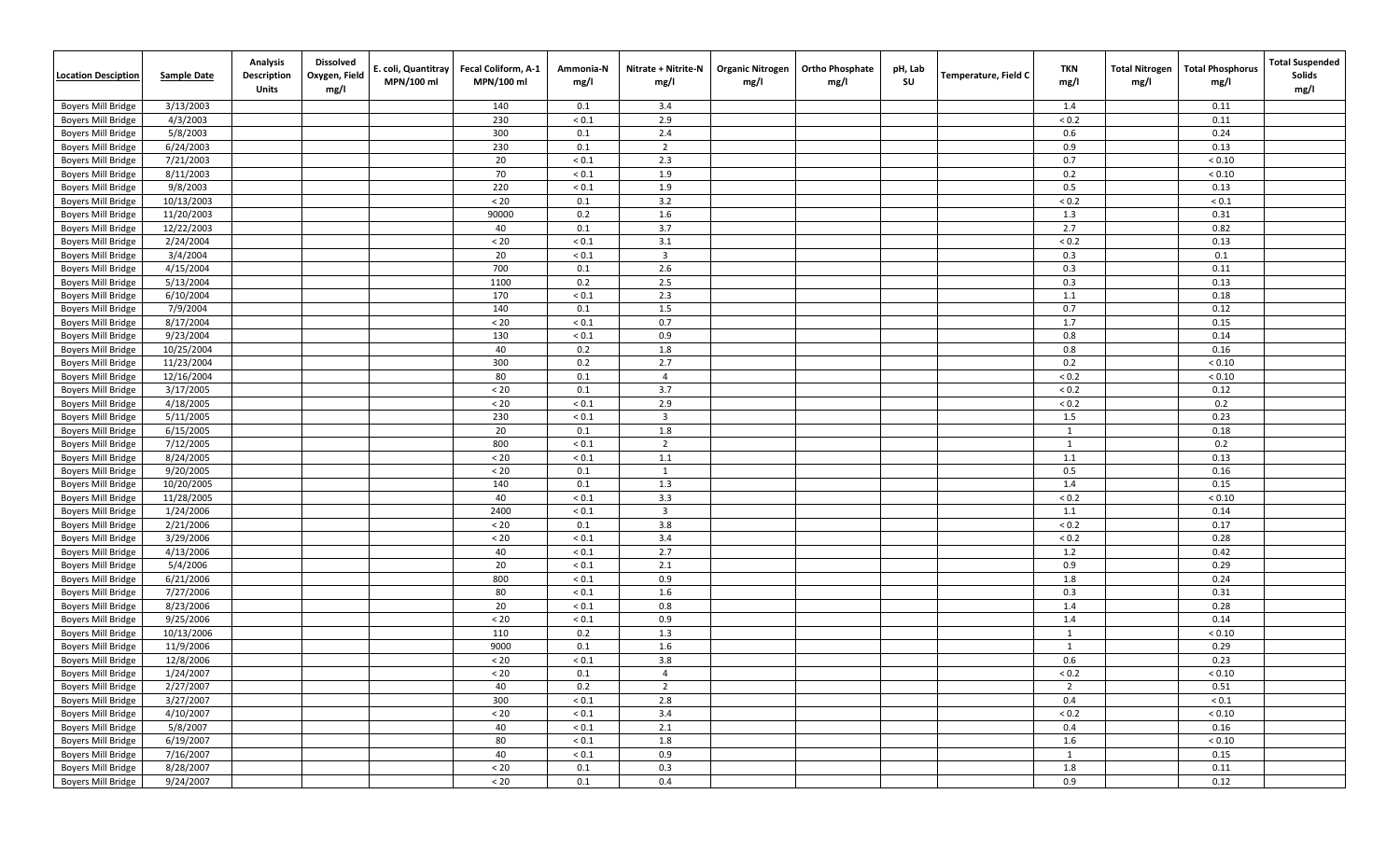| <b>Location Desciption</b>                             | <b>Sample Date</b>     | Analysis<br><b>Description</b><br><b>Units</b> | <b>Dissolved</b><br>Oxygen, Field<br>mg/l | . coli, Quantitray<br>MPN/100 ml | Fecal Coliform, A-1<br>MPN/100 ml | Ammonia-N<br>mg/l              | Nitrate + Nitrite-N<br>mg/l | <b>Organic Nitrogen</b><br>mg/l | <b>Ortho Phosphate</b><br>mg/l | pH, Lab<br>SU | Temperature, Field C | TKN<br>mg/l    | <b>Total Nitrogen</b><br>mg/l | <b>Total Phosphorus</b><br>mg/l | <b>Total Suspended</b><br>Solids<br>mg/l |
|--------------------------------------------------------|------------------------|------------------------------------------------|-------------------------------------------|----------------------------------|-----------------------------------|--------------------------------|-----------------------------|---------------------------------|--------------------------------|---------------|----------------------|----------------|-------------------------------|---------------------------------|------------------------------------------|
| <b>Boyers Mill Bridge</b>                              | 11/27/2007             |                                                |                                           |                                  | $< 20$                            | < 0.2                          | 1.2                         | 0.6                             |                                |               |                      | 0.6            | 1.8                           | < 0.10                          |                                          |
| <b>Boyers Mill Bridge</b>                              | 12/17/2007             |                                                |                                           |                                  | 16000                             | Present < MDI                  | 2.2                         | 0.9                             |                                |               |                      | 0.9            | 3.1                           | 0.23                            |                                          |
| <b>Boyers Mill Bridge</b>                              | 2/24/2010              |                                                |                                           |                                  | 80                                | Present < MDI                  | 2.2                         | Present < MDL                   |                                |               |                      | Present < MDL  | 2.2                           | Present < MDL                   |                                          |
| <b>Boyers Mill Bridge</b>                              | 3/9/2010               |                                                |                                           |                                  | 40                                | Present < MDL                  | 3.1                         | Present < MDL                   |                                |               |                      | Present < MDI  | 3.1                           | Present < MDL                   |                                          |
| <b>Boyers Mill Bridge</b>                              | 4/8/2010               |                                                |                                           |                                  | 170                               | Present < MDL                  | 2.9                         | 1.1                             |                                |               |                      | 1.1            | $\overline{4}$                | Present < MDL                   |                                          |
| <b>Boyers Mill Bridge</b>                              | 5/6/2010               |                                                |                                           | 155.3                            |                                   | Present < MDL                  | 2.3                         | 0.8                             |                                |               |                      | 0.8            | 3.1                           | 0.18                            |                                          |
| <b>Boyers Mill Bridge</b>                              | 6/16/2010              |                                                |                                           | 191.8                            |                                   | Present < MDL                  | 1.9                         | 1.7                             |                                |               |                      | 1.7            | 3.6                           | 0.12                            |                                          |
| <b>Boyers Mill Bridge</b>                              | 7/2/2010               |                                                |                                           | 25.9                             |                                   | Present < MDI                  | 1.3                         | 1.2                             |                                |               |                      | 1.2            | 2.5                           | Present < MDL                   |                                          |
| <b>Boyers Mill Bridge</b>                              | 8/3/2010               |                                                |                                           | 23.5                             |                                   | Present < MDI                  | 0.3                         | 1.2                             |                                |               |                      | 1.2            | 1.5                           | 0.17                            |                                          |
| <b>Boyers Mill Bridge</b>                              | 9/14/2010              |                                                |                                           | 187.2                            |                                   | Present < MDL                  | 2.2                         | mdl                             |                                |               |                      | Present < MDI  | 2.2                           | Present < MDL                   |                                          |
| <b>Boyers Mill Bridge</b>                              | 10/21/2010             |                                                |                                           | 9.6                              |                                   | Present < RDL                  | 1                           | 1.2                             |                                |               |                      | 1.2            | 2.2                           | 0.11                            |                                          |
| <b>Boyers Mill Bridge</b>                              | 11/24/2010             |                                                |                                           | 137.6                            |                                   | Present < RDL                  | $\overline{2}$              | 2.9                             |                                |               |                      | 2.9            | 4.9                           | 0.37                            |                                          |
| <b>Boyers Mill Bridge</b>                              | 3/24/2011              |                                                |                                           | > 2419.6                         |                                   | Present < RDL                  | $\overline{\mathbf{3}}$     | Present < RDL                   |                                |               |                      | Present < RDL  | $\overline{\mathbf{3}}$       | 0.13                            |                                          |
| <b>Boyers Mill Bridge</b>                              | 4/25/2011              |                                                |                                           | 648.8                            |                                   | Present < RDL                  | 2.6                         | Present < RDL                   |                                |               |                      | Present < RDL  | 2.6                           | 0.12                            |                                          |
| <b>Boyers Mill Bridge</b>                              | 5/12/2011              |                                                |                                           | 365.4                            |                                   | Present < RDL                  | 2.5                         | Present < RDL                   |                                |               |                      | Present < RDL  | 2.5                           | 0.13                            |                                          |
| <b>Boyers Mill Bridge</b>                              | 6/20/2011              |                                                |                                           | 52                               |                                   | Present < RDL                  | 1.9                         | Present < RDL                   |                                |               |                      | Present < RDL  | 1.9                           | 0.11                            |                                          |
| <b>Boyers Mill Bridge</b>                              | 7/7/2011               |                                                |                                           | 4.1                              |                                   | Present < RDL                  | 1.2                         | 1.1                             |                                |               |                      | 1.1            | 2.3                           | 0.21                            |                                          |
| <b>Boyers Mill Bridge</b>                              | 8/2/2011               |                                                |                                           | 23.8                             |                                   | Present < RDL                  | 0.7                         | 0.9                             |                                |               |                      | 0.9            | 1.6                           | 0.12                            |                                          |
| <b>Boyers Mill Bridge</b>                              | 9/22/2011              |                                                |                                           | 488.4                            |                                   | Present < RDL                  | 1.9                         | 2.4                             |                                |               |                      | 2.4            | 4.3                           | 0.27                            |                                          |
| <b>Boyers Mill Bridge</b>                              | 10/21/2011             |                                                |                                           | > 2419.6                         |                                   | Present < RDL                  | 1.9                         | Present < RDL                   |                                |               |                      | Present < RDL  | 1.9                           | 0.16                            |                                          |
| <b>Boyers Mill Bridge</b>                              | 11/29/2011             |                                                |                                           | 1990                             |                                   | Present < RDL                  | 3.6                         | Present < RDL                   |                                |               |                      | Present < RDL  | 3.6                           | 0.18                            |                                          |
| <b>Boyers Mill Bridge</b>                              | 12/8/2011              |                                                |                                           | > 24196                          |                                   | Present < RDL                  | 1.6                         | 0.9                             |                                |               |                      | 0.9            | 2.5                           | 0.34                            |                                          |
| <b>Boyers Mill Bridge</b>                              | 2/1/2012               |                                                |                                           | 5.2                              |                                   | Present < RDL                  | 3.9                         | Present < RDL                   |                                |               |                      | Present < RDL  | 3.9                           | Present < RDL                   |                                          |
| <b>Boyers Mill Bridge</b>                              | 3/27/2012              |                                                |                                           | 866.4                            |                                   | Present < RDL                  | 2.4                         | 0.8                             |                                |               |                      | 0.8            | 3.2                           | 0.17                            |                                          |
| <b>Boyers Mill Bridge</b>                              | 4/3/2012               |                                                |                                           | 83.6                             |                                   | Present < RDL                  | 2.8                         | Present < RDL                   |                                |               |                      | Present < RDL  | 2.8                           | 0.14                            |                                          |
| <b>Boyers Mill Bridge</b>                              | 5/10/2012              |                                                |                                           | 114.5                            |                                   | Present < RDL                  | $\overline{2}$              | 1.1                             |                                |               |                      | 1.1            | 3.1                           | 0.21                            |                                          |
| <b>Boyers Mill Bridge</b>                              | 6/13/2012              |                                                |                                           | Lab Error                        |                                   | Present < RDL                  | 1.6                         | 1                               |                                |               |                      | 1              | 2.6                           | 2.26                            |                                          |
| <b>Boyers Mill Bridge</b>                              | 7/10/2012              |                                                |                                           | 79.4                             |                                   | Present < RDL                  | 0.7                         | 1.1                             |                                |               |                      | 1.1            | 1.8                           | 0.2                             |                                          |
| <b>Boyers Mill Bridge</b>                              | 8/3/2012               |                                                |                                           | 31                               |                                   | 0.4                            | 0.6                         | 0.6                             |                                |               |                      | 1              | 1.6                           | 0.14                            |                                          |
| <b>Boyers Mill Bridge</b>                              | 9/17/2012              |                                                |                                           | $<10$                            |                                   | Present < RDL                  | 0.5                         | 1.4                             |                                |               |                      | 1.4            | 1.9                           | 0.16                            |                                          |
| <b>Boyers Mill Bridge</b>                              | 10/26/2012             |                                                |                                           | 31                               |                                   | Present < RDL                  | 1.3                         | $\overline{3}$                  |                                |               |                      | $\overline{3}$ | 4.3                           | 0.36                            |                                          |
| <b>Boyers Mill Bridge</b>                              | 11/28/2012             |                                                |                                           | Lab Error                        |                                   | Present < RDL                  | 3.4                         | Present < RDL                   |                                |               |                      | Present < RDL  | 3.4                           | Present < RDL                   |                                          |
| <b>Boyers Mill Bridge</b>                              | 11/30/2012             |                                                |                                           | 63                               |                                   |                                |                             |                                 |                                |               |                      |                |                               |                                 |                                          |
| <b>Boyers Mill Bridge</b>                              | 12/6/2012              |                                                |                                           | 133.4                            |                                   | Present < RDL                  | 3.5                         | 0.7                             |                                |               |                      | 0.7            | 4.2                           | 0.11                            |                                          |
| <b>Boyers Mill Bridge</b>                              | 1/22/2013              |                                                |                                           | 20                               |                                   | Present < RDL                  | 2.9                         | Present < RDL                   |                                |               |                      | Present < RDL  | 2.9                           | 0.12                            |                                          |
| <b>Boyers Mill Bridge</b>                              | 2/13/2013              |                                                |                                           | 75                               |                                   | Present < RDL                  | 3.1                         | Present < RDL                   |                                |               |                      | Present < RDL  | 3.1                           | Present < RDL                   |                                          |
| <b>Boyers Mill Bridge</b>                              | 3/11/2013              |                                                |                                           | 10                               |                                   | Present < RDL                  | 2.6                         | Present < RDL                   |                                |               |                      | Present < RDL  | 2.6                           | Present < RDL                   |                                          |
| <b>Boyers Mill Bridge</b>                              | 4/18/2013              |                                                |                                           | Lab Error                        |                                   | Present < RDL                  | 2.2                         | 0.5                             |                                |               |                      | 0.5            | 2.7                           | 0.16                            |                                          |
| <b>Boyers Mill Bridge</b><br><b>Boyers Mill Bridge</b> | 4/25/2013<br>5/15/2013 |                                                |                                           | 52<br>36.8                       |                                   | Present < RDL                  | 1.7                         | 1.3                             |                                |               |                      | 1.3            | $\overline{\mathbf{3}}$       | 0.16                            |                                          |
|                                                        | 6/25/2013              |                                                |                                           | 359                              |                                   |                                | 1.2                         | 1.5                             |                                |               |                      | 1.5            | 2.7                           | 0.16                            |                                          |
| <b>Boyers Mill Bridge</b><br><b>Boyers Mill Bridge</b> | 7/9/2013               |                                                |                                           | 53.8                             |                                   | Present < RDL<br>Present < RDL | 1.3                         | 1.5                             |                                |               |                      | 1.5            | 2.8                           | 0.17                            |                                          |
| <b>Boyers Mill Bridge</b>                              | 8/27/2013              |                                                |                                           | 556                              |                                   | Present < RDL                  | 2.6                         | Present < RDL                   |                                |               |                      | Present < RDL  | $2.6\,$                       | Present < RDL                   |                                          |
| <b>Boyers Mill Bridge</b>                              | 9/24/2013              |                                                |                                           | $<10$                            |                                   | Present < RDL                  | 0.6                         | 1.9                             |                                |               |                      | 1.9            | 2.5                           | 0.3                             |                                          |
| <b>Boyers Mill Bridge</b>                              | 10/15/2013             |                                                |                                           | 933                              |                                   | Present < RDL                  | 1.2                         | 1.4                             |                                |               |                      | 1.4            | 2.6                           | 0.58                            |                                          |
| Boyers Mill Bridge                                     | 11/21/2013             |                                                |                                           | 41                               |                                   | Present < RDL                  | 2.6                         | 1.5                             |                                |               |                      | 1.5            | 4.1                           | 0.15                            |                                          |
| <b>Boyers Mill Bridge</b>                              | 1/16/2014              |                                                |                                           | 2143                             |                                   | Present < RDL                  | 3.1                         | Present < RDL                   |                                |               |                      | Present < RDL  | 3.1                           | 0.13                            |                                          |
| <b>Boyers Mill Bridge</b>                              | 3/20/2014              |                                                |                                           | 10                               |                                   | Present < RDL                  | 2.7                         | 0.6                             |                                |               |                      | 0.6            | 3.3                           | Present < RDL                   |                                          |
| <b>Boyers Mill Bridge</b>                              | 4/11/2014              |                                                |                                           | 63                               |                                   | Present < RDL                  | 2.8                         | Present < RDL                   |                                |               |                      | Present < RDL  | 2.8                           | Present < RDL                   |                                          |
| <b>Boyers Mill Bridge</b>                              | 5/21/2014              |                                                |                                           | 4352                             |                                   | Present < RDL                  | 2.4                         | 0.5                             |                                |               |                      | 0.5            | 2.9                           | 0.21                            |                                          |
| <b>Boyers Mill Bridge</b>                              | 6/10/2014              |                                                |                                           | $<10\,$                          |                                   | Present < RDL                  | 2.7                         | 0.5                             |                                |               |                      | 0.5            | 3.2                           | Present < RDL                   |                                          |
|                                                        |                        |                                                |                                           |                                  |                                   |                                |                             |                                 |                                |               |                      |                |                               |                                 |                                          |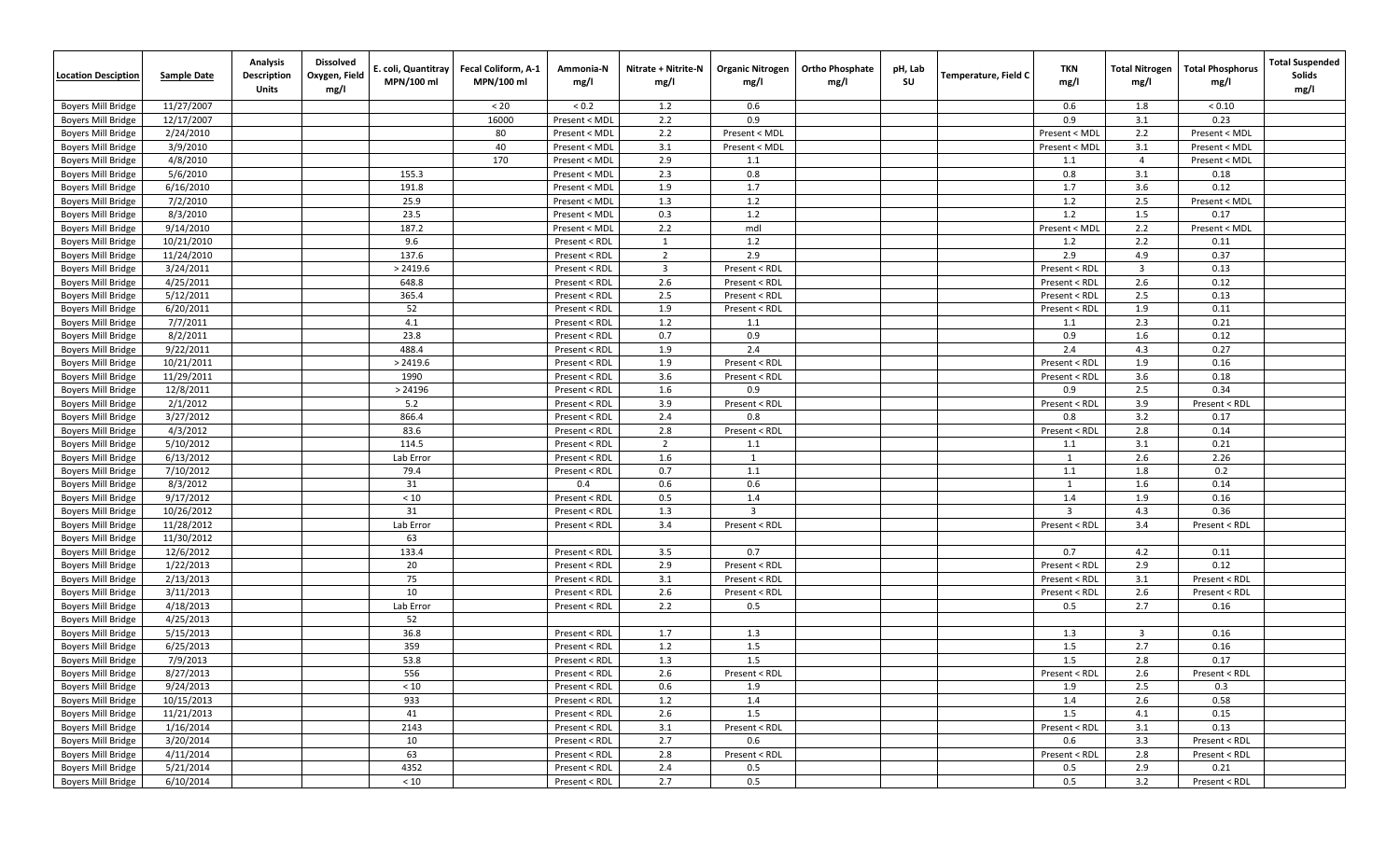| <b>Location Desciption</b> | <b>Sample Date</b> | Analysis<br>Description<br>Units | <b>Dissolved</b><br>Oxygen, Field<br>mg/l | E. coli, Quantitray<br>MPN/100 ml | Fecal Coliform, A-1<br>MPN/100 ml | Ammonia-N<br>mg/l | Nitrate + Nitrite-N<br>mg/l | <b>Organic Nitrogen</b><br>mg/l | <b>Ortho Phosphate</b><br>mg/l | pH, Lab<br>su  | Temperature, Field C | <b>TKN</b><br>mg/l | Total Nitrogen<br>mg/l  | <b>Total Phosphorus</b><br>mg/l | <b>Total Suspended</b><br>Solids<br>mg/l |
|----------------------------|--------------------|----------------------------------|-------------------------------------------|-----------------------------------|-----------------------------------|-------------------|-----------------------------|---------------------------------|--------------------------------|----------------|----------------------|--------------------|-------------------------|---------------------------------|------------------------------------------|
| <b>Boyers Mill Bridge</b>  | 7/9/2014           |                                  |                                           | 20                                |                                   | Present < RDL     | 2.2                         | 1                               |                                |                |                      | 1                  | 3.2                     | 0.17                            |                                          |
| <b>Boyers Mill Bridge</b>  | 9/18/2014          |                                  |                                           | $<10$                             |                                   | Present < RDL     | 1.3                         | 1                               |                                |                |                      | 1                  | 2.3                     | Present < RDL                   |                                          |
| <b>Boyers Mill Bridge</b>  | 10/17/2014         |                                  |                                           | 5794                              |                                   | Present < RDL     | 1.4                         | 1.1                             |                                |                |                      | 1.1                | 2.5                     | 0.38                            |                                          |
| <b>Boyers Mill Bridge</b>  | 11/10/2014         |                                  |                                           | 228                               |                                   | Present < RDL     | 1.6                         | Present < RDL                   |                                |                |                      | Present < RDL      | 1.6                     | Present < RDL                   |                                          |
| <b>Boyers Mill Bridge</b>  | 12/12/2014         |                                  |                                           | 110                               |                                   | Present < RDL     | 2.7                         | Present < RDL                   |                                |                |                      | Present < RDL      | 2.7                     | Present < RDL                   |                                          |
| <b>Boyers Mill Bridge</b>  | 4/6/2015           |                                  |                                           | 10                                |                                   | Present < RDL     | 2.4                         | Present < RDL                   |                                |                |                      | Present < RDL      | 2.4                     | Present < RDL                   |                                          |
| <b>Boyers Mill Bridge</b>  | 6/18/2015          |                                  |                                           | 160                               |                                   | Present < RDL     | 1.5                         | 1.5                             |                                |                |                      | 1.5                | $\overline{\mathbf{3}}$ | 0.22                            |                                          |
| <b>Boyers Mill Bridge</b>  | 8/24/2015          |                                  |                                           | 10                                |                                   | Present < RDL     | 1                           | 1                               |                                |                |                      | 1                  | 2                       | 0.15                            |                                          |
| <b>Boyers Mill Bridge</b>  | 9/3/2015           |                                  |                                           | 31                                |                                   | Present < RDL     | 0.9                         | 1.1                             |                                |                |                      | 1.1                | $\overline{2}$          | 0.24                            |                                          |
| <b>Boyers Mill Bridge</b>  | 10/21/2015         |                                  |                                           | 20                                |                                   | Present < RDL     | 1.3                         | 0.9                             |                                |                |                      | 0.9                | 2.2                     | Present < RDL                   |                                          |
| <b>Boyers Mill Bridge</b>  | 12/3/2015          |                                  |                                           | 6131                              |                                   | Present < RDL     | 1.8                         | 0.6                             |                                |                |                      | 0.6                | 2.4                     | Present < RDL                   |                                          |
| <b>Boyers Mill Bridge</b>  | 4/6/2016           |                                  | 11.2                                      | $<10$                             |                                   | Present < RDL     | 2.5                         | Present < RDL                   | Present < RDL                  | 7.7            | 14                   | Present < RDL      | 2.5                     | Present < RDL                   |                                          |
| <b>Boyers Mill Bridge</b>  | 5/4/2016           |                                  | 6.1                                       | 3873                              |                                   | 0.4               | 1.2                         | 1.2                             | Present < RDL                  | 7.6            | 17                   | 1.6                | 2.8                     | 0.26                            |                                          |
| <b>Boyers Mill Bridge</b>  | 5/17/2016          |                                  |                                           |                                   |                                   | Present < RDL     | 2.1                         | 0.8                             | 0.07                           |                |                      | 0.8                | 2.9                     | Present < RDL                   |                                          |
| <b>Boyers Mill Bridge</b>  | 6/6/2016           |                                  | 5.8                                       | 146                               |                                   | 0.8               | 1.4                         | 1.3                             | Present < RDL                  | 7.3            | 25                   | 2.1                | 3.5                     | 0.48                            | 136                                      |
| <b>Boyers Mill Bridge</b>  | 6/13/2016          |                                  |                                           |                                   |                                   | Present < RDL     | $\overline{2}$              | 1.7                             | Present < RDL                  |                |                      | 1.7                | 3.7                     | 0.58                            | 32                                       |
| <b>Boyers Mill Bridge</b>  | 9/6/2017           |                                  | $\overline{7}$                            | 282                               |                                   | Present < RDL     | 0.4                         | $\overline{\mathbf{3}}$         | Present < RDL                  | 7.7            | 20                   | $\overline{3}$     | 3.4                     | 0.5                             | 33                                       |
| <b>Boyers Mill Bridge</b>  | 10/2/2017          |                                  | 7.2                                       | $<10$                             |                                   | 0.3               | 0.7                         | 0.8                             | Present < RDL                  | 7.2            | 21                   | 1.1                | 1.8                     | 0.1                             | 22                                       |
| <b>Boyers Mill Bridge</b>  | 11/6/2017          |                                  | 9.2                                       | 52                                |                                   | Present < RDL     | <sup>1</sup>                | 1                               | Present < RDL                  | 7.2            | 15                   | 1                  | 2                       | Present < RDL                   | 13                                       |
| <b>Boyers Mill Bridge</b>  | 12/4/2017          |                                  | 12.3                                      | 31                                |                                   | Present < RDL     | 2.6                         | 0.6                             | Present < RDL                  | $\overline{7}$ | $\overline{7}$       | 0.6                | 3.2                     | Present < RDL                   | $\overline{\mathbf{3}}$                  |
| <b>Boyers Mill Bridge</b>  | 2/5/2018           |                                  | 13.6                                      | 1314                              |                                   | Present < RDL     | 3.2                         | Present < RDL                   | Present < RDL                  | 7.2            | $\mathbf{1}$         | Present < RDL      | 3.2                     | Present < RDL                   | 14                                       |
| <b>Boyers Mill Bridge</b>  | 3/5/2018           |                                  | 12.8                                      | 213                               |                                   | Present < RDL     | 3.2                         | Present < RDL                   | Present < RDL                  | 7.3            | 6                    | Present < RDL      | 3.2                     | Present < RDL                   | 10                                       |
| <b>Boyers Mill Bridge</b>  | 4/2/2018           |                                  | 11                                        | 20                                |                                   | Present < RDL     | 2.6                         | Present < RDL                   | Present < RDL                  | 7.6            | 10                   | Present < RDL      | 2.6                     | Present < RDL                   | 12                                       |
| <b>Boyers Mill Bridge</b>  | 5/7/2018           |                                  | 8.4                                       | 10                                |                                   | Present < RDL     | 1.8                         | 0.8                             | Present < RDL                  | 7.7            | 20                   | 0.8                | 2.6                     | Present < RDL                   | 11                                       |
| <b>Boyers Mill Bridge</b>  | 6/4/2018           |                                  | 9                                         | 960                               |                                   | Present < RDL     | 2.1                         | 0.5                             | 0.1                            | 7.5            | 21                   | 0.5                | 2.6                     | 0.1                             | 11                                       |
| <b>Boyers Mill Bridge</b>  | 7/2/2018           |                                  | 10.2                                      | $<10$                             |                                   | Present < RDL     | 2.7                         | 0.5                             | Present < RDL                  | 8.8            | 31                   | 0.5                | 3.2                     | Present < RDL                   | 11                                       |
| <b>Boyers Mill Bridge</b>  | 8/6/2018           |                                  | 7.9                                       | 298                               |                                   | Present < RDL     | 1.6                         | Present < RDL                   | Present < RDL                  | 7.4            | 29                   | Present < RDL      | 1.6                     | Present < RDL                   | 16                                       |
| <b>Boyers Mill Bridge</b>  | 9/5/2018           |                                  | 7.9                                       | 75                                |                                   | Present < RDL     | $\overline{\mathbf{3}}$     | 1.4                             | Present < RDL                  | 8              | 30                   | 1.4                | 4.4                     | 0.14                            | 15                                       |
| <b>Boyers Mill Bridge</b>  | 10/1/2018          |                                  | 8.6                                       | 862                               |                                   | Present < RDL     | 3.1                         | Present < RDL                   | Present < RDL                  | $\overline{7}$ | 20                   | Present < RDL      | 3.1                     | Present < RDL                   | 9                                        |
| <b>Boyers Mill Bridge</b>  | 11/5/2018          |                                  | 9.5                                       | 9208                              |                                   | Present < RDL     | 2.5                         | 0.7                             | 0.08                           | 6.8            | 12                   | 0.7                | 3.2                     | Present < RDL                   | 11                                       |
| <b>Boyers Mill Bridge</b>  | 12/3/2018          |                                  | 10.8                                      | 1145                              |                                   | Present < RDL     | 3.4                         | Present < RDL                   | Present < RDL                  | 6.8            | 11                   | Present < RDL      | 3.4                     | Present < RDL                   | $\overline{4}$                           |
| <b>Boyers Mill Bridge</b>  | 2/18/2019          |                                  | 11.8                                      | 63                                |                                   | Present < RDL     | 3.4                         | Present < RDL                   | Present < RDL                  | 7.3            | 6                    | Present < RDL      | 3.4                     | Present < RDL                   | $\overline{7}$                           |
| <b>Boyers Mill Bridge</b>  | 3/19/2019          |                                  | 11.7                                      | 4.1                               |                                   | Present < RDL     | 3.5                         | 1.5                             | Present < RDL                  | 6.9            | 10                   | 1.5                | 5                       | Present < RDL                   | 9                                        |
| <b>Boyers Mill Bridge</b>  | 4/25/2019          |                                  | 11.8                                      | 52                                |                                   | Present < RDL     | 2.5                         | Present < RDL                   | Present < RDL                  | 8.3            | 21                   | Present < RDL      | 2.5                     | Present < RDL                   | 11                                       |
| <b>Boyers Mill Bridge</b>  | 5/23/2019          |                                  | 11.6                                      | 44.3                              |                                   | Present < RDL     | 2.6                         | Present < RDL                   | Present < RDL                  | 8.8            | 22                   | Present < RDL      | 2.6                     | Present < RDL                   | 11                                       |
| <b>Boyers Mill Bridge</b>  | 6/20/2019          |                                  | 9.1                                       | 10                                |                                   | Present < RDL     | 2.8                         | Present < RDL                   | Present < RDL                  | 7.9            | 27                   | Present < RDL      | 2.8                     | Present < RDL                   | 5                                        |
| <b>Boyers Mill Bridge</b>  | 7/23/2019          |                                  | 9.9                                       | 1100                              |                                   | Present < RDL     | 2.1                         | 1.3                             | Present < RDL                  | 8.5            | 26                   | 1.3                | 3.4                     | 0.28                            | 20                                       |
| <b>Boyers Mill Bridge</b>  | 8/20/2019          |                                  | 12.3                                      | 20                                |                                   | Present < RDL     | 2.1                         | 1.4                             | Present < RDL                  | 8.9            | 32                   | 1.4                | 3.5                     | Present < RDL                   | 24                                       |
| <b>Boyers Mill Bridge</b>  | 9/26/2019          |                                  | 8.8                                       | $\overline{2}$                    |                                   | Present < RDL     | 2.2                         | 0.9                             | Present < RDL                  | 6.8            | 24                   | 0.9                | 3.1                     | Present < RDL                   | 9                                        |
| <b>Boyers Mill Bridge</b>  | 10/29/2019         |                                  | 8.7                                       | > 2419.6                          |                                   | Present < RDL     | 1.9                         | 0.9                             | Present < RDL                  | 6.8            | 16                   | 0.9                | 2.8                     | Present < RDL                   | 17                                       |
| <b>Boyers Mill Bridge</b>  | 11/19/2019         |                                  | 10.6                                      | 41                                |                                   | Present < RDL     | 2.8                         | Present < RDL                   | Present < RDL                  | 6.7            | $\overline{7}$       | Present < RDI      | 2.8                     | Present < RDL                   | $\overline{\mathbf{3}}$                  |
| <b>Boyers Mill Bridge</b>  | 12/19/2019         |                                  | 12.8                                      | 1145                              |                                   | Present < RDL     | 2.8                         | 1.1                             | Present < RDL                  | 7.3            | 3                    | 1.1                | 3.9                     | Present < RDL                   | 5                                        |
| Boyers Mill Bridge         | 1/21/2020          |                                  | 13                                        | 74                                |                                   | Present < RDL     | 3.2                         | Present < RDL                   | Present < RDL                  | 6.8            | $\overline{2}$       | Present < RDL      | 3.2                     | Present < RDL                   | -1                                       |
| <b>Boyers Mill Bridge</b>  | 2/18/2020          |                                  | 11.8                                      | 20                                |                                   | Present < RDL     | 3.6                         | Present < RDL                   | Present < RDL                  | 7.2            | $\overline{7}$       | Present < RDL      | 3.6                     | Present < RDL                   | 1                                        |
| <b>Boyers Mill Bridge</b>  | 3/17/2020          |                                  | 10.8                                      | 31                                |                                   | Present < RDL     | 2.8                         | 0.5                             | Present < RDL                  | 7.3            | 12                   | 0.5                | 3.3                     | Present < RDL                   | 9                                        |
| <b>Boyers Mill Bridge</b>  | 4/24/2020          |                                  | 10.6                                      | 52                                |                                   | Present < RDL     | 2.5                         | Present < RDL                   | Present < RDL                  | 6.8            | 13                   | Present < RDL      | 2.5                     | Present < RDL                   | 5                                        |
| <b>Boyers Mill Bridge</b>  | 5/22/2020          |                                  | 9.3                                       | 189                               |                                   | Present < RDL     | 2.8                         | $\mathbf{1}$                    | Present < RDL                  | 7.1            | 18                   | 1                  | 3.8                     | Present < RDL                   | 17                                       |
| <b>Boyers Mill Bridge</b>  | 6/19/2020          |                                  | 11.2                                      | $<10\,$                           |                                   | Present < RDL     | 1.9                         | 1.4                             | Present < RDL                  | 8.3            | 26                   | 1.4                | 3.3                     | Present < RDL                   | 9                                        |
| <b>Boyers Mill Bridge</b>  | 7/27/2020          |                                  | 9.1                                       | $<10$                             |                                   | Present < RDL     | 1                           | 0.6                             | Present < RDL                  | 7.8            | 29                   | 0.6                | 1.6                     | Present < RDL                   | 15                                       |
| <b>Boyers Mill Bridge</b>  | 8/20/2020          |                                  | 10.4                                      | 10                                |                                   | Present < RDL     | 1.3                         | 0.7                             | Present < RDL                  | 8.2            | 28                   | 0.7                | $\overline{2}$          | Present < RDL                   | 12                                       |
| Boyers Mill Bridge         | 9/14/2020          |                                  | 9.9                                       | 10                                |                                   | Present < RDL     | 1.4                         | 3.2                             | Present < RDL                  | 8.3            | 26                   | 3.2                | 4.6                     | Present < RDL                   | 12                                       |
|                            |                    |                                  |                                           |                                   |                                   |                   |                             |                                 |                                |                |                      |                    |                         |                                 |                                          |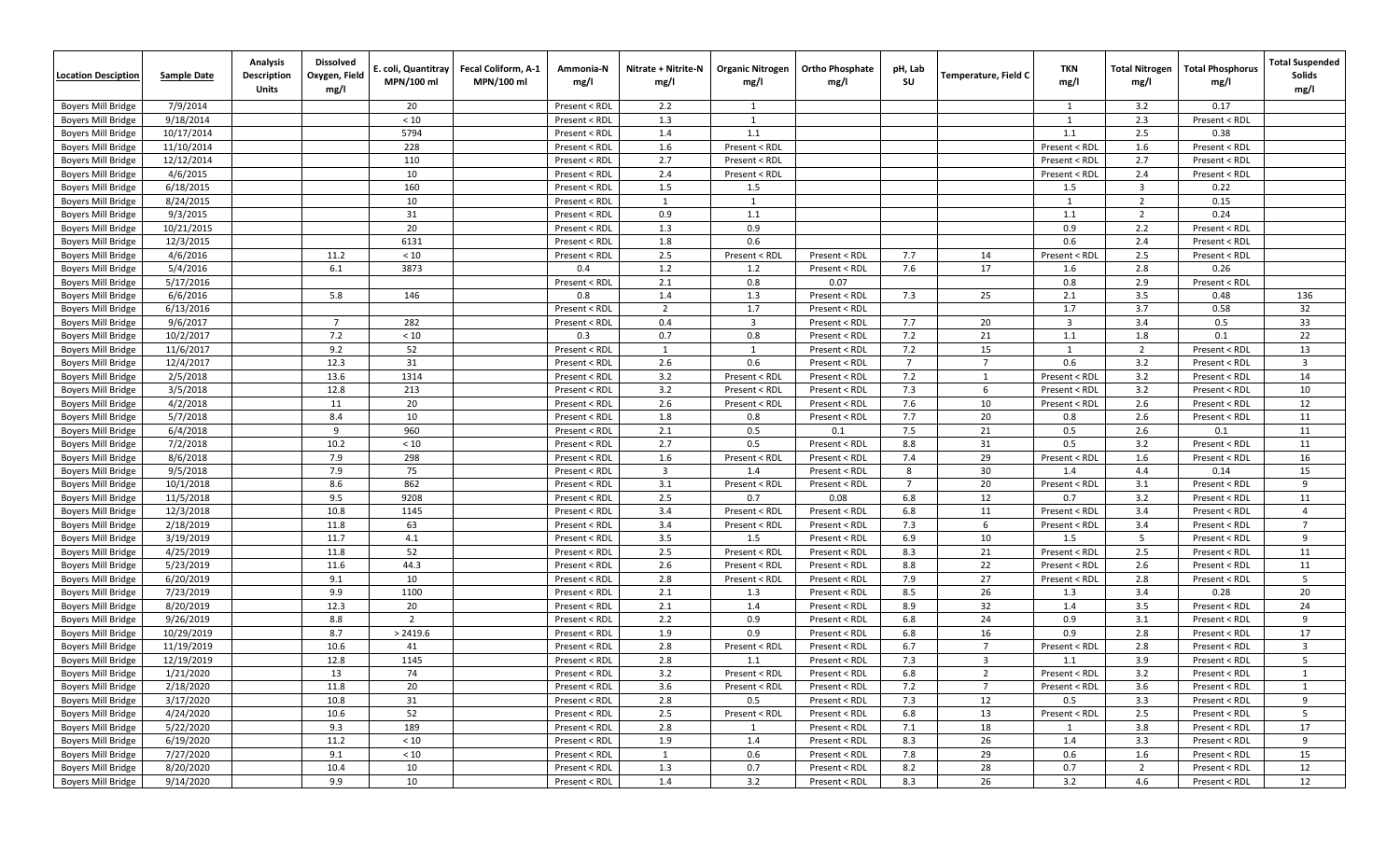| <b>Location Desciption</b> | <b>Sample Date</b> | <b>Analysis</b><br><b>Description</b><br><b>Units</b> | <b>Dissolved</b><br>Oxygen, Field<br>mg/l | MPN/100 m | E. coli, Quantitray   Fecal Coliform, A-1<br>MPN/100 ml | Ammonia-N<br>mg/ | Nitrate + Nitrite-N   Organic Nitrogen   Ortho Phosphate  <br>mg/l | mg/1 | mg/l          | pH, Lab<br>SU | Temperature, Field C | <b>TKN</b><br>mg, | mg/1 | Total Nitrogen   Total Phosphorus<br>mg/l | Total Suspended<br>Solids<br>mg/l |
|----------------------------|--------------------|-------------------------------------------------------|-------------------------------------------|-----------|---------------------------------------------------------|------------------|--------------------------------------------------------------------|------|---------------|---------------|----------------------|-------------------|------|-------------------------------------------|-----------------------------------|
| <b>Boyers Mill Bridge</b>  | 10/21/2020         |                                                       |                                           |           |                                                         | Present < RDL    |                                                                    |      | Present < RDL |               |                      |                   |      | Present < RDL                             |                                   |
| <b>Boyers Mill Bridge</b>  | 11/24/2020         |                                                       |                                           |           |                                                         |                  | د.ء                                                                | U.Z  | Present < RDL |               |                      |                   |      | Present < RDL                             |                                   |
| <b>Boyers Mill Bridge</b>  | 12/15/2020         |                                                       | 11.7                                      | 15531     |                                                         | Present < RDL    | 2.5                                                                |      |               |               |                      |                   |      | 0.22                                      |                                   |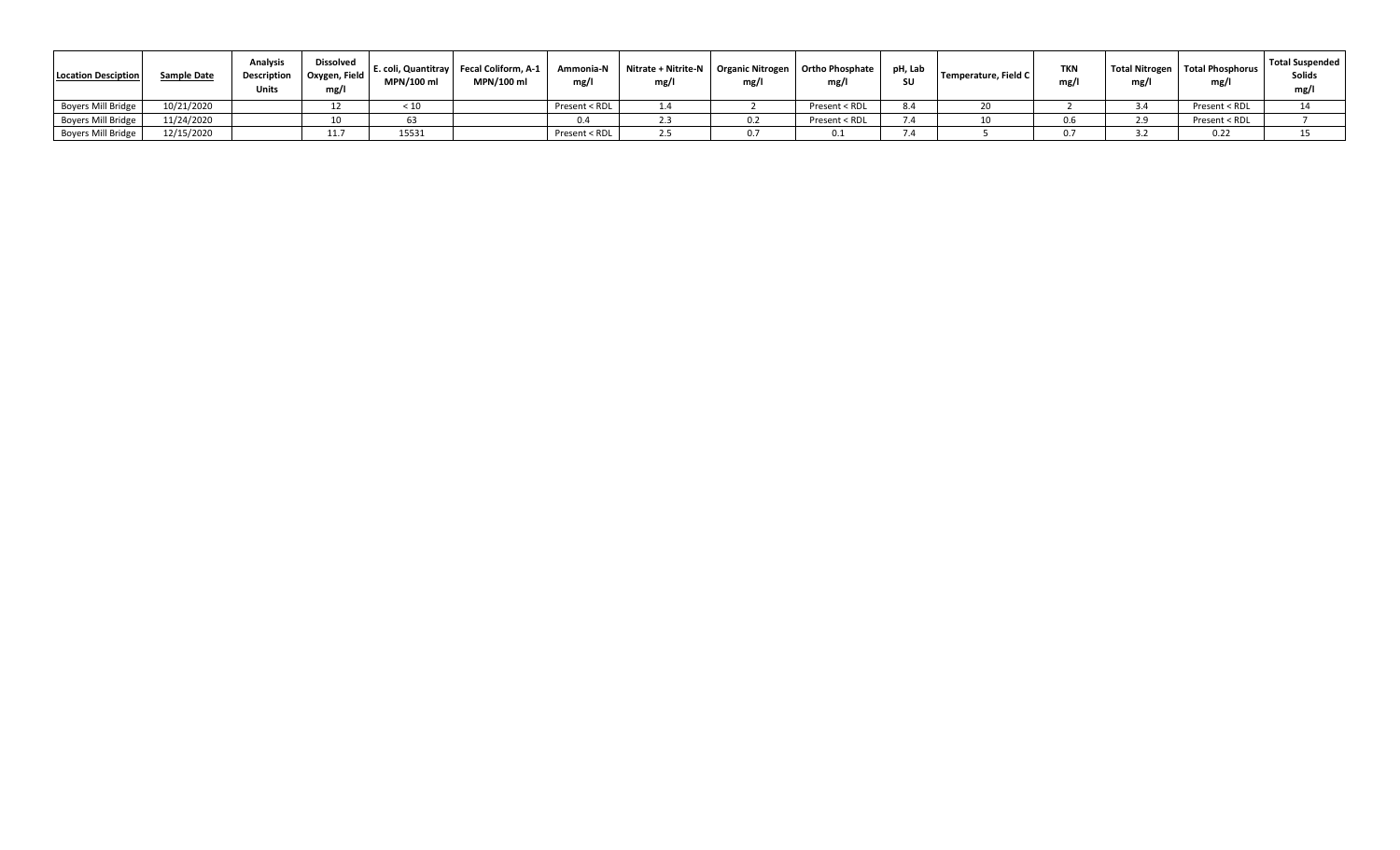| <b>Location</b><br><b>Description</b> | <b>Sample Date</b>      | <b>Analysis</b><br><b>Description Units</b> | Dissolved Oxygen, Field<br>mg/l | E. coli, Quantitray<br>MPN/100 ml | Fecal Coliform, A-1<br>MPN/100 ml | Ammonia-N<br>mg/l | Nitrate + Nitrite-N<br>mg/l | <b>Organic Nitrogen</b><br>mg/l | <b>Ortho Phosphate</b><br>mg/l | pH, Lab<br>SU | Temperature, Field C | TKN<br>mg/l   | <b>Total Nitrogen</b><br>mg/l | <b>Total Phosphorus</b><br>mg/l | <b>Total Suspended</b><br>Solids<br>mg/l |
|---------------------------------------|-------------------------|---------------------------------------------|---------------------------------|-----------------------------------|-----------------------------------|-------------------|-----------------------------|---------------------------------|--------------------------------|---------------|----------------------|---------------|-------------------------------|---------------------------------|------------------------------------------|
| Coldstream Beach                      | 4/3/2003                |                                             |                                 |                                   | 110                               | ${}_{0.1}$        | 2.8                         |                                 |                                |               |                      | 0.7           |                               | 0.44                            |                                          |
| Coldstream Beach                      | 5/8/2003                |                                             |                                 |                                   | 700                               | ${}_{0.1}$        | 2.3                         |                                 |                                |               |                      | 1.3           |                               | 0.23                            |                                          |
| Coldstream Beach                      | 6/24/2003               |                                             |                                 |                                   | 500                               | 0.1               | 1.9                         |                                 |                                |               |                      | 0.7           |                               | 0.13                            |                                          |
| Coldstream Beach                      | 7/21/2003               |                                             |                                 |                                   | 20                                | ${}_{0.1}$        | 2.4                         |                                 |                                |               |                      | 0.3           |                               | ${}_{< 0.10}$                   |                                          |
| Coldstream Beach                      | 8/11/2003               |                                             |                                 |                                   | $< 20$                            | ${}_{0.1}$        | 1.9                         |                                 |                                |               |                      | 0.5           |                               | 0.1                             |                                          |
| Coldstream Beach                      | 9/8/2003                |                                             |                                 |                                   | 16000                             | ${}_{0.1}$        | 1.3                         |                                 |                                |               |                      | 0.8           |                               | 0.23                            |                                          |
| Coldstream Beach                      | 10/13/2003              |                                             |                                 |                                   | 20                                | 0.1               | $\overline{\mathbf{3}}$     |                                 |                                |               |                      | 0.7           |                               | 0.1                             |                                          |
| Coldstream Beach                      | 11/20/2003              |                                             |                                 |                                   | 90000                             | 0.1               | 1.8                         |                                 |                                |               |                      | 1.2           |                               | 0.37                            |                                          |
| Coldstream Beach                      | 12/22/2003              |                                             |                                 |                                   | 800                               | 0.1               | 3.6                         |                                 |                                |               |                      | ${}_{0.2}$    |                               | 0.1                             |                                          |
| Coldstream Beach                      | 3/4/2004                |                                             |                                 |                                   | 20                                | ${}_{0.1}$        | $\overline{\mathbf{3}}$     |                                 |                                |               |                      | ${}_{0.2}$    |                               | ${}< 0.10$                      |                                          |
| Coldstream Beach                      | 4/15/2004               |                                             |                                 |                                   | 1300                              | 0.1               | 2.4                         |                                 |                                |               |                      | 0.7           |                               | 0.15                            |                                          |
| Coldstream Beach                      | 5/13/2004               |                                             |                                 |                                   | 500                               | ${}_{0.1}$        | 2.6                         |                                 |                                |               |                      | 0.7           |                               | ${}< 0.10$                      |                                          |
| Coldstream Beach                      | 6/10/2004               |                                             |                                 |                                   | 110                               | ${}_{0.1}$        | 2.2                         |                                 |                                |               |                      | 0.7           |                               | 0.11                            |                                          |
| Coldstream Beach                      | 7/9/2004                |                                             |                                 |                                   | $20$                              | 0.1               | 1.8                         |                                 |                                |               |                      | 0.9           |                               | 0.11                            |                                          |
| Coldstream Beach                      | 8/17/2004               |                                             |                                 |                                   | $< 20$                            | ${}_{0.1}$        | 0.7                         |                                 |                                |               |                      | 1.9           |                               | 0.15                            |                                          |
| Coldstream Beach                      | 9/23/2004               |                                             |                                 |                                   | 800                               | ${}_{0.1}$        | 0.8                         |                                 |                                |               |                      | $\mathbf{1}$  |                               | 0.15                            |                                          |
| Coldstream Beach                      | 10/25/2004              |                                             |                                 |                                   | 300                               | 0.2               | 1.8                         |                                 |                                |               |                      | 0.3           |                               | 0.12                            |                                          |
| Coldstream Beach                      | 11/23/2004              |                                             |                                 |                                   | 20                                | 0.1<br>0.2        | 2.4                         |                                 |                                |               |                      | 0.4           |                               | ${}_{< 0.10}$                   |                                          |
| Coldstream Beach<br>Coldstream Beach  | 12/16/2004<br>3/17/2005 |                                             |                                 |                                   | 900<br>$< 20\,$                   | ${}_{0.1}$        | 2.8<br>3.6                  |                                 |                                |               |                      | 0.3<br>0.8    |                               | 0.16<br>0.15                    |                                          |
| Coldstream Beach                      | 4/18/2005               |                                             |                                 |                                   | $< 20$                            | ${}_{0.1}$        | 2.8                         |                                 |                                |               |                      | 0.6           |                               | 0.16                            |                                          |
| Coldstream Beach                      | 5/11/2005               |                                             |                                 |                                   | 20                                | ${}_{0.1}$        | 2.5                         |                                 |                                |               |                      | 0.6           |                               | 0.15                            |                                          |
| Coldstream Beach                      | 6/15/2005               |                                             |                                 |                                   | 140                               | ${}_{0.1}$        | $\overline{2}$              |                                 |                                |               |                      | 0.6           |                               | 0.12                            |                                          |
| Coldstream Beach                      | 7/12/2005               |                                             |                                 |                                   | 20                                | ${}_{0.1}$        | 1.5                         |                                 |                                |               |                      | 0.9           |                               | 0.15                            |                                          |
| Coldstream Beach                      | 8/24/2005               |                                             |                                 |                                   | $< 20$                            | ${}_{0.1}$        | 1.1                         |                                 |                                |               |                      | 1.6           |                               | ${}_{< 0.10}$                   |                                          |
| Coldstream Beach                      | 9/20/2005               |                                             |                                 |                                   | 40                                | ${}_{0.1}$        | 0.8                         |                                 |                                |               |                      | 0.9           |                               | 0.11                            |                                          |
| Coldstream Beach                      | 10/20/2005              |                                             |                                 |                                   | 170                               | ${}_{0.1}$        | 1.3                         |                                 |                                |               |                      | 0.7           |                               | ${}< 0.10$                      |                                          |
| Coldstream Beach                      | 11/28/2005              |                                             |                                 |                                   | 3000                              | 0.1               | 2.3                         |                                 |                                |               |                      | 5.1           |                               | 0.6                             |                                          |
| Coldstream Beach                      | 1/24/2006               |                                             |                                 |                                   | 800                               | ${}_{0.1}$        | 3.5                         |                                 |                                |               |                      | 0.4           |                               | 0.12                            |                                          |
| Coldstream Beach                      | 2/21/2006               |                                             |                                 |                                   | $< 20$                            | 0.1               | 3.8                         |                                 |                                |               |                      | ${}_{0.2}$    |                               | 0.18                            |                                          |
| Coldstream Beach                      | 3/29/2006               |                                             |                                 |                                   | $< 20$                            | 0.1               | 3.3                         |                                 |                                |               |                      | ${}_{0.2}$    |                               | 0.22                            |                                          |
| Coldstream Beach                      | 4/13/2006               |                                             |                                 |                                   | $< 20\,$                          | ${}_{0.1}$        | 2.7                         |                                 |                                |               |                      | 1.1           |                               | 0.46                            |                                          |
| Coldstream Beach                      | 5/4/2006                |                                             |                                 |                                   | $< 20$                            | ${}_{0.1}$        | $\overline{2}$              |                                 |                                |               |                      | 0.9           |                               | 0.23                            |                                          |
| Coldstream Beach                      | 6/21/2006               |                                             |                                 |                                   | 3000                              | ${}_{0.1}$        | 0.8                         |                                 |                                |               |                      | 0.9           |                               | ${}< 0.10$                      |                                          |
| Coldstream Beach                      | 7/27/2006               |                                             |                                 |                                   | 40                                | ${}_{0.1}$        | 1.7                         |                                 |                                |               |                      | 0.6           |                               | 0.22                            |                                          |
| Coldstream Beach                      | 8/23/2006               |                                             |                                 |                                   | $< 20$                            | ${}_{0.1}$        | 0.8                         |                                 |                                |               |                      | 0.6           |                               | 0.14                            |                                          |
| Coldstream Beach                      | 9/25/2006               |                                             |                                 |                                   | $< 20$                            | ${}_{0.1}$        | 0.8                         |                                 |                                |               |                      | 2.7           |                               | 0.15                            |                                          |
| Coldstream Beach                      | 10/13/2006              |                                             |                                 |                                   | 40                                | ${}_{0.1}$        | 1.1                         |                                 |                                |               |                      | 0.5           |                               | 0.1                             |                                          |
| Coldstream Beach                      | 11/9/2006               |                                             |                                 |                                   | 9000                              | ${}_{0.1}$        | 1.5                         |                                 |                                |               |                      | 0.9           |                               | 0.25                            |                                          |
| Coldstream Beach                      | 12/8/2006               |                                             |                                 |                                   | 80                                | 0.1               | 3.1                         |                                 |                                |               |                      | ${}_{0.1}$    |                               | 0.29                            |                                          |
| Coldstream Beach                      | 1/24/2007               |                                             |                                 |                                   | $< 20$                            | 0.1               | 3.7                         |                                 |                                |               |                      | ${}_{0.2}$    |                               | ${}_{< 0.10}$                   |                                          |
| Coldstream Beach                      | 3/27/2007               |                                             |                                 |                                   | 300                               | ${}_{0.1}$        | 2.5                         |                                 |                                |               |                      | ${}_{0.2}$    |                               | ${}_{0.1}$                      |                                          |
| Coldstream Beach                      | 4/10/2007               |                                             |                                 |                                   | $< 20\,$                          | ${}_{0.1}$        | 2.9                         |                                 |                                |               |                      | 1.7           |                               | ${}_{< 0.10}$                   |                                          |
| Coldstream Beach                      | 6/19/2007               |                                             |                                 |                                   | $< 20\,$                          | ${}_{0.1}$        | 1.9                         |                                 |                                |               |                      | 1.6           |                               | 0.14                            |                                          |
| Coldstream Beach                      | 7/16/2007               |                                             |                                 |                                   | $< 20$                            | ${}_{0.1}$        | 0.9                         |                                 |                                |               |                      | 1.1           |                               | ${}_{< 0.10}$                   |                                          |
| Coldstream Beach                      | 8/28/2007               |                                             |                                 |                                   | < 20                              | 0.1               | < 0.2                       |                                 |                                |               |                      | 1.4           |                               | ${}_{< 0.10}$                   |                                          |
| Coldstream Beach                      | 9/24/2007               |                                             |                                 |                                   | 20                                | 0.1               | 0.2                         |                                 |                                |               |                      | 0.8           |                               | 0.15                            |                                          |
| Coldstream Beach                      | 10/30/2007              |                                             |                                 |                                   | 300                               | 0.1               | 0.5                         | 1.2                             |                                |               |                      | 1.3           | 1.8                           | 0.11                            |                                          |
| Coldstream Beach                      | 11/27/2007              |                                             |                                 |                                   | 80                                | ${}_{< 0.2}$      | 0.9                         | 0.9                             |                                |               |                      | 0.9           | 1.8                           | ${}_{< 0.10}$                   |                                          |
| Coldstream Beach                      | 12/17/2007              |                                             |                                 |                                   | 9000                              | Present < MDL     | $\overline{2}$              | 0.7                             |                                |               |                      | 0.7           | 2.7                           | 0.15                            |                                          |
| Coldstream Beach                      | 2/12/2008               |                                             |                                 |                                   | 800                               | Present < MDL     | 2.9                         | Present < MDL                   |                                |               |                      | Present < MDL | 2.9                           | Present < MDL                   |                                          |
| Coldstream Beach                      | 3/24/2008               |                                             |                                 |                                   | 2400                              | Present < MDL     | 2.4                         | 0.7                             |                                |               |                      | 0.7           | 3.1                           | 0.13                            |                                          |
| Coldstream Beach                      | 4/29/2008               |                                             |                                 |                                   | 500                               | Present < MDL     | 1.8                         | 0.8                             |                                |               |                      | 0.8           | 2.6                           | 0.12                            |                                          |
| Coldstream Beach                      | 5/27/2008               |                                             |                                 |                                   | 110                               | Present < MDL     | 2.1                         | 0.5                             |                                |               |                      | 0.5           | 2.6                           | Present < MDL                   |                                          |
| Coldstream Beach                      | 6/9/2008                |                                             |                                 |                                   | 80                                | Present < MDL     | 1.9                         | 0.8                             |                                |               |                      | 0.8           | 2.7                           | Present < MDL                   |                                          |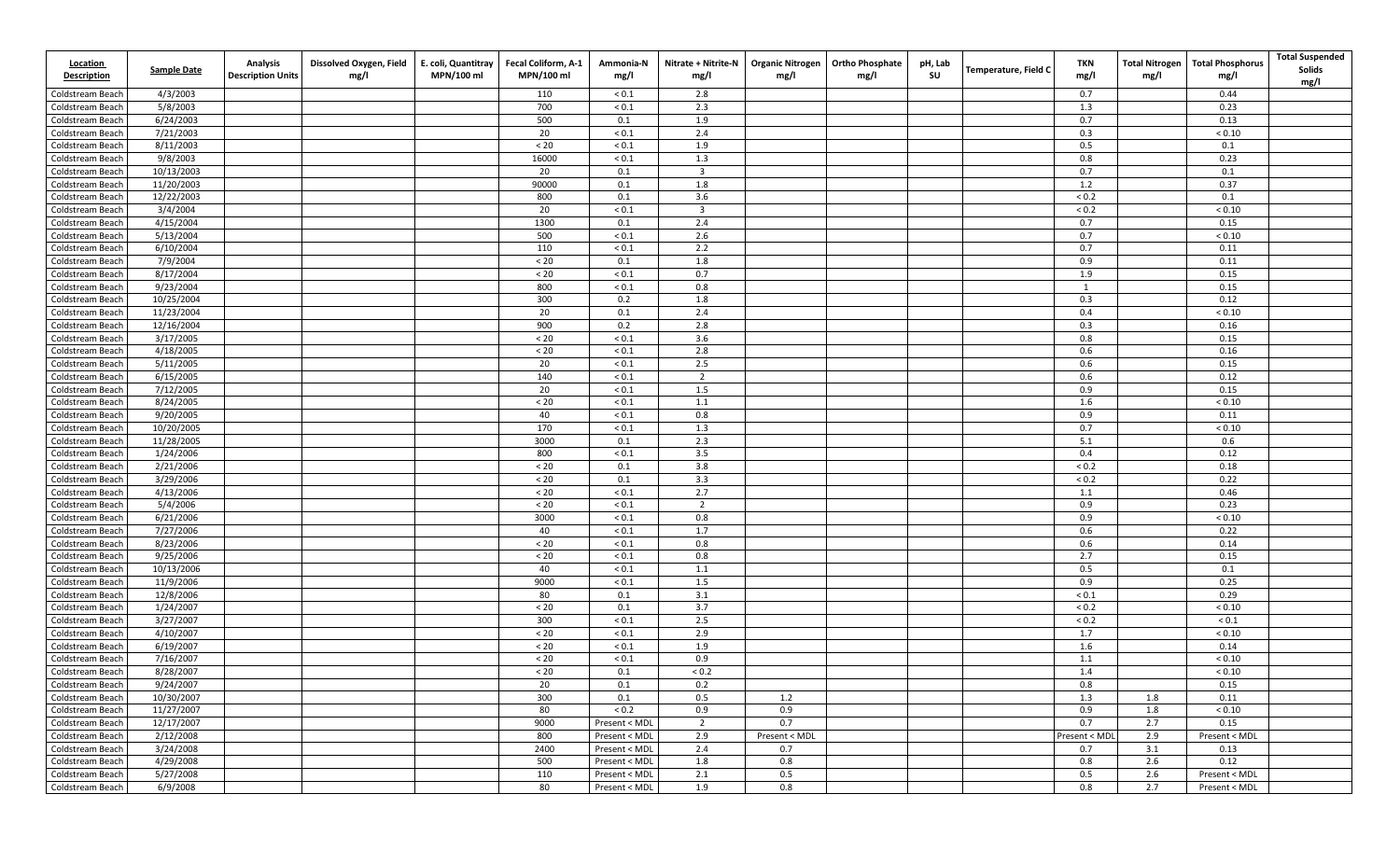| <b>Location</b><br><b>Description</b> | Sample Date           | <b>Analysis</b><br><b>Description Units</b> | Dissolved Oxygen, Field<br>mg/l | E. coli, Quantitray<br>MPN/100 ml | Fecal Coliform, A-1<br>MPN/100 ml | Ammonia-N<br>mg/l              | Nitrate + Nitrite-N<br>mg/l | <b>Organic Nitrogen</b><br>mg/l | <b>Ortho Phosphate</b><br>mg/l | pH, Lab<br>SU | <b>Temperature, Field C</b> | TKN<br>mg/l    | <b>Total Nitrogen</b><br>mg/l | <b>Total Phosphorus</b><br>mg/l | <b>Total Suspended</b><br><b>Solids</b><br>mg/l |
|---------------------------------------|-----------------------|---------------------------------------------|---------------------------------|-----------------------------------|-----------------------------------|--------------------------------|-----------------------------|---------------------------------|--------------------------------|---------------|-----------------------------|----------------|-------------------------------|---------------------------------|-------------------------------------------------|
| Coldstream Beach                      | 7/8/2008              |                                             |                                 |                                   | 40                                | Present < MDL                  | 1.4                         | 0.8                             |                                |               |                             | 0.8            | 2.2                           | Present < MDL                   |                                                 |
| Coldstream Beach                      | 8/19/2008             |                                             |                                 |                                   | $< 20$                            | Present < MDL                  | 1                           | 0.8                             |                                |               |                             | 0.8            | 1.8                           | Present < MDL                   |                                                 |
| Coldstream Beach                      | 9/3/2008              |                                             |                                 |                                   | 20                                | Present < MDL                  | 0.6                         | 1.4                             |                                |               |                             | 1.4            | $\overline{2}$                | 0.11                            |                                                 |
| Coldstream Beach                      | 10/6/2008             |                                             |                                 |                                   | $< 20$                            | Present < MDL                  | 1                           | 0.7                             |                                |               |                             | 0.7            | 1.7                           | Present < MDL                   |                                                 |
| Coldstream Beach                      | 11/17/2008            |                                             |                                 |                                   | 1300                              | Present < MDL                  | 1.5                         | 0.9                             |                                |               |                             | 0.9            | 2.4                           | Present < MDL                   |                                                 |
| Coldstream Beach                      | 12/9/2008             |                                             |                                 |                                   | 300                               | 0.8                            | 2.5                         | Present < MDL                   |                                |               |                             | 0.8            | 3.3                           | Present < MDL                   |                                                 |
| Coldstream Beach                      | 2/19/2009             |                                             |                                 |                                   | 20                                | Present < MDL                  | 2.9                         | Present < MDL                   |                                |               |                             | Present < MD   | 2.9                           | 0.12                            |                                                 |
| Coldstream Beach                      | 3/5/2009              |                                             |                                 |                                   | $< 20$                            | Present < MDL                  | $\overline{\mathbf{3}}$     | 0.6                             |                                |               |                             | 0.6            | 3.6                           | Present < MDL                   |                                                 |
| Coldstream Beach                      | 4/23/2009             |                                             |                                 |                                   | 1700                              | Present < MDL                  | 1.8                         |                                 |                                |               |                             | Present < MDI  |                               | 0.11                            |                                                 |
| Coldstream Beach                      | 5/18/2009             |                                             |                                 |                                   | 110                               | Present < MDL                  | $\overline{2}$              | Present < MDL                   |                                |               |                             | Present < MD   | 2                             | 0.1                             |                                                 |
| Coldstream Beach                      | 6/8/2009              |                                             |                                 |                                   | 110                               | Present < MDL                  | 1.5                         | Present < MDL                   |                                |               |                             | Present < MD   | 1.5                           | Present < MDL                   |                                                 |
| Coldstream Beach                      | 7/15/2009             |                                             |                                 |                                   | $< 20$                            | Present < MDL                  | 1.4                         | 0.6                             |                                |               |                             | 0.6            | $\overline{2}$                | Present < MDL                   |                                                 |
| Coldstream Beach                      | 8/17/2009             |                                             |                                 |                                   | 20                                | Present < MDL                  | 0.9                         | 0.8                             |                                |               |                             | 0.8            | 1.7                           | Present < MDL                   |                                                 |
| Coldstream Beach                      | 9/3/2009              |                                             |                                 |                                   | $20$                              | Present < MDL                  | $1.1$                       | 0.6                             |                                |               |                             | 0.6            | 1.7                           | Present < MDL                   |                                                 |
| Coldstream Beach                      | 10/2/2009             |                                             |                                 |                                   | $< 20$                            | Present < MDL                  | 1.3                         | 1.3                             |                                |               |                             | 1.3            | 2.6                           | 0.12                            |                                                 |
| Coldstream Beach                      | 11/2/2009             |                                             |                                 |                                   | 300                               | Present < MDL                  | $\overline{2}$              | 0.8                             |                                |               |                             | 0.8            | 2.8                           | Present < MDL                   |                                                 |
| Coldstream Beach                      | 12/16/2009            |                                             |                                 |                                   | 300                               | Present < MDL                  | 3.3                         | 0.5                             |                                |               |                             | 0.5            | 3.8                           | 0.11                            |                                                 |
| Coldstream Beach                      | 2/24/2010             |                                             |                                 |                                   | $< 20$                            | Present < MDL                  | 2.5                         | Present < MDL                   |                                |               |                             | Present < MDI  | 2.5                           | Present < MDL                   |                                                 |
| Coldstream Beach                      | 3/9/2010              |                                             |                                 |                                   | < 20                              | Present < MDL                  | 3.1                         | Present < MDL                   |                                |               |                             | Present < MDI  | 3.1                           | Present < MDL                   |                                                 |
| Coldstream Beach                      | 4/8/2010              |                                             |                                 |                                   | 40                                | Present < MDL<br>Present < MDL | 2.8                         | 1                               |                                |               |                             | 1              | 3.8                           | Present < MDL                   |                                                 |
| Coldstream Beach<br>Coldstream Beach  | 5/6/2010<br>6/16/2010 |                                             |                                 | 7.3<br>$\overline{2}$             |                                   | Present < MDL                  | 2.4<br>1.9                  | 0.5<br>0.7                      |                                |               |                             | 0.5<br>0.7     | 2.9<br>2.6                    | Present < MDL<br>Present < MDL  |                                                 |
| Coldstream Beach                      | 7/2/2010              |                                             |                                 | 5.2                               |                                   | Present < MDL                  | 1.4                         | $\mathbf{1}$                    |                                |               |                             | $\mathbf{1}$   | 2.4                           | Present < MDL                   |                                                 |
| Coldstream Beach                      | 8/3/2010              |                                             |                                 | $\leq 1$                          |                                   | Present < MDL                  | 0.4                         | 1                               |                                |               |                             | $\mathbf{1}$   | 1.4                           | Present < MDL                   |                                                 |
| Coldstream Beach                      | 9/14/2010             |                                             |                                 | 18.7                              |                                   | 0.2                            | 0.2                         | 0.8                             |                                |               |                             |                | 1.2                           | Present < MDL                   |                                                 |
| Coldstream Beach                      | 10/21/2010            |                                             |                                 | 8.4                               |                                   | Present < RDL                  | 1.2                         | 0.9                             |                                |               |                             | 0.9            | 2.1                           | 0.12                            |                                                 |
| Coldstream Beach                      | 11/24/2010            |                                             |                                 | 118.7                             |                                   | Present < RDL                  | 1.8                         | 0.7                             |                                |               |                             | 0.7            | 2.5                           | Present < RDL                   |                                                 |
| Coldstream Beach                      | 3/24/2011             |                                             |                                 | 172.5                             |                                   | Present < RDL                  | 3.2                         | Present < RDL                   |                                |               |                             | Present < RDL  | 3.2                           | Present < RDL                   |                                                 |
| Coldstream Beach                      | 4/25/2011             |                                             |                                 | 35                                |                                   | Present < RDL                  | 2.2                         | Present < RDL                   |                                |               |                             | Present < RDI  | 2.2                           | 0.1                             |                                                 |
| Coldstream Beach                      | 5/12/2011             |                                             |                                 | 33.1                              |                                   | Present < RDL                  | 2.2                         | Present < RDL                   |                                |               |                             | Present < RDI  | 2.2                           | Present < RDL                   |                                                 |
| Coldstream Beach                      | 6/20/2011             |                                             |                                 | 81.3                              |                                   | Present < RDL                  | 1.9                         | Present < RDL                   |                                |               |                             | Present < RD   | 1.9                           | Present < RDL                   |                                                 |
| Coldstream Beach                      | 7/7/2011              |                                             |                                 | 6.3                               |                                   | Present < RDL                  | 1.1                         | 1.1                             |                                |               |                             | 1.1            | 2.2                           | Present < RDL                   |                                                 |
| Coldstream Beach                      | 8/2/2011              |                                             |                                 | 3.1                               |                                   | Present < RDL                  | 0.6                         | 1                               |                                |               |                             | <sup>1</sup>   | 1.6                           | 0.1                             |                                                 |
| Coldstream Beach                      | 9/22/2011             |                                             |                                 | 920.8                             |                                   | Present < RDL                  | 1.4                         | 1.3                             |                                |               |                             | 1.3            | 2.7                           | 0.11                            |                                                 |
| Coldstream Beach                      | 10/21/2011            |                                             |                                 | > 2419.6                          |                                   | Present < RDL                  | 2.4                         | 0.6                             |                                |               |                             | 0.6            | $\overline{\mathbf{3}}$       | 0.2                             |                                                 |
| Coldstream Beach                      | 11/29/2011            |                                             |                                 | 2310                              |                                   | Present < RDL                  | 2.9                         | 0.8                             |                                |               |                             | 0.8            | 3.7                           | 0.21                            |                                                 |
| Coldstream Beach                      | 12/8/2011             |                                             |                                 | 19863                             |                                   | Present < RDL                  | 1.9                         | 1.1                             |                                |               |                             | 1.1            | $\overline{3}$                | 0.4                             |                                                 |
| Coldstream Beach                      | 1/5/2012              |                                             |                                 | 20                                |                                   | Present < RDL                  | $\overline{4}$              | Present < RDL                   |                                |               |                             | Present < RDI  | $\overline{4}$                | Present < RDL                   |                                                 |
| Coldstream Beach                      | 2/1/2012              |                                             |                                 | 16                                |                                   | Present < RDL                  | 3.7                         | 0.5                             |                                |               |                             | 0.5            | 4.2                           | Present < RDL                   |                                                 |
| Coldstream Beach                      | 3/27/2012             |                                             |                                 | 816.4                             |                                   | Present < RDL                  | 2.5                         | 0.5                             |                                |               |                             | 0.5            | $\overline{\mathbf{3}}$       | 0.12                            |                                                 |
| Coldstream Beach                      | 4/3/2012              |                                             |                                 | 34.5                              |                                   | Present < RDL                  | 2.5                         | Present < RDL                   |                                |               |                             | Present < RDI  | 2.5                           | Present < RDL                   |                                                 |
| Coldstream Beach                      | 5/10/2012             |                                             |                                 | 143.9                             |                                   | Present < RDL                  | $\overline{2}$              | 0.6                             |                                |               |                             | 0.6            | 2.6                           | 0.1                             |                                                 |
| Coldstream Beach                      | 6/13/2012             |                                             |                                 | Lab Error                         |                                   | Present < RDL                  | 1.5                         | 0.6                             |                                |               |                             | 0.6            | 2.1                           | 0.16                            |                                                 |
| Coldstream Beach                      | 7/10/2012             |                                             |                                 | 461.1                             |                                   | Present < RDL                  | 0.6                         | 0.9                             |                                |               |                             | 0.9            | 1.5                           | 0.17                            |                                                 |
| Coldstream Beach                      | 8/3/2012              |                                             |                                 | $<10$                             |                                   | Present < RDL                  | Present < RDL               | 1                               |                                |               |                             | $\overline{1}$ | 1                             | Present < RDL                   |                                                 |
| Coldstream Beach                      | 9/17/2012             |                                             |                                 | $<10\,$                           |                                   | Present < RDL                  | 0.5                         | 1.1                             |                                |               |                             | 1.1            | 1.6                           | 0.14                            |                                                 |
| Coldstream Beach                      | 10/26/2012            |                                             |                                 | 10                                |                                   | Present < RDL                  | 1.1                         | 1.3                             |                                |               |                             | 1.3            | 2.4                           | 0.17                            |                                                 |
| Coldstream Beach                      | 12/6/2012             |                                             |                                 | 16.2                              |                                   | Present < RDL                  | 3.5                         | Present < RDL                   |                                |               |                             | Present < RDL  | 3.5                           | Present < RDL                   |                                                 |
| Coldstream Beach                      | 1/22/2013             |                                             |                                 | 85                                |                                   | Present < RDL                  | 2.4                         | Present < RDL                   |                                |               |                             | Present < RDI  | 2.4                           | 0.17                            |                                                 |
| Coldstream Beach                      | 2/13/2013             |                                             |                                 | 121                               |                                   | Present < RDL                  | 3.1                         | Present < RDL                   |                                |               |                             | Present < RDL  | 3.1                           | 0.11                            |                                                 |
| Coldstream Beach                      | 3/11/2013             |                                             |                                 | $<10$                             |                                   | Present < RDL                  | 2.7                         | 0.7                             |                                |               |                             | 0.7            | 3.4                           | Present < RDL                   |                                                 |
| Coldstream Beach                      | 4/18/2013             |                                             |                                 | Lab Error                         |                                   | Present < RDL                  | 2.3                         | Present < RDL                   |                                |               |                             | Present < RDL  | 2.3                           | Present < RDL                   |                                                 |
| Coldstream Beach                      | 4/25/2013             |                                             |                                 | 62                                |                                   |                                |                             |                                 |                                |               |                             |                |                               |                                 |                                                 |
| Coldstream Beach                      | 5/15/2013             |                                             |                                 | 65                                |                                   | Present < RDL                  | 1.7                         | 1.5                             |                                |               |                             | 1.5            | 3.2                           | 0.13                            |                                                 |
| Coldstream Beach                      | 6/25/2013             |                                             |                                 | 30                                |                                   | Present < RDL                  | 1.3                         | 0.7                             |                                |               |                             | 0.7            | $\overline{2}$                | Present < RDL                   |                                                 |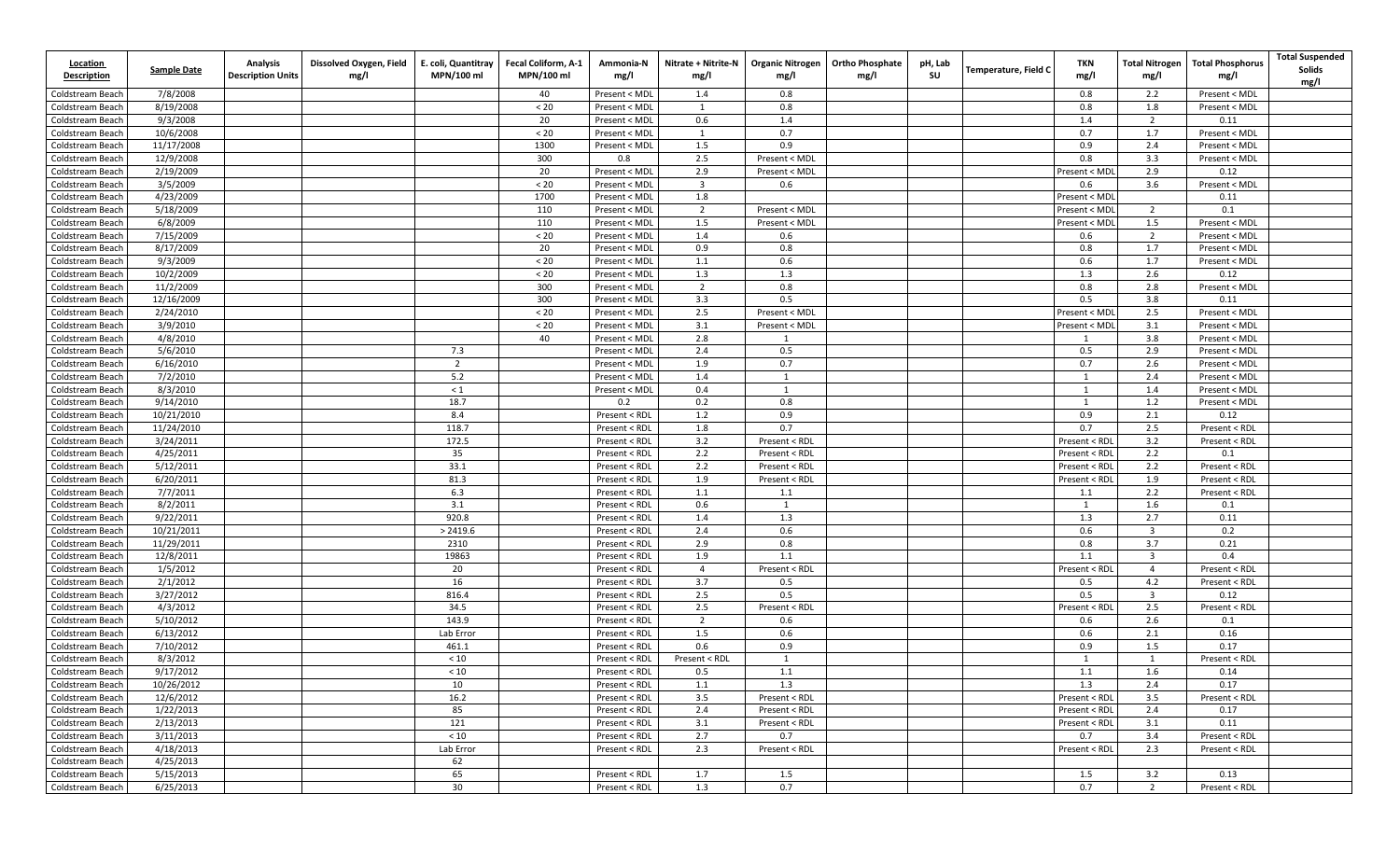| <b>Location</b><br><b>Description</b> | <b>Sample Date</b>     | <b>Analysis</b><br><b>Description Units</b> | Dissolved Oxygen, Field<br>mg/l | E. coli, Quantitray<br>MPN/100 ml | Fecal Coliform, A-1<br>MPN/100 ml | Ammonia-N<br>mg/l              | Nitrate + Nitrite-N<br>mg/l | <b>Organic Nitrogen</b><br>mg/l | <b>Ortho Phosphate</b><br>mg/l | pH, Lab<br>SU | Temperature, Field C    | TKN<br>mg/l    | <b>Total Nitrogen</b><br>mg/l  | <b>Total Phosphorus</b><br>mg/l | <b>Total Suspended</b><br><b>Solids</b><br>mg/l |
|---------------------------------------|------------------------|---------------------------------------------|---------------------------------|-----------------------------------|-----------------------------------|--------------------------------|-----------------------------|---------------------------------|--------------------------------|---------------|-------------------------|----------------|--------------------------------|---------------------------------|-------------------------------------------------|
| Coldstream Beach                      | 7/9/2013               |                                             |                                 | 15.6                              |                                   | Present < RDL                  | 1.2                         | 1.1                             |                                |               |                         | 1.1            | 2.3                            | 0.12                            |                                                 |
| Coldstream Beach                      | 8/27/2013              |                                             |                                 | 275                               |                                   | Present < RDL                  | 0.2                         | $\overline{2}$                  |                                |               |                         | $\overline{2}$ | 2.2                            | Present < RDL                   |                                                 |
| Coldstream Beach                      | 9/24/2013              |                                             |                                 | 160                               |                                   | Present < RDL                  | 0.8                         | 1                               |                                |               |                         | -1             | 1.8                            | Present < RDL                   |                                                 |
| Coldstream Beach                      | 10/15/2013             |                                             |                                 | 226                               |                                   | Present < RDL                  | -1                          | 1.4                             |                                |               |                         | 1.4            | 2.4                            | 0.43                            |                                                 |
| Coldstream Beach                      | 11/21/2013             |                                             |                                 | 10                                |                                   | 0.2                            | $\overline{2}$              | 0.4                             |                                |               |                         | 0.6            | 2.6                            | Present < RDL                   |                                                 |
| Coldstream Beach                      | 12/11/2013             |                                             |                                 | 602                               |                                   | Present < RDL                  | 2.1                         | $\mathbf{1}$                    |                                |               |                         | -1             | 3.1                            | 0.2                             |                                                 |
| Coldstream Beach                      | 1/16/2014              |                                             |                                 | 97                                |                                   | Present < RDL                  | 2.1                         | Present < RDL                   |                                |               |                         | Present < RD   | 2.1                            | Present < RDL                   |                                                 |
| Coldstream Beach                      | 3/20/2014              |                                             |                                 | < 10                              |                                   | Present < RDL                  | 3.1                         | 0.6                             |                                |               |                         | 0.6            | 3.7                            | Present < RDL                   |                                                 |
| Coldstream Beach                      | 4/11/2014              |                                             |                                 | < 10                              |                                   | Present < RDL                  | 2.7                         | Present < RDL                   |                                |               |                         | Present < RDI  | 2.7                            | Present < RDL                   |                                                 |
| Coldstream Beach                      | 5/21/2014              |                                             |                                 | 168                               |                                   | Present < RDL                  | 1.3                         | 0.6                             |                                |               |                         | 0.6            | 1.9                            | Present < RDL                   |                                                 |
| Coldstream Beach                      | 6/10/2014              |                                             |                                 | < 10                              |                                   | Present < RDL                  | 2.6                         | Present < RDL                   |                                |               |                         | Present < RD   | 2.6                            | 0.22                            |                                                 |
| Coldstream Beach                      | 7/9/2014               |                                             |                                 | 10                                |                                   | Present < RDL                  | 2.4                         | Present < RDL                   |                                |               |                         | Present < RDI  | 2.4                            | Present < RDL                   |                                                 |
| Coldstream Beach                      | 8/22/2014              |                                             |                                 | < 10                              |                                   | Present < RDL                  | 1.6                         | 0.6                             |                                |               |                         | 0.6            | 2.2                            | 0.14                            |                                                 |
| Coldstream Beach                      | 9/18/2014              |                                             |                                 | 110                               |                                   | Present < RDL                  | 1.3                         | 0.9                             |                                |               |                         | 0.9            | 2.2                            | Present < RDL                   |                                                 |
| Coldstream Beach                      | 10/17/2014             |                                             |                                 | 4884                              |                                   | Present < RDL                  | 1.6                         | 0.8                             |                                |               |                         | 0.8            | 2.4                            | 0.31                            |                                                 |
| Coldstream Beach                      | 11/10/2014             |                                             |                                 | 145                               |                                   | Present < RDL                  | 1.6                         | 0.7                             |                                |               |                         | 0.7            | 2.3                            | Present < RDL                   |                                                 |
| Coldstream Beach                      | 12/12/2014             |                                             |                                 | 3448                              |                                   | Present < RDL                  | 2.2                         | 0.5                             |                                |               |                         | 0.5            | 2.7                            | 0.12                            |                                                 |
| Coldstream Beach                      | 4/6/2015               |                                             |                                 | 20                                |                                   | Present < RDL                  | 2.8                         | Present < RDL                   |                                |               |                         | Present < RDI  | 2.8                            | Present < RDL                   |                                                 |
| Coldstream Beach                      | 5/26/2015              |                                             |                                 | 63                                |                                   | Present < RDL                  | 1.8                         | 0.9                             |                                |               |                         | 0.9            | 2.7                            | 0.18                            |                                                 |
| Coldstream Beach                      | 6/18/2015              |                                             |                                 | 20                                |                                   | Present < RDL                  | 1.8                         | 0.7                             |                                |               |                         | 0.7            | 2.5                            | Present < RDL                   |                                                 |
| Coldstream Beach<br>Coldstream Beach  | 7/24/2015<br>8/24/2015 |                                             |                                 | 10<br>< 10                        |                                   | Present < RDL                  | 2.1<br>1.3                  | 0.9<br>0.8                      |                                |               |                         | 0.9<br>0.8     | $\overline{\mathbf{3}}$<br>2.1 | 0.19<br>Present < RDL           |                                                 |
| Coldstream Beach                      | 9/3/2015               |                                             |                                 | 63                                |                                   | Present < RDL<br>Present < RDL | 0.9                         | 0.7                             |                                |               |                         | 0.7            | 1.6                            | Present < RDL                   |                                                 |
| Coldstream Beach                      | 10/21/2015             |                                             |                                 | 63                                |                                   | Present < RDL                  | 1.4                         | 0.8                             |                                |               |                         | 0.8            | 2.2                            | Present < RDL                   |                                                 |
| Coldstream Beach                      | 11/25/2015             |                                             |                                 | 10                                |                                   | Present < RDL                  | $\overline{2}$              | 0.8                             |                                |               |                         | 0.8            | 2.8                            | 0.11                            |                                                 |
| Coldstream Beach                      | 12/3/2015              |                                             |                                 | 3255                              |                                   | Present < RDL                  | 2.1                         | 0.8                             |                                |               |                         | 0.8            | 2.9                            | 0.1                             |                                                 |
| Coldstream Beach                      | 1/12/2016              |                                             |                                 | 5475                              |                                   | Present < RDL                  | 2.3                         | 0.9                             |                                |               |                         | 0.9            | 3.2                            | 0.16                            |                                                 |
| Coldstream Beach                      | 2/11/2016              |                                             |                                 | 75                                |                                   | Present < RDL                  | 2.5                         | 0.8                             |                                |               |                         | 0.8            | 3.3                            | 0.4                             |                                                 |
| Coldstream Beach                      | 4/6/2016               |                                             | 11.1                            | 10                                |                                   | Present < RDL                  | 2.7                         | Present < RDL                   | Present < RDL                  | 7.7           | 16                      | Present < RDL  | 2.7                            | Present < RDL                   |                                                 |
| Coldstream Beach                      | 5/4/2016               |                                             | 11                              | 2909                              |                                   | Present < RDL                  | 2.3                         | 0.6                             | Present < RDL                  | 8.3           | 16                      | 0.6            | 2.9                            | 0.1                             |                                                 |
| Coldstream Beach                      | 6/6/2016               |                                             | 11.3                            | 74                                |                                   | Present < RDL                  | 2.1                         | Present < RDI                   | Present < RDL                  | 8.5           | 26                      | Present < RD   | 2.1                            | Present < RDL                   | 9                                               |
| Coldstream Beach                      | 7/6/2016               |                                             | 11.9                            | 10                                |                                   | Present < RDL                  | 1.4                         | 1.3                             | 0.09                           | 8.5           | 29                      | 1.3            | 2.7                            | Present < RDL                   | 11                                              |
| Coldstream Beach                      | 8/3/2016               |                                             | 12.4                            | 31                                |                                   | Present < RDL                  | 0.9                         | 1                               | Present < RDL                  | 9.3           | 26                      | 1              | 1.9                            | Present < RDL                   | 16                                              |
| Coldstream Beach                      | 9/7/2016               |                                             | 10.8                            | < 10                              |                                   | Present < RDL                  | 0.6                         | 1.9                             | Present < RDL                  | 8.7           | 28                      | 1.9            | 2.5                            | 0.14                            | 15                                              |
| Coldstream Beach                      | 10/3/2016              |                                             | 7.9                             | 20                                |                                   | 0.3                            | 0.6                         | 0.8                             | Present < RDL                  | 8.1           | 22                      | 1.1            | 1.7                            | Present < RDL                   | 18                                              |
| Coldstream Beach                      | 11/7/2016              |                                             | 9.6                             | 10                                |                                   | 0.2                            | 1                           | 0.8                             | Present < RDL                  | 7.1           | 14                      | $\mathbf{1}$   | $\overline{2}$                 | Present < RDL                   | 12                                              |
| Coldstream Beach                      | 12/5/2016              |                                             | 10.4                            | 1918                              |                                   | 0.3                            | 1.6                         | 0.7                             | Present < RDL                  | 7.5           | 9                       | $\overline{1}$ | 2.6                            | Present < RDL                   | 12                                              |
| Coldstream Beach                      | 1/4/2017               |                                             | 12                              | 464                               |                                   | Present < RDL                  | 2.4                         | 0.6                             | Present < RDL                  | 7.8           | 6                       | 0.6            | $\overline{\mathbf{3}}$        | Present < RDL                   | 8                                               |
| Coldstream Beach                      | 2/6/2017               |                                             | 13.5                            | < 10                              |                                   | Present < RDL                  | 2.7                         | 0.5                             | Present < RDL                  | 7.6           | $\overline{4}$          | 0.5            | 3.2                            | Present < RDL                   | 9                                               |
| Coldstream Beach                      | 3/6/2017               |                                             | 11.9                            | 10                                |                                   | Present < RDL                  | 2.5                         | 0.6                             | Present < RDL                  | 7.8           | 9                       | 0.6            | 3.1                            | Present < RDL                   | 16                                              |
| Coldstream Beach                      | 4/3/2017               |                                             | 10.7                            | 2481                              |                                   | Present < RDL                  | $\overline{2}$              | 1                               | Present < RDL                  | 7.6           | 14                      | - 1            | $\overline{\mathbf{3}}$        | 0.11                            | 20                                              |
| Coldstream Beach                      | 5/3/2017               |                                             | 10.4                            | 10                                |                                   | Present < RDL                  | 1.8                         | 0.5                             | Present < RDL                  | 8.2           | 20                      | 0.5            | 2.3                            | Present < RDL                   | 6                                               |
| Coldstream Beach                      | 6/5/2017               |                                             | 11.8                            | 30                                |                                   | Present < RDL                  | 2.1                         | 1                               | Present < RDL                  | 8.7           | 23                      | -1             | 3.1                            | Present < RDL                   | 27                                              |
| Coldstream Beach                      | 7/5/2017               |                                             | 13.1                            | 31                                |                                   | Present < RDL                  | 0.9                         | 1.2                             | Present < RDL                  | 9.5           | 27                      | 1.2            | 2.1                            | Present < RDL                   | 14                                              |
| Coldstream Beach                      | 8/7/2017               |                                             | 11.4                            | 20                                |                                   | Present < RDL                  | 0.7                         | 1.4                             | Present < RDL                  | 9             | 22                      | 1.4            | 2.1                            | Present < RDL                   | 13                                              |
| Coldstream Beach                      | 9/6/2017               |                                             | 10                              | 20                                |                                   | Present < RDL                  | 0.8                         | 1                               | Present < RDL                  | 9.2           | 22                      | 1              | 1.8                            | 0.16                            | 15                                              |
| Coldstream Beach                      | 10/2/2017              |                                             | 8.5                             | < 10                              |                                   | 0.2                            | 0.7                         | $\overline{2}$                  | Present < RDL                  | 7.3           | 22                      | 2.2            | 2.9                            | 0.12                            | 16                                              |
| Coldstream Beach                      | 11/6/2017              |                                             | 10.4                            | 216                               |                                   | Present < RDL                  | 0.8                         | 1.6                             | Present < RDL                  | 8             | 17                      | 1.6            | 2.4                            | 0.16                            | 17                                              |
| Coldstream Beach                      | 12/4/2017              |                                             | 12.1                            | $<10$                             |                                   | Present < RDL                  | 1.8                         | 1                               | Present < RDL                  | 6.9           | 8                       | $\mathbf{1}$   | 2.8                            | Present < RDL                   | 8                                               |
| Coldstream Beach                      | 2/5/2018               |                                             | 13.4                            | $<10$                             |                                   | Present < RDL                  | 2.6                         | Present < RDL                   | Present < RDL                  | 7.8           | $\overline{\mathbf{3}}$ | Present < RDL  | 2.6                            | Present < RDL                   | -4                                              |
| Coldstream Beach                      | 3/5/2018               |                                             | 12.9                            | 341                               |                                   | Present < RDL                  | 2.8                         | 0.5                             | Present < RDL                  | 7.2           | $\overline{7}$          | 0.5            | 3.3                            | Present < RDL                   | 13                                              |
| Coldstream Beach                      | 4/2/2018               |                                             | 12.7                            | 10                                |                                   | Present < RDL                  | 2.6                         | Present < RDL                   | Present < RDL                  | 8             | 9                       | Present < RDL  | 2.6                            | Present < RDL                   | 6                                               |
| Coldstream Beach                      | 5/7/2018               |                                             | 10.6                            | $<10$                             |                                   | Present < RDL                  | 1.7                         | 0.5                             | Present < RDL                  | 8.5           | 22                      | 0.5            | 2.2                            | Present < RDL                   | $\overline{4}$                                  |
| Coldstream Beach                      | 6/4/2018               |                                             | 9.4                             | 882                               |                                   | Present < RDL                  | $\overline{2}$              | Present < RDL                   | 0.12                           | 7.8           | 22                      | Present < RDL  | $\overline{2}$                 | 0.12                            | 54                                              |
| Coldstream Beach                      | 7/2/2018               |                                             | 11.6                            | 41                                |                                   | Present < RDL                  | 2.6                         | Present < RDL                   | Present < RDL                  | 9.2           | 32                      | Present < RDL  | 2.6                            | Present < RDL                   | 11                                              |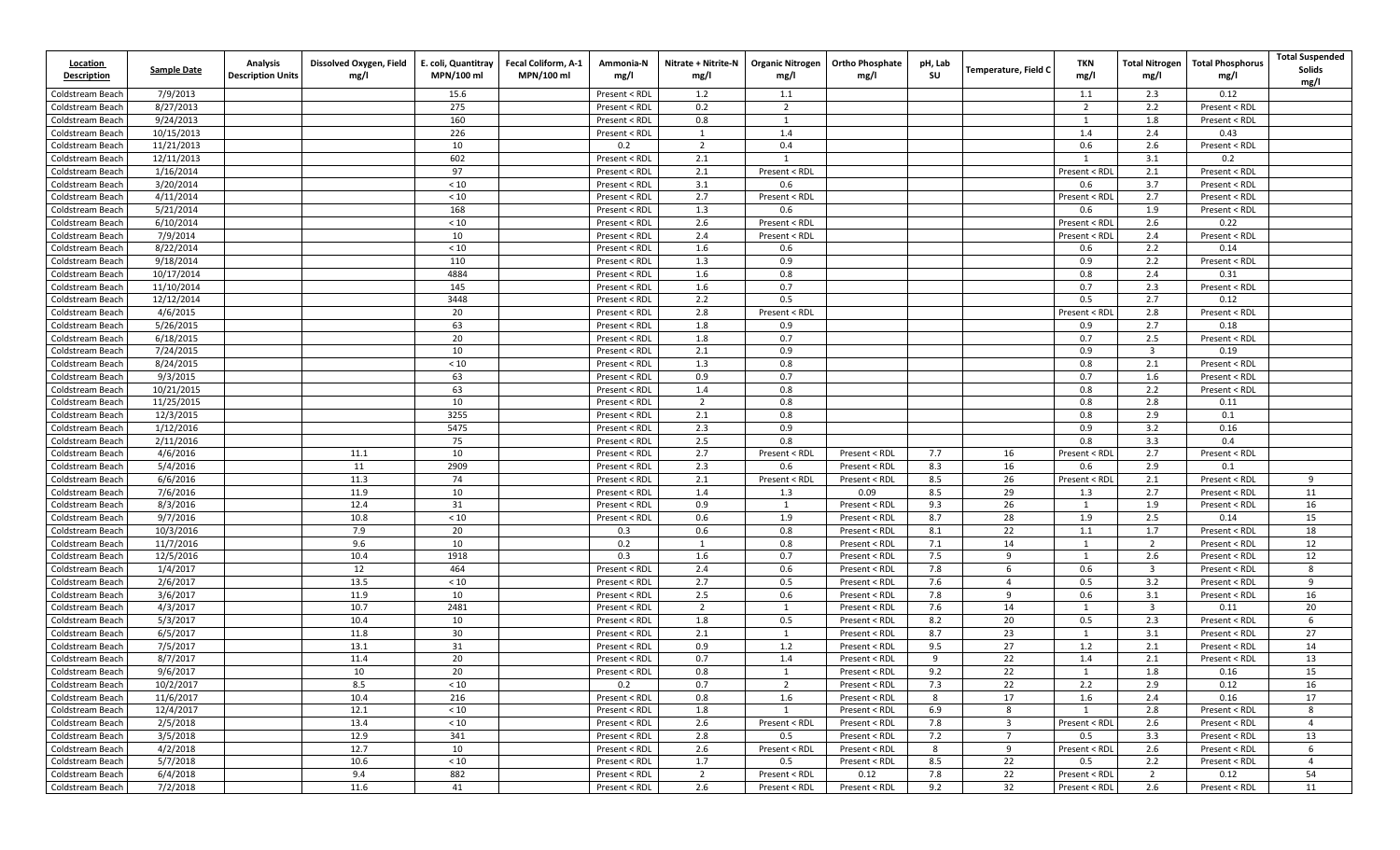| Location<br>Description | <b>Sample Date</b> | <b>Analysis</b><br><b>Description Units</b> | Dissolved Oxygen, Field<br>mg/l | E. coli. Quantitrav<br>MPN/100 ml | Fecal Coliform, A-1<br>MPN/100 ml | Ammonia-N<br>mg/l | <b>Nitrate + Nitrite-N</b><br>mg/l | <b>Organic Nitrogen</b><br>mg/l | <b>Ortho Phosphate</b><br>mg/l | pH, Lab<br><b>SU</b> | Temperature, Field C | <b>TKN</b><br>mg/l | <b>Total Nitrogen</b><br>mg/l | <b>Total Phosphorus</b><br>mg/l | <b>Total Suspended</b><br><b>Solids</b><br>mg/l |
|-------------------------|--------------------|---------------------------------------------|---------------------------------|-----------------------------------|-----------------------------------|-------------------|------------------------------------|---------------------------------|--------------------------------|----------------------|----------------------|--------------------|-------------------------------|---------------------------------|-------------------------------------------------|
| Coldstream Beach        | 8/6/2018           |                                             | $\mathbf{q}$                    | 313                               |                                   | Present < RDL     | 1.2                                | 0.6                             | Present < RDL                  | 7.9                  | 31                   | 0.6                | 1.8                           | 0.18                            | 85                                              |
| Coldstream Beach        | 9/5/2018           |                                             | 9.9                             | 10                                |                                   | Present < RDL     | 2.8                                | Present < RDL                   | Present < RDL                  | 8.8                  | 32                   | Present < RD       | 2.8                           | Present < RDL                   | -5                                              |
| Coldstream Beach        | 10/1/2018          |                                             | 10.9                            | 402                               |                                   | Present < RDL     | 2.5                                | 0.7                             | Present < RDL                  | 8                    | 23                   | Present < RD       | 3.2                           | Present < RDL                   | 16                                              |
| Coldstream Beach        | 11/5/2018          |                                             | 8.9                             | 14136                             |                                   | Present < RDL     | 1.8                                |                                 | 0.14                           | 6.6                  | 13                   |                    | 2.8                           | 0.2                             | 19                                              |
| Coldstream Beach        | 12/3/2018          |                                             | 10.9                            | 697                               |                                   | Present < RDL     | 3.3                                | 0.6                             | Present < RDL                  | 6.8                  | $\Omega$             | 0.6                | 3.9                           | Present < RDL                   | 60                                              |
| Coldstream Beach        | 2/18/2019          |                                             | 12.8                            | 84                                |                                   | Present < RDL     | 3.3                                | Present < RDL                   | Present < RDL                  | 7.6                  |                      | Present < RD       | 3.3                           | Present < RDL                   | 12                                              |
| Coldstream Beach        | 3/19/2019          |                                             | 13.6                            | 4.1                               |                                   | Present < RDL     | 3.1                                | 0.7                             | Present < RDL                  | 8.5                  | 13                   | 0.7                | 3.8                           | Present < RDL                   | 19                                              |
| Coldstream Beach        | 4/25/2019          |                                             | 13                              | 20                                |                                   | Present < RDL     | 2.2                                | 0.5                             | Present < RDL                  | 8.6                  | 23                   | 0.5                | 2.7                           | Present < RDL                   | 8                                               |
| Coldstream Beach        | 5/23/2019          |                                             | 12.8                            | 7.4                               |                                   | Present < RDL     | 2.5                                | Present < RDL                   | Present < RDL                  | $\Omega$             | 22                   | Present < RD       | 2.5                           | Present < RDL                   | $\alpha$                                        |
| Coldstream Beach        | 6/20/2019          |                                             | 8.8                             | 41                                |                                   | Present < RDL     | 2.7                                | Present < RDL                   | Present < RDL                  | 7.8                  | 27                   | Present < RD       | 2.7                           | Present < RDL                   |                                                 |
| Coldstream Beach        | 7/23/2019          |                                             | 10.1                            | 840                               |                                   | Present < RDL     | 2.3                                |                                 | Present < RDL                  | 8.4                  | 27                   |                    | 3.3                           | Present < RDL                   | 11                                              |
| Coldstream Beach        | 8/20/2019          |                                             | 12.2                            | < 10                              |                                   | Present < RDL     | 1.9                                | 0.8                             | Present < RDL                  | 8.9                  | 32                   | 0.8                | 2.7                           | Present < RDL                   | 16                                              |
| Coldstream Beach        | 9/26/2019          |                                             | 10.2                            | 4.1                               |                                   | Present < RDL     | 2.1                                | 0.9                             | Present < RDL                  | 6.9                  | 24                   | 0.9                | $\overline{3}$                | Present < RDL                   | 8                                               |
| Coldstream Beach        | 10/29/2019         |                                             | 11.1                            | > 2419.6                          |                                   | Present < RDL     | $\overline{2}$                     | 0.9                             | Present < RDL                  |                      | 16                   | 0.9                | 2.9                           | Present < RDL                   | 14                                              |
| Coldstream Beach        | 11/19/2019         |                                             | 10.2                            | 86                                |                                   | 0.2               | $\overline{2}$                     | 0.7                             | Present < RDL                  | 6.6                  |                      | 0.9                | 2.9                           | Present < RDL                   | 14                                              |
| Coldstream Beach        | 12/19/2019         |                                             | 12.8                            | 1178                              |                                   | Present < RDL     | 2.3                                | 0.7                             | Present < RDL                  | 7.4                  |                      | 0.7                | $\overline{3}$                | Present < RDL                   | 8                                               |
| Coldstream Beach        | 1/21/2020          |                                             | 13.1                            | 20                                |                                   | Present < RDL     | 3.2                                | 0.6                             | Present < RDL                  | 6.9                  |                      | 0.6                | 3.8                           | Present < RDL                   | $\overline{2}$                                  |
| Coldstream Beach        | 2/18/2020          |                                             | 12.6                            | 10                                |                                   | Present < RDL     | 2.9                                | 1.1                             | Present < RDL                  | 7.4                  | $\alpha$             | 1.1                | $\Delta$                      | Present < RDL                   |                                                 |
| Coldstream Beach        | 3/17/2020          |                                             | 12                              | < 10                              |                                   | Present < RDL     | 2.9                                | Present < RDL                   | Present < RDL                  | 7.5                  | 14                   | Present < RD       | 2.9                           | Present < RDL                   | 8                                               |
| Coldstream Beach        | 4/24/2020          |                                             | 12.4                            | 10                                |                                   | Present < RDL     | $\overline{2}$                     | 0.7                             | Present < RDL                  | 7.6                  | 14                   | 0.7                | 2.7                           | Present < RDL                   |                                                 |
| Coldstream Beach        | 5/22/2020          |                                             | 11.1                            | 246                               |                                   | Present < RDL     | 2.3                                | 0.8                             | Present < RDL                  | 7.9                  | 18                   | 0.8                | 3.1                           | Present < RDL                   | 14                                              |
| Coldstream Beach        | 6/19/2020          |                                             | 9.7                             | 189                               |                                   | Present < RDL     | 1.9                                | 0.7                             | Present < RDL                  | 8.2                  | 27                   | 07                 | 2.6                           | Present < RDL                   | 11                                              |
| Coldstream Beach        | 7/27/2020          |                                             | 10.7                            | $<10$                             |                                   | Present < RDL     |                                    | Present < RDL                   | Present < RDL                  | 8.5                  | 31                   | Present < RD       | $\mathbf{1}$                  | Present < RDL                   | 18                                              |
| Coldstream Beach        | 8/20/2020          |                                             | 12.1                            | $<10$                             |                                   | Present < RDL     | 1.2                                | 0.7                             | Present < RDL                  | 8.4                  | 29                   | 0.7                | 1.9                           | Present < RDL                   | 10                                              |
| Coldstream Beach        | 9/14/2020          |                                             | 10.9                            | 20                                |                                   | Present < RDL     | 1.1                                | 1.7                             | Present < RDL                  | 8.5                  | 26                   | 1.7                | 2.8                           | Present < RDL                   | 10                                              |
| Coldstream Beach        | 10/21/2020         |                                             | 10.8                            | $<10$                             |                                   | Present < RDL     | 1.3                                | Present < RDL                   | Present < RDL                  | 8                    | 22                   | Present < RD       | 1.3                           | Present < RDL                   | $\overline{ }$                                  |
| Coldstream Beach        | 11/24/2020         |                                             | Q                               | 213                               |                                   | 0.7               | 1.6                                | 0.9                             | Present < RDL                  | 7.2                  | 11                   | 1.6                | 3.2                           | Present < RDL                   | 8                                               |
| Coldstream Beach        | 12/15/2020         |                                             | 12.2                            | 2143                              |                                   | 0.2               | 2.4                                | 0.3                             | 0.12                           | 7.6                  | $\overline{ }$       | Present < RDI      | 2.9                           | Present < RDL                   | 8                                               |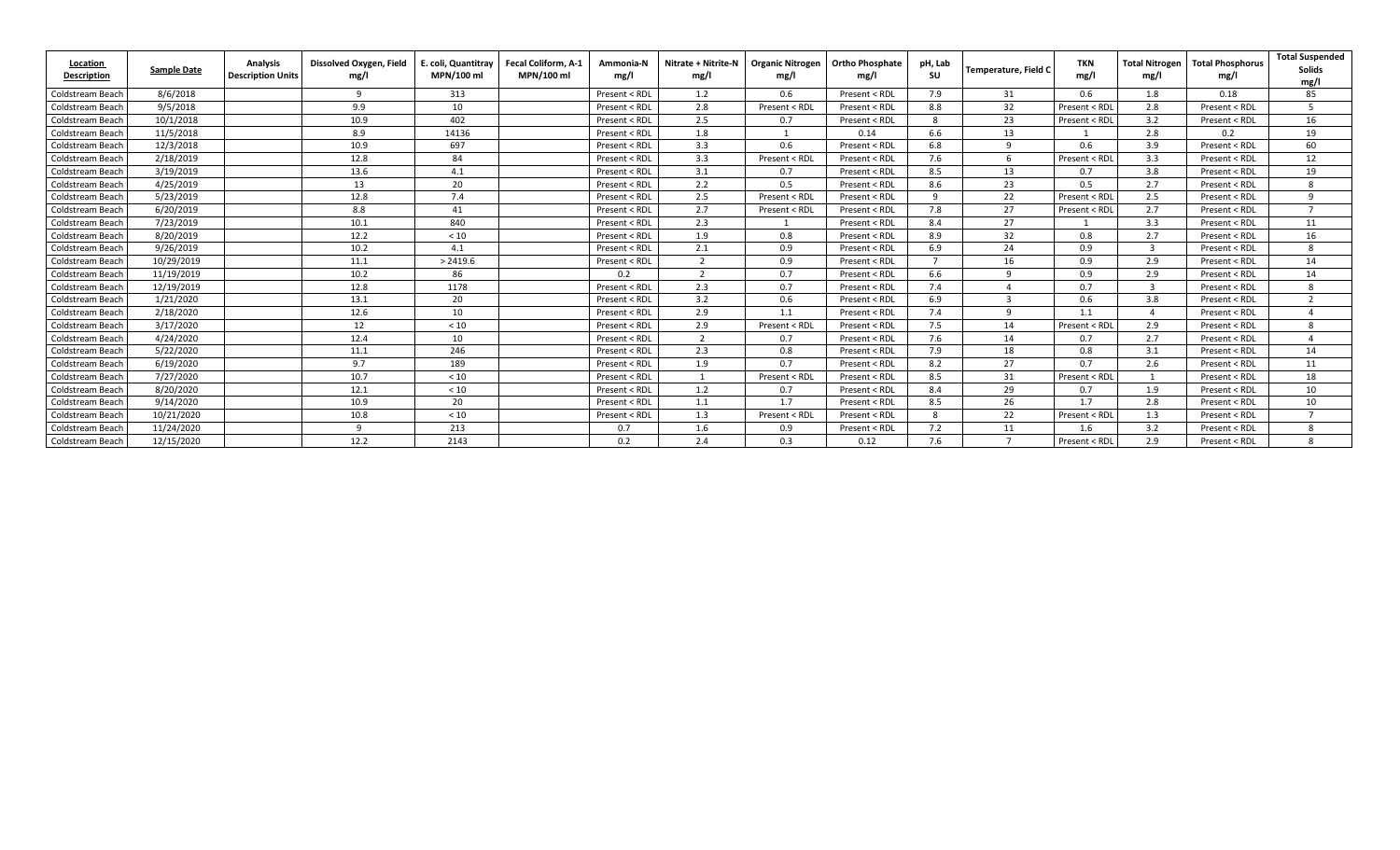| <b>Location</b><br><b>Description</b> | <b>Sample Date</b>     | Analysis<br><b>Description</b><br>Units | Quanti-Tray, MPN<br>MPN/100 ml | Dissolved Oxygen, Field<br>mg/l | E. coli, Quantitray<br>MPN/100 ml | Fecal Coliform, A-1<br>MPN/100 ml | Ammonia-N<br>mg/l        | Nitrate + Nitrite-N<br>mg/l | mg/l | Organic Nitrogen   Ortho Phosphate<br>mg/l | pH, Lab<br>SU | <b>Temperature, Field C</b> | TKN<br>mg/l | <b>Total Nitrogen</b><br>mg/l | <b>Total Phosphorus</b><br>mg/l | Total<br>Suspended<br>Solids<br>mg/l |
|---------------------------------------|------------------------|-----------------------------------------|--------------------------------|---------------------------------|-----------------------------------|-----------------------------------|--------------------------|-----------------------------|------|--------------------------------------------|---------------|-----------------------------|-------------|-------------------------------|---------------------------------|--------------------------------------|
| Linganore Creek                       | 1/20/2003              |                                         |                                |                                 |                                   | 40                                | ${}_{0.1}$               | 4.8                         |      |                                            |               |                             | < 0.2       |                               | 0.17                            |                                      |
| Linganore Creek                       | 3/13/2003              |                                         |                                |                                 |                                   | 70                                | 0.1                      | 3.7                         |      |                                            |               |                             | 1.7         |                               | 0.11                            |                                      |
| Linganore Creek                       | 4/3/2003               |                                         |                                |                                 |                                   | 210                               | ${}_{0.1}$               | 3.1                         |      |                                            |               |                             | ${}_{0.2}$  |                               | ${}< 0.10$                      |                                      |
| Linganore Creek                       | 5/8/2003               |                                         |                                |                                 |                                   | 1400                              | 0.1                      | 2.7                         |      |                                            |               |                             | 0.8         |                               | 0.18                            |                                      |
| Linganore Creek                       | 6/24/2003              |                                         |                                |                                 |                                   | 2400                              | 0.1                      | 3.3                         |      |                                            |               |                             | 0.5         |                               | 0.13                            |                                      |
| Linganore Creek                       | 7/21/2003              |                                         |                                |                                 |                                   | 800                               | ${}_{< 0.1}$             | 3.7                         |      |                                            |               |                             | 0.4         |                               | ${}< 0.10$                      |                                      |
| Linganore Creek                       | 8/11/2003              |                                         |                                |                                 |                                   | < 20                              | ${}_{< 0.1}$             | 3.1                         |      |                                            |               |                             | 0.4         |                               | 0.13                            |                                      |
| Linganore Creek                       | 9/8/2003               |                                         |                                |                                 |                                   | 500                               | ${}_{0.1}$               | 3.4                         |      |                                            |               |                             | ${}_{0.2}$  |                               | 0.1                             |                                      |
| Linganore Creek                       | 10/13/2003             |                                         |                                |                                 |                                   | 2400                              | 0.1                      | 4.1                         |      |                                            |               |                             | 0.3         |                               | ${}_{0.1}$                      |                                      |
| Linganore Creek                       | 11/20/2003             |                                         |                                |                                 |                                   | 5000                              | 0.1                      | 2.4                         |      |                                            |               |                             | < 0.2       |                               | 0.13                            |                                      |
| Linganore Creek                       | 12/22/2003             |                                         |                                |                                 |                                   | 130                               | 0.1                      | 4.1                         |      |                                            |               |                             | 0.3         |                               | ${}_{< 0.10}$                   |                                      |
| Linganore Creek                       | 2/24/2004              |                                         |                                |                                 |                                   | 20                                | ${}_{0.1}$               | 3.4                         |      |                                            |               |                             | < 0.2       |                               | ${}< 0.10$                      |                                      |
| Linganore Creek                       | 3/4/2004               |                                         |                                |                                 |                                   | 40                                | ${}_{< 0.1}$             | 3.2                         |      |                                            |               |                             | ${}_{0.2}$  |                               | ${}_{0.01}$                     |                                      |
| Linganore Creek                       | 4/15/2004              |                                         |                                |                                 |                                   | 230                               | 0.1                      | 3.2                         |      |                                            |               |                             | ${}_{0.2}$  |                               | ${}< 0.10$                      |                                      |
| Linganore Creek                       | 5/13/2004              |                                         |                                |                                 |                                   | 800                               | 0.1                      | 3.2                         |      |                                            |               |                             | 0.5         |                               | 0.14                            |                                      |
| Linganore Creek                       | 6/10/2004              |                                         |                                |                                 |                                   | 2400                              | ${}_{< 0.1}$             | 3.4                         |      |                                            |               |                             | ${}_{0.2}$  |                               | 0.13                            |                                      |
| Linganore Creek                       | 7/9/2004               |                                         |                                |                                 |                                   | 50000                             | 0.1                      | 2.5                         |      |                                            |               |                             | 0.8         |                               | 0.2                             |                                      |
| Linganore Creek                       | 8/17/2004<br>9/23/2004 |                                         |                                |                                 |                                   | 2400<br>300                       | ${}_{0.1}$<br>${}_{0.1}$ | 2.9<br>$\overline{3}$       |      |                                            |               |                             | 0.2<br>0.2  |                               | 0.12<br>0.13                    |                                      |
| Linganore Creek<br>Linganore Creek    | 10/25/2004             |                                         |                                |                                 |                                   | 500                               | ${}_{0.1}$               | 3.7                         |      |                                            |               |                             | ${}_{0.2}$  |                               | ${}< 0.10$                      |                                      |
| Linganore Creek                       | 11/23/2004             |                                         |                                |                                 |                                   | 700                               | ${}_{0.1}$               | 3.3                         |      |                                            |               |                             | < 0.2       |                               | ${}_{< 0.10}$                   |                                      |
| Linganore Creek                       | 12/16/2004             |                                         |                                |                                 |                                   | 130                               | 0.1                      | 4.4                         |      |                                            |               |                             | ${}_{0.2}$  |                               | ${}_{< 0.10}$                   |                                      |
| Linganore Creek                       | 1/21/2005              |                                         |                                |                                 |                                   | 20                                | ${}_{0.1}$               | 4.5                         |      |                                            |               |                             | ${}_{0.2}$  |                               | 0.1                             |                                      |
| Linganore Creek                       | 3/17/2005              |                                         |                                |                                 |                                   | 130                               | ${}_{< 0.1}$             | 4.1                         |      |                                            |               |                             | 0.5         |                               | 0.14                            |                                      |
| Linganore Creek                       | 4/18/2005              |                                         |                                |                                 |                                   | 110                               | ${}_{0.1}$               | 3.7                         |      |                                            |               |                             | ${}_{0.2}$  |                               | 0.16                            |                                      |
| Linganore Creek                       | 5/11/2005              |                                         |                                |                                 |                                   | 800                               | ${}_{< 0.1}$             | 3.5                         |      |                                            |               |                             | 0.3         |                               | 0.18                            |                                      |
| Linganore Creek                       | 6/15/2005              |                                         |                                |                                 |                                   | 2400                              | ${}_{0.1}$               | 3.1                         |      |                                            |               |                             | 0.5         |                               | 0.14                            |                                      |
| Linganore Creek                       | 7/12/2005              |                                         |                                |                                 |                                   | 1700                              | ${}_{0.1}$               | 3.4                         |      |                                            |               |                             | ${}_{0.2}$  |                               | 0.13                            |                                      |
| Linganore Creek                       | 8/24/2005              |                                         |                                |                                 |                                   | 170                               | ${}_{< 0.1}$             | $\overline{\mathbf{3}}$     |      |                                            |               |                             | 0.3         |                               | ${}_{< 0.10}$                   |                                      |
| Linganore Creek                       | 9/20/2005              |                                         |                                |                                 |                                   | 800                               | ${}_{0.1}$               | 2.8                         |      |                                            |               |                             | ${}_{0.2}$  |                               | 0.12                            |                                      |
| Linganore Creek                       | 10/20/2005             |                                         |                                |                                 |                                   | 800                               | ${}_{< 0.1}$             | 3.1                         |      |                                            |               |                             | ${}_{0.2}$  |                               | ${}_{< 0.10}$                   |                                      |
| Linganore Creek                       | 11/28/2005             |                                         |                                |                                 |                                   | 800                               | ${}_{0.1}$               | 3.8                         |      |                                            |               |                             | ${}_{0.2}$  |                               | ${}_{< 0.10}$                   |                                      |
| Linganore Creek                       | 12/26/2005             |                                         |                                |                                 |                                   | 1700                              | ${}_{0.1}$               | 3.4                         |      |                                            |               |                             | 0.4         |                               | 0.12                            |                                      |
| Linganore Creek                       | 1/24/2006              |                                         |                                |                                 |                                   | 20                                | ${}_{0.1}$               | 2.8                         |      |                                            |               |                             | ${}_{0.2}$  |                               | 0.13                            |                                      |
| Linganore Creek                       | 2/21/2006              |                                         |                                |                                 |                                   | 20                                | 0.1                      | 3.8                         |      |                                            |               |                             | ${}_{0.2}$  |                               | 0.18                            |                                      |
| Linganore Creek                       | 3/29/2006              |                                         |                                |                                 |                                   | < 20                              | ${}_{0.1}$               | 3.8                         |      |                                            |               |                             | 0.3         |                               | 0.24                            |                                      |
| Linganore Creek                       | 4/13/2006              |                                         |                                |                                 |                                   | 300                               | ${}_{0.1}$               | 2.9                         |      |                                            |               |                             | ${}_{0.2}$  |                               | 0.34                            |                                      |
| Linganore Creek                       | 5/4/2006               |                                         |                                |                                 |                                   | 1100                              | ${}_{0.1}$               | 2.8                         |      |                                            |               |                             | 1.1         |                               | 0.27                            |                                      |
| Linganore Creek                       | 6/21/2006              |                                         |                                |                                 |                                   | 1700                              | ${}_{0.1}$               | 1.8                         |      |                                            |               |                             | 0.5         |                               | 0.13                            |                                      |
| <b>Linganore Creek</b>                | 7/27/2006              |                                         |                                |                                 |                                   | 500                               | 0.3                      | 3.5                         |      |                                            |               |                             | 0.9         |                               | 0.13                            |                                      |
| Linganore Creek                       | 8/23/2006<br>9/25/2006 |                                         |                                |                                 |                                   | 800<br>300                        | ${}_{0.1}$               | 3.3<br>3.2                  |      |                                            |               |                             | 0.2<br>1.5  |                               | 0.11                            |                                      |
| Linganore Creek                       | 10/13/2006             |                                         |                                |                                 |                                   | 210                               | ${}_{0.1}$<br>${}_{0.1}$ | 2.9                         |      |                                            |               |                             | < 0.2       |                               | 0.12<br>${}_{< 0.10}$           |                                      |
| Linganore Creek<br>Linganore Creek    | 11/9/2006              |                                         |                                |                                 |                                   | 500                               | 0.1                      | 1.8                         |      |                                            |               |                             | 0.6         |                               | ${}< 0.10$                      |                                      |
| Linganore Creek                       | 12/8/2006              |                                         |                                |                                 |                                   | 230                               | ${}_{< 0.1}$             | 3.3                         |      |                                            |               |                             | ${}_{0.1}$  |                               | 0.15                            |                                      |
| Linganore Creek                       | 1/24/2007              |                                         |                                |                                 |                                   | 20                                | ${}_{0.1}$               | 3.9                         |      |                                            |               |                             | ${}_{0.2}$  |                               | ${}_{< 0.10}$                   |                                      |
| Linganore Creek                       | 2/27/2007              |                                         |                                |                                 |                                   | 170                               | 0.2                      | 3.1                         |      |                                            |               |                             | 0.9         |                               | 0.21                            |                                      |
| Linganore Creek                       | 3/27/2007              |                                         |                                |                                 |                                   | 20                                | $< 0.1$                  | 3.1                         |      |                                            |               |                             | 0.7         |                               | $< 0.1$                         |                                      |
| Linganore Creek                       | 4/10/2007              |                                         |                                |                                 |                                   | 80                                | 0.2                      | $\overline{4}$              |      |                                            |               |                             | 0.3         |                               | ${}< 0.10$                      |                                      |
| Linganore Creek                       | 5/8/2007               |                                         |                                |                                 |                                   | 800                               | $< 0.1$                  | 3.3                         |      |                                            |               |                             | ${}_{0.2}$  |                               | ${}_{< 0.10}$                   |                                      |
| Linganore Creek                       | 6/19/2007              |                                         |                                |                                 |                                   | 1100                              | $< 0.1$                  | 3.2                         |      |                                            |               |                             | 0.3         |                               | < 0.10                          |                                      |
| Linganore Creek                       | 7/16/2007              |                                         |                                |                                 |                                   | 300                               | $< 0.1$                  | 2.8                         |      |                                            |               |                             | 0.4         |                               | 0.11                            |                                      |
| Linganore Creek                       | 8/28/2007              |                                         |                                |                                 |                                   | 170                               | 0.1                      | 2.3                         |      |                                            |               |                             | 0.7         |                               | ${}_{< 0.10}$                   |                                      |
| Linganore Creek                       | 9/24/2007              |                                         |                                |                                 |                                   | 230                               | < 0.1                    | 2.7                         |      |                                            |               |                             | ${}_{0.2}$  |                               | ${}_{< 0.10}$                   |                                      |
| Linganore Creek                       | 10/30/2007             |                                         |                                |                                 |                                   | 1400                              | $< 0.1$                  | 2.3                         | 0.5  |                                            |               |                             | 0.5         | 2.8                           | 0.1                             |                                      |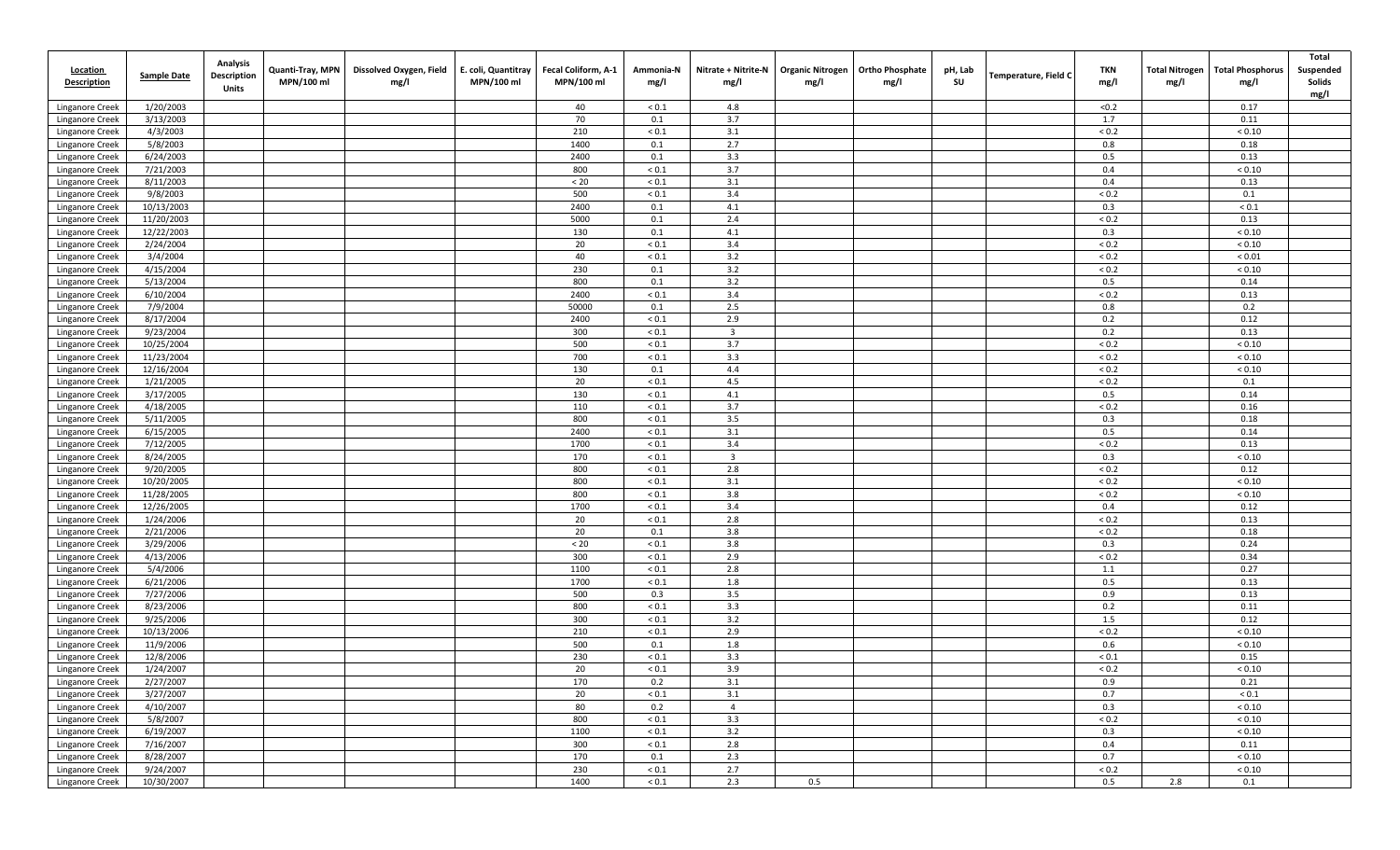| <b>Location</b><br><b>Description</b> | <b>Sample Date</b>    | <b>Analysis</b><br><b>Description</b><br>Units | Quanti-Tray, MPN<br>MPN/100 ml | Dissolved Oxygen, Field<br>mg/l | E. coli, Quantitray<br>MPN/100 ml | Fecal Coliform, A-1<br>MPN/100 ml | Ammonia-N<br>mg/l              | Nitrate + Nitrite-N<br>mg/l | <b>Organic Nitrogen</b><br>mg/l | <b>Ortho Phosphate</b><br>mg/l | pH, Lab<br>SU | Temperature, Field C | TKN<br>mg/l                    | <b>Total Nitrogen</b><br>mg/l  | <b>Total Phosphorus</b><br>mg/l | Total<br>Suspended<br>Solids<br>mg/l |
|---------------------------------------|-----------------------|------------------------------------------------|--------------------------------|---------------------------------|-----------------------------------|-----------------------------------|--------------------------------|-----------------------------|---------------------------------|--------------------------------|---------------|----------------------|--------------------------------|--------------------------------|---------------------------------|--------------------------------------|
| Linganore Creek                       | 11/27/2007            |                                                |                                |                                 |                                   | 500                               | ${}_{0.2}$                     | 2.5                         | 0.2                             |                                |               |                      | 0.2                            | 2.7                            | 0.14                            |                                      |
| Linganore Creek                       | 12/17/2007            |                                                |                                |                                 |                                   | 5000                              | Present < MDI                  | 2.9                         | ${}_{0.5}$                      |                                |               |                      | Present < MDI                  | 2.9                            | 0.13                            |                                      |
| Linganore Creek                       | 1/25/2008             |                                                |                                |                                 |                                   | 70                                | 0.8                            | 3.6                         | ${}_{0.5}$                      |                                |               |                      | 0.8                            | 4.4                            | Present < MDL                   |                                      |
| Linganore Creek                       | 2/12/2008             |                                                |                                |                                 |                                   | 60                                | Present < MDI                  | 3.8                         | Present < MDL                   |                                |               |                      | Present < MDI                  | 3.8                            | Present < MDL                   |                                      |
| Linganore Creek                       | 3/24/2008             |                                                |                                |                                 |                                   | 80                                | Present < MDI                  | 3.2                         | Present < MDL                   |                                |               |                      | Present < MDL                  | 3.2                            | Present < MDL                   |                                      |
| Linganore Creek                       | 4/29/2008             |                                                |                                |                                 |                                   | 5000                              | Present < MDI                  | 2.1                         | 0.9                             |                                |               |                      | 0.9                            | $\overline{\mathbf{3}}$        | 0.13                            |                                      |
| Linganore Creek                       | 5/27/2008             |                                                |                                |                                 |                                   | 1300                              | Present < MDI                  | 3.3                         | Present < MDL                   |                                |               |                      | Present < MDI                  | 3.3                            | Present < MDL                   |                                      |
| Linganore Creek                       | 6/9/2008              |                                                |                                |                                 |                                   | 800                               | Present < MDI                  | $\overline{3}$              | Present < MDL                   |                                |               |                      | Present < MDL                  | $\overline{\mathbf{3}}$        | Present < MDL                   |                                      |
| Linganore Creek                       | 7/8/2008              |                                                |                                |                                 |                                   | 2200                              | Present < MDI                  | 2.9                         | Present < MDL                   |                                |               |                      | Present < MDI                  | 2.9                            | Present < MDL                   |                                      |
| Linganore Creek                       | 8/19/2008             |                                                |                                |                                 |                                   | 170                               | Present < MDI                  | 3.4                         | Present < MDL                   |                                |               |                      | Present < MDL                  | 3.4                            | 0.1                             |                                      |
| Linganore Creek                       | 9/3/2008              |                                                |                                |                                 |                                   | 300                               | Present < MDI                  | $\overline{3}$              | Present < MDL                   |                                |               |                      | Present < MDL                  | $\overline{3}$                 | Present < MDL                   |                                      |
| Linganore Creek                       | 9/5/2008              |                                                | 8664                           |                                 |                                   |                                   |                                |                             |                                 |                                |               |                      |                                |                                |                                 |                                      |
| Linganore Creek                       | 9/5/2008              |                                                | 141360                         |                                 |                                   |                                   |                                |                             |                                 |                                |               |                      |                                |                                |                                 |                                      |
| Linganore Creek                       | 9/8/2008              |                                                | 54750                          |                                 |                                   |                                   |                                |                             |                                 |                                |               |                      |                                |                                |                                 |                                      |
| Linganore Creek<br>Linganore Creek    | 9/8/2008<br>10/6/2008 |                                                | 43520                          |                                 |                                   | 270                               | Present < MDI                  | 3.3                         | Present < MDL                   |                                |               |                      |                                | 3.3                            | Present < MDL                   |                                      |
| Linganore Creek                       | 11/17/2008            |                                                |                                |                                 |                                   | 800                               | Present < MDI                  | 2.4                         | Present < MDL                   |                                |               |                      | Present < MDI<br>Present < MDL | 2.4                            | Present < MDL                   |                                      |
| Linganore Creek                       | 12/9/2008             |                                                |                                |                                 |                                   | 230                               | 0.3                            | 3.6                         | 0.2                             |                                |               |                      | Present < MDL                  | 4.1                            | Present < MDL                   |                                      |
| Linganore Creek                       | 1/5/2009              |                                                |                                |                                 |                                   | 170                               | Present < MD                   | 4.1                         | Present < MDL                   |                                |               |                      | Present < MDL                  | 4.1                            | Present < MDL                   |                                      |
| Linganore Creek                       | 2/19/2009             |                                                |                                |                                 |                                   | 40                                | Present < MDI                  | 3.6                         | Present < MDL                   |                                |               |                      | Present < MDL                  | 3.6                            | Present < MDL                   |                                      |
| Linganore Creek                       | 3/5/2009              |                                                |                                |                                 |                                   | $< 20$                            | Present < MDI                  | 3.8                         | Present < MDL                   |                                |               |                      | Present < MDL                  | 3.8                            | Present < MDL                   |                                      |
| Linganore Creek                       | 4/23/2009             |                                                |                                |                                 |                                   | 230                               | Present < MDI                  | 2.5                         |                                 |                                |               |                      | Present < MDL                  |                                | Present < MDL                   |                                      |
| Linganore Creek                       | 5/18/2009             |                                                |                                |                                 |                                   | 800                               | Present < MDI                  | 2.8                         | Present < MDL                   |                                |               |                      | Present < MDL                  | 2.8                            | 0.22                            |                                      |
| Linganore Creek                       | 6/8/2009              |                                                |                                |                                 |                                   | 700                               | Present < MDI                  | $\overline{3}$              | Present < MDL                   |                                |               |                      | Present < MDL                  | $\overline{\mathbf{3}}$        | 0.17                            |                                      |
| Linganore Creek                       | 7/15/2009             |                                                |                                |                                 |                                   | 300                               | Present < MDI                  | 3.2                         | Present < MDL                   |                                |               |                      | Present < MDL                  | 3.2                            | Present < MDL                   |                                      |
| Linganore Creek                       | 8/17/2009             |                                                |                                |                                 |                                   | 170                               | Present < MDI                  | 3.2                         | Present < MDL                   |                                |               |                      | Present < MDL                  | 3.2                            | Present < MDL                   |                                      |
| Linganore Creek                       | 9/3/2009              |                                                |                                |                                 |                                   | 500                               | Present < MDI                  | 3.3                         | Present < MDL                   |                                |               |                      | Present < MDL                  | 3.3                            | Present < MDL                   |                                      |
| Linganore Creek                       | 10/2/2009             |                                                |                                |                                 |                                   | 700                               | Present < MDI                  | 3.1                         | Present < MDL                   |                                |               |                      | Present < MDL                  | 3.1                            | Present < MDL                   |                                      |
| Linganore Creek                       | 11/2/2009             |                                                |                                |                                 |                                   | 800                               | Present < MDI                  | $\overline{3}$              | Present < MDL                   |                                |               |                      | Present < MDL                  | $\overline{\mathbf{3}}$        | 0.11                            |                                      |
| Linganore Creek                       | 12/16/2009            |                                                |                                |                                 |                                   | 170                               | Present < MDI                  | 4.1                         | Present < MDL                   |                                |               |                      | Present < MDL                  | 4.1                            | Present < MDL                   |                                      |
| Linganore Creek                       | 1/15/2010             |                                                |                                |                                 |                                   | < 20                              | Present < MDI                  | 4.6                         | Present < MDL                   |                                |               |                      | Present < MDL                  | 4.6                            | Present < MDL                   |                                      |
| <b>Linganore Creek</b>                | 3/9/2010              |                                                |                                |                                 |                                   | < 20                              | Present < MDI                  | 3.6                         | Present < MDL                   |                                |               |                      | Present < MDL                  | 3.6                            | Present < MDL                   |                                      |
| Linganore Creek                       | 4/8/2010              |                                                |                                |                                 |                                   | 300                               | Present < MDI                  | 3.5                         | 0.8                             |                                |               |                      | 0.8                            | 4.3                            | 0.13                            |                                      |
| Linganore Creek                       | 5/6/2010              |                                                |                                |                                 | 648.8                             |                                   | Present < MDI                  | 3.2                         | 0.5                             |                                |               |                      | 0.5                            | 3.7                            | 0.11                            |                                      |
| Linganore Creek                       | 6/16/2010             |                                                |                                |                                 | 1046.2                            |                                   | Present < MDI                  | 3.4                         | Present < MDL                   |                                |               |                      | Present < MDI                  | 3.4                            | Present < MDL                   |                                      |
| Linganore Creek                       | 7/2/2010              |                                                |                                |                                 | 118.7                             |                                   | Present < MDI                  | 3.4                         | 0.9                             |                                |               |                      | 0.9                            | 4.3                            | Present < MDL                   |                                      |
| Linganore Creek                       | 8/3/2010<br>9/14/2010 |                                                |                                |                                 | 1732.9<br>193.5                   |                                   | Present < MDI                  | 2.6<br>$\overline{3}$       | 0.5<br>Present < RDL            |                                |               |                      | 0.5                            | 3.1<br>$\overline{\mathbf{3}}$ | Present < MDL                   |                                      |
| Linganore Creek<br>Linganore Creek    | 10/21/2010            |                                                |                                |                                 | 648.8                             |                                   | Present < MDI<br>Present < RDL | 3.2                         | Present < RDL                   |                                |               |                      | Present < MDI<br>Present < RDL | 3.2                            | Present < RDL<br>Present < RDL  |                                      |
| Linganore Creek                       | 11/24/2010            |                                                |                                |                                 | 461.1                             |                                   | Present < RDL                  | 3.2                         | Present < RDL                   |                                |               |                      | Present < RDL                  | 3.2                            | 0.19                            |                                      |
| Linganore Creek                       | 2/16/2011             |                                                |                                |                                 | 36.4                              |                                   | Present < RDL                  | 3.6                         | Present < RDL                   |                                |               |                      | Present < RDL                  | 3.6                            | Present < RDL                   |                                      |
| Linganore Creek                       | 3/24/2011             |                                                |                                |                                 | 770.1                             |                                   | Present < RDL                  | $\overline{\mathbf{3}}$     | Present < RDL                   |                                |               |                      | Present < RDL                  | $\overline{\mathbf{3}}$        | 0.12                            |                                      |
| Linganore Creek                       | 4/25/2011             |                                                |                                |                                 | 365.4                             |                                   | Present < RDL                  | 3.1                         | Present < RDL                   |                                |               |                      | Present < RDL                  | 3.1                            | Present < RDL                   |                                      |
| Linganore Creek                       | 5/12/2011             |                                                |                                |                                 | 579.4                             |                                   | Present < RDL                  | 3.3                         | 0.8                             |                                |               |                      | 0.8                            | 4.1                            | 0.37                            |                                      |
| Linganore Creek                       | 6/20/2011             |                                                |                                |                                 | 816.4                             |                                   | Present < RDL                  | 3.5                         | Present < RDL                   |                                |               |                      | Present < RDI                  | 3.5                            | Present < RDL                   |                                      |
| Linganore Creek                       | 7/7/2011              |                                                |                                |                                 | 1203.3                            |                                   | Present < RDL                  | 3.2                         | 0.6                             |                                |               |                      | 0.6                            | 3.8                            | 0.13                            |                                      |
| Linganore Creek                       | 8/2/2011              |                                                |                                |                                 | 307.6                             |                                   | Present < RDL                  | 2.8                         | 0.6                             |                                |               |                      | 0.6                            | 3.4                            | 0.14                            |                                      |
| Linganore Creek                       | 9/22/2011             |                                                |                                |                                 | > 2419.6                          |                                   | Present < RDL                  | $\overline{\mathbf{3}}$     | 0.8                             |                                |               |                      | 0.8                            | 3.8                            | 0.19                            |                                      |
| Linganore Creek                       | 10/21/2011            |                                                |                                |                                 | 980.4                             |                                   | Present < RDL                  | 3.3                         | Present < RDL                   |                                |               |                      | Present < RDL                  | 3.3                            | Present < RDL                   |                                      |
| Linganore Creek                       | 11/29/2011            |                                                |                                |                                 | 850                               |                                   | Present < RDL                  | $\overline{4}$              | Present < RDL                   |                                |               |                      | Present < RDL                  | $\overline{4}$                 | 0.15                            |                                      |
| Linganore Creek                       | 12/8/2011             |                                                |                                |                                 | 4611                              |                                   | Present < RDL                  | 2.5                         | Present < RDL                   |                                |               |                      | Present < RDL                  | 2.5                            | 0.17                            |                                      |
| <b>Linganore Creek</b>                | 1/5/2012              |                                                |                                |                                 | 96                                |                                   | Present < RDL                  | 5.1                         | Present < RDL                   |                                |               |                      | Present < RDL                  | 5.1                            | 0.1                             |                                      |
| Linganore Creek                       | 2/1/2012              |                                                |                                |                                 | 67                                |                                   | Present < RDL                  | 4.6                         | Present < RDL                   |                                |               |                      | Present < RDL                  | 4.6                            | Present < RDL                   |                                      |
| Linganore Creek                       | 3/27/2012             |                                                |                                |                                 | 517.2                             |                                   | Present < RDL                  | 3.2                         | Present < RDL                   |                                |               |                      | Present < RDL                  | 3.2                            | Present < RDL                   |                                      |
| Linganore Creek                       | 4/3/2012              |                                                |                                |                                 | 198.9                             |                                   | Present < RDL                  | 3.4                         | Present < RDL                   |                                |               |                      | Present < RDL                  | 3.4                            | 0.13                            |                                      |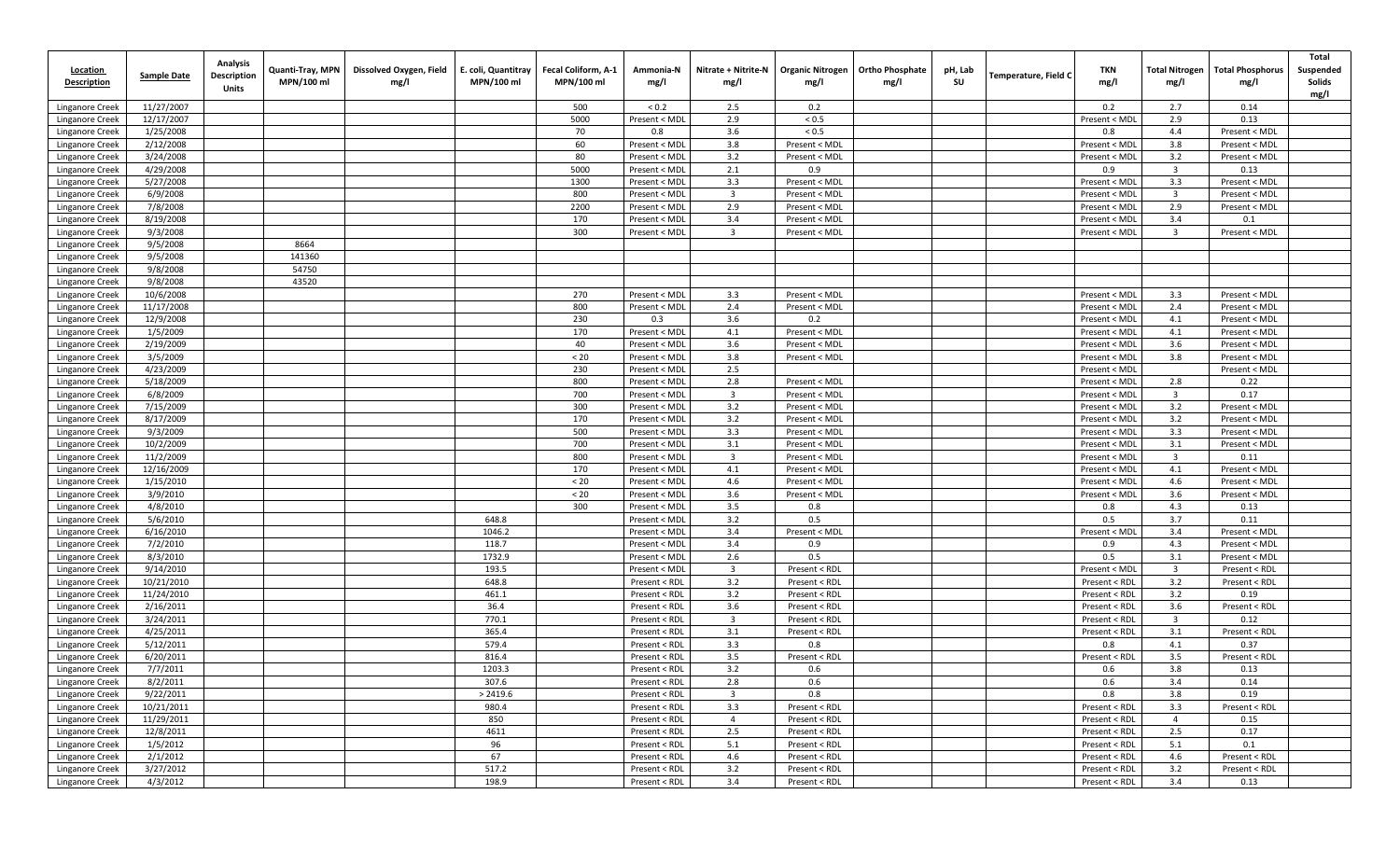| <b>Location</b><br><b>Description</b> | <b>Sample Date</b>     | Analysis<br><b>Description</b><br>Units | Quanti-Tray, MPN<br>MPN/100 ml | Dissolved Oxygen, Field<br>mg/l | E. coli, Quantitray<br>MPN/100 ml | Fecal Coliform, A-1<br>MPN/100 ml | Ammonia-N<br>mg/l              | Nitrate + Nitrite-N<br>mg/l    | <b>Organic Nitrogen</b><br>mg/l | <b>Ortho Phosphate</b><br>mg/l | pH, Lab<br>SU | Temperature, Field C | TKN<br>mg/l                    | <b>Total Nitrogen</b><br>mg/l  | <b>Total Phosphorus</b><br>mg/l | Total<br>Suspended<br>Solids<br>mg/l |
|---------------------------------------|------------------------|-----------------------------------------|--------------------------------|---------------------------------|-----------------------------------|-----------------------------------|--------------------------------|--------------------------------|---------------------------------|--------------------------------|---------------|----------------------|--------------------------------|--------------------------------|---------------------------------|--------------------------------------|
| Linganore Creek                       | 5/10/2012              |                                         |                                |                                 | > 2419.6                          |                                   | Present < RDL                  | 2.8                            | 0.5                             |                                |               |                      | 0.5                            | 3.3                            | 0.11                            |                                      |
| Linganore Creek                       | 6/13/2012              |                                         |                                |                                 | Lab Error                         |                                   | Present < RDL                  | 2.5                            | 1.2                             |                                |               |                      | 1.2                            | 3.7                            | 0.52                            |                                      |
| Linganore Creek                       | 7/10/2012              |                                         |                                |                                 | > 2419.6                          |                                   | Present < RDL                  | 1.9                            | Present < RDL                   |                                |               |                      | Present < RDI                  | 1.9                            | 0.3                             |                                      |
| Linganore Creek                       | 8/3/2012               |                                         |                                |                                 | 199                               |                                   | Present < RDL                  | 2.6                            | Present < RDL                   |                                |               |                      | Present < RDL                  | 2.6                            | Present < RDL                   |                                      |
| Linganore Creek                       | 9/17/2012              |                                         |                                |                                 | 122                               |                                   | Present < RDL                  | $\overline{\mathbf{3}}$        | Present < RDL                   |                                |               |                      | Present < RDL                  | $\overline{\mathbf{3}}$        | 0.11                            |                                      |
| Linganore Creek                       | 10/26/2012             |                                         |                                |                                 | 767                               |                                   | Present < RDL                  | 2.6                            | Present < RDL                   |                                |               |                      | Present < RDL                  | 2.6                            | 0.13                            |                                      |
| Linganore Creek                       | 11/28/2012             |                                         |                                |                                 | Lab Error                         |                                   | Present < RDL                  | 3.7                            | Present < RDL                   |                                |               |                      | Present < RDL                  | 3.7                            | Present < RDL                   |                                      |
| Linganore Creek                       | 11/30/2012             |                                         |                                |                                 | 512                               |                                   |                                |                                |                                 |                                |               |                      |                                |                                |                                 |                                      |
| Linganore Creek                       | 12/6/2012              |                                         |                                |                                 | 517.2                             |                                   | Present < RDL                  | 4.1                            |                                 |                                |               |                      | 1                              | 5.1                            | 0.16                            |                                      |
| Linganore Creek                       | 1/22/2013              |                                         |                                |                                 | 20                                |                                   | Present < RDL                  | 3.4                            | Present < RDL                   |                                |               |                      | Present < RDL                  | 3.4                            | Present < RDL                   |                                      |
| Linganore Creek                       | 2/13/2013              |                                         |                                |                                 | 31                                |                                   | Present < RDL                  | 3.6                            | Present < RDL                   |                                |               |                      | Present < RDL                  | 3.6                            | Present < RDL                   |                                      |
| Linganore Creek                       | 3/11/2013              |                                         |                                |                                 | 10                                |                                   | Present < RDL                  | 3.2                            | Present < RDL                   |                                |               |                      | Present < RDL                  | 3.2                            | Present < RDL                   |                                      |
| Linganore Creek                       | 4/18/2013              |                                         |                                |                                 | Lab Error                         |                                   | Present < RDL                  | 2.9                            | Present < RDL                   |                                |               |                      | Present < RDL                  | 2.9                            | Present < RDL                   |                                      |
| Linganore Creek                       | 4/25/2013<br>5/15/2013 |                                         |                                |                                 | 218<br>816.4                      |                                   | Present < RDL                  | 2.9                            | Present < RDL                   |                                |               |                      |                                | 2.9                            | 0.12                            |                                      |
| Linganore Creek<br>Linganore Creek    | 6/25/2013              |                                         |                                |                                 | 1789                              |                                   | Present < RDL                  | $\overline{\mathbf{3}}$        | Present < RDL                   |                                |               |                      | Present < RDL<br>Present < RDL | $\overline{\mathbf{3}}$        | Present < RDL                   |                                      |
| Linganore Creek                       | 7/9/2013               |                                         |                                |                                 | 517.2                             |                                   | Present < RDL                  | 2.7                            | Present < RDL                   |                                |               |                      | Present < RDL                  | 2.7                            | 0.13                            |                                      |
| Linganore Creek                       | 8/27/2013              |                                         |                                |                                 | 285                               |                                   | Present < RDL                  | 2.8                            | Present < RDL                   |                                |               |                      | Present < RDL                  | 2.8                            | Present < RDL                   |                                      |
| Linganore Creek                       | 9/24/2013              |                                         |                                |                                 | 359                               |                                   | Present < RDL                  | 2.6                            | Present < RDL                   |                                |               |                      | Present < RDL                  | 2.6                            | Present < RDL                   |                                      |
| Linganore Creek                       | 10/15/2013             |                                         |                                |                                 | 794                               |                                   | Present < RDL                  | 2.8                            | Present < RDL                   |                                |               |                      | Present < RDL                  | 2.8                            | Present < RDL                   |                                      |
| Linganore Creek                       | 11/21/2013             |                                         |                                |                                 | 146                               |                                   | Present < RDL                  | 3.3                            | Present < RDL                   |                                |               |                      | Present < RDL                  | 3.3                            | 0.12                            |                                      |
| Linganore Creek                       | 12/11/2013             |                                         |                                |                                 | 1607                              |                                   | Present < RDL                  | 3.1                            | Present < RDL                   |                                |               |                      | Present < RDL                  | 3.1                            | 0.27                            |                                      |
| Linganore Creek                       | 1/16/2014              |                                         |                                |                                 | 279                               |                                   | Present < RDL                  | 3.7                            | Present < RDL                   |                                |               |                      | Present < RDL                  | 3.7                            | Present < RDL                   |                                      |
| Linganore Creek                       | 2/10/2014              |                                         |                                |                                 | 10                                |                                   | Present < RDL                  | 3.9                            | Present < RDL                   |                                |               |                      | Present < RDL                  | 3.9                            | Present < RDL                   |                                      |
| Linganore Creek                       | 3/20/2014              |                                         |                                |                                 | 84                                |                                   | Present < RDL                  | 3.3                            | Present < RDL                   |                                |               |                      | Present < RDL                  | 3.3                            | Present < RDL                   |                                      |
| Linganore Creek                       | 4/11/2014              |                                         |                                |                                 | 10                                |                                   | Present < RDL                  | 3.2                            | Present < RDL                   |                                |               |                      | Present < RDL                  | 3.2                            | Present < RDL                   |                                      |
| Linganore Creek                       | 5/21/2014              |                                         |                                |                                 | 677                               |                                   | Present < RDL                  | 3.1                            | Present < RDL                   |                                |               |                      | Present < RDL                  | 3.1                            | 0.11                            |                                      |
| Linganore Creek                       | 6/10/2014              |                                         |                                |                                 | 4352                              |                                   | Present < RDL                  | 3.3                            | 0.5                             |                                |               |                      | 0.5                            | 3.8                            | Present < RDL                   |                                      |
| Linganore Creek                       | 7/9/2014               |                                         |                                |                                 | 2603                              |                                   | Present < RDL                  | 3.6                            | Present < RDL                   |                                |               |                      | Present < RDL                  | 3.6                            | Present < RDL                   |                                      |
| Linganore Creek                       | 8/22/2014              |                                         |                                |                                 | 1017                              |                                   | Present < RDL                  | 3.4                            | Present < RDL                   |                                |               |                      | Present < RDL                  | 3.4                            | Present < RDL                   |                                      |
| Linganore Creek                       | 9/18/2014              |                                         |                                |                                 | 450                               |                                   | Present < RDL                  | 3.6                            | Present < RDL                   |                                |               |                      | Present < RDL                  | 3.6                            | Present < RDL                   |                                      |
| Linganore Creek                       | 10/17/2014             |                                         |                                |                                 | 2046                              |                                   | Present < RDL                  | 2.2                            | Present < RDL                   |                                |               |                      | Present < RDL                  | 2.2                            | Present < RDL                   |                                      |
| Linganore Creek                       | 11/10/2014             |                                         |                                |                                 | 637                               |                                   | Present < RDL                  | $\overline{\mathbf{3}}$        | Present < RDL                   |                                |               |                      | Present < RDL                  | $\overline{\mathbf{3}}$        | Present < RDL                   |                                      |
| Linganore Creek                       | 12/12/2014             |                                         |                                |                                 | 262                               |                                   | Present < RDL                  | 3.4                            | Present < RDL                   |                                |               |                      | Present < RDL                  | 3.4                            | Present < RDL                   |                                      |
| Linganore Creek                       | 1/28/2015              |                                         |                                |                                 | 228                               |                                   | Present < RDL                  | 3.6                            | Present < RDL                   |                                |               |                      | Present < RDL                  | 3.6                            | 0.14                            |                                      |
| Linganore Creek                       | 2/6/2015               |                                         |                                |                                 | 148                               |                                   | Present < RDL                  | 3.7                            | Present < RDL                   |                                |               |                      | Present < RDL                  | 3.7                            | Present < RDL                   |                                      |
| Linganore Creek                       | 4/6/2015<br>5/26/2015  |                                         |                                |                                 | 31<br>2098                        |                                   | Present < RDL                  | 3.3<br>$\overline{\mathbf{3}}$ | Present < RDL                   |                                |               |                      | Present < RDL                  | 3.3<br>$\overline{\mathbf{3}}$ | Present < RDL                   |                                      |
| Linganore Creek                       | 6/18/2015              |                                         |                                |                                 | 15531                             |                                   | Present < RDL<br>Present < RDL | 2.8                            | Present < RDL<br>0.6            |                                |               |                      | Present < RDL<br>0.6           | 3.4                            | 0.17<br>0.11                    |                                      |
| Linganore Creek<br>Linganore Creek    | 7/24/2015              |                                         |                                |                                 | 496                               |                                   | Present < RDL                  | 3.4                            | Present < RDL                   |                                |               |                      | Present < RDL                  | 3.4                            | 0.19                            |                                      |
| Linganore Creek                       | 8/24/2015              |                                         |                                |                                 | 213                               |                                   | Present < RDL                  | 3.2                            | Present < RDL                   |                                |               |                      | Present < RDL                  | 3.2                            | Present < RDL                   |                                      |
| Linganore Creek                       | 9/3/2015               |                                         |                                |                                 | > 24196                           |                                   | Present < RDL                  | 2.9                            | 0.6                             |                                |               |                      | 0.6                            | 3.5                            | 0.15                            |                                      |
| Linganore Creek                       | 10/21/2015             |                                         |                                |                                 | 199                               |                                   | Present < RDL                  | 3.4                            | Present < RDL                   |                                |               |                      | Present < RDL                  | 3.4                            | Present < RDL                   |                                      |
| Linganore Creek                       | 11/25/2015             |                                         |                                |                                 | 369                               |                                   | Present < RDL                  | 3.6                            | Present < RDL                   |                                |               |                      | Present < RDL                  | 3.6                            | Present < RDL                   |                                      |
| Linganore Creek                       | 12/3/2015              |                                         |                                |                                 | 3654                              |                                   | Present < RDL                  | 2.5                            | Present < RDL                   |                                |               |                      | Present < RDL                  | 2.5                            | Present < RDL                   |                                      |
| Linganore Creek                       | 1/12/2016              |                                         |                                |                                 | 299                               |                                   | Present < RDL                  | 3.5                            | Present < RDL                   |                                |               |                      | Present < RDL                  | 3.5                            | Present < RDL                   |                                      |
| Linganore Creek                       | 2/11/2016              |                                         |                                |                                 | 20                                |                                   | Present < RDL                  | 3.9                            | Present < RDL                   |                                |               |                      | Present < RDL                  | 3.9                            | Present < RDL                   |                                      |
| Linganore Creek                       | 4/6/2016               |                                         |                                | 13.1                            | 63                                |                                   | Present < RDL                  | 3.4                            | Present < RDL                   | Present < RDL                  | 7.9           | 10                   | Present < RDL                  | 3.4                            | Present < RDL                   |                                      |
| Linganore Creek                       | 5/4/2016               |                                         |                                | 9.6                             | 1553                              |                                   | Present < RDL                  | 2.5                            | 0.6                             | Present < RDL                  | 8             | 14                   | 0.6                            | 3.1                            | 0.21                            |                                      |
| Linganore Creek                       | 5/17/2016              |                                         |                                |                                 |                                   |                                   | Present < RDL                  | 3.1                            | Present < RDL                   | Present < RDL                  |               |                      | Present < RDL                  | 3.1                            | Present < RDL                   |                                      |
| Linganore Creek                       | 6/6/2016               |                                         |                                | 8.5                             | 24196                             |                                   | Present < RDL                  | 2.5                            | 0.7                             | Present < RDL                  | 7.5           | 20                   | 0.7                            | 3.2                            | 0.22                            | 48                                   |
| Linganore Creek                       | 6/13/2016              |                                         |                                |                                 |                                   |                                   | Present < RDL                  | $\overline{\mathbf{3}}$        | Present < RDL                   | Present < RDL                  |               |                      | Present < RDL                  | $\overline{\mathbf{3}}$        | Present < RDL                   | 22                                   |
| Linganore Creek                       | 7/6/2016               |                                         |                                | 7.5                             | 2098                              |                                   | Present < RDL                  | $\overline{\mathbf{3}}$        | 0.7                             | 0.11                           | 7.8           | 28                   | 0.7                            | 3.7                            | 0.11                            | 18                                   |
| Linganore Creek                       | 7/18/2016              |                                         |                                |                                 |                                   |                                   | Present < RDL                  | $\overline{\mathbf{3}}$        | Present < RDL                   | Present < RDL                  |               |                      | Present < RDL                  | $\overline{\mathbf{3}}$        | 0.12                            | 20                                   |
| Linganore Creek                       | 8/3/2016               |                                         |                                | 7.7                             | 583                               |                                   | Present < RDL                  | 3.1                            | Present < RDL                   | Present < RDL                  | 8.2           | 24                   | Present < RDL                  | Present < RDL                  | Present < RDL                   | 13                                   |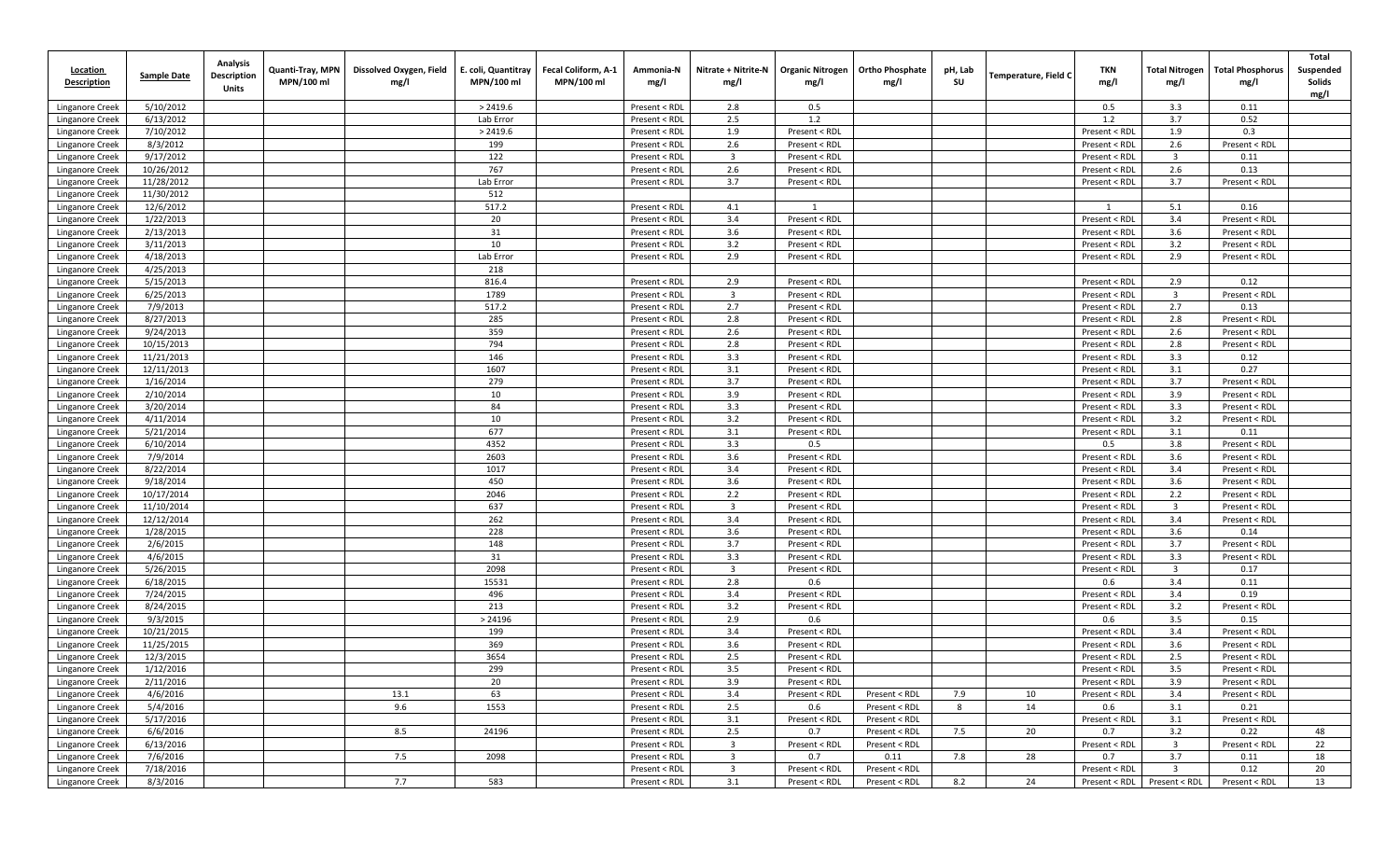| Location<br><b>Description</b>     | <b>Sample Date</b>    | Analysis<br><b>Description</b><br><b>Units</b> | Quanti-Tray, MPN<br>MPN/100 ml | Dissolved Oxygen, Field<br>mg/l | E. coli, Quantitray<br>MPN/100 ml | Fecal Coliform, A-1<br>MPN/100 ml | Ammonia-N<br>mg/l              | Nitrate + Nitrite-N<br>mg/l | <b>Organic Nitrogen</b><br>mg/l | <b>Ortho Phosphate</b><br>mg/l | pH, Lab<br>SU      | <b>Temperature, Field C</b> | TKN<br>mg/l   | <b>Total Nitrogen</b><br>mg/l | <b>Total Phosphorus</b><br>mg/l | Total<br>Suspended<br>Solids<br>mg/l |
|------------------------------------|-----------------------|------------------------------------------------|--------------------------------|---------------------------------|-----------------------------------|-----------------------------------|--------------------------------|-----------------------------|---------------------------------|--------------------------------|--------------------|-----------------------------|---------------|-------------------------------|---------------------------------|--------------------------------------|
| Linganore Creek                    | 8/15/2016             |                                                |                                |                                 |                                   |                                   | Present < RDI                  | 2.9                         | Present < RDL                   | 0.05                           |                    |                             | Present < RDI | 2.9                           | Present < RDL                   | 8                                    |
| Linganore Creek                    | 9/7/2016              |                                                |                                | 8.1                             | 388                               |                                   | Present < RDI                  | 2.7                         | Present < RDL                   | 0.07                           | 7.3                | 22                          | Present < RDL | 2.7                           | Present < RDL                   | $\overline{3}$                       |
| Linganore Creek                    | 9/19/2016             |                                                |                                |                                 |                                   |                                   | Present < RDI                  | 2.4                         | Present < RDL                   | Present < RDL                  |                    |                             | Present < RDL | 2.4                           | Present < RDL                   | 6                                    |
| Linganore Creek                    | 10/3/2016             |                                                |                                | 8.6                             | > 24196                           |                                   | Present < RDI                  | 2.6                         | Present < RDL                   | 0.1                            | 8.1                | 20                          | Present < RDL | 2.6                           | 0.12                            | 6                                    |
| Linganore Creek                    | 10/17/2016            |                                                |                                |                                 |                                   |                                   | Present < RDI                  | 3.1                         | Present < RDL                   | Present < RDL                  |                    |                             | Present < RDL | 3.1                           | 0.13                            | 10                                   |
| Linganore Creek                    | 11/7/2016             |                                                |                                | 9.4                             | 471                               |                                   | Present < RDL                  | 2.4                         | Present < RDL                   | Present < RDL                  | 7.4                | 11                          | Present < RDL | 2.4                           | Present < RDL                   |                                      |
| Linganore Creek                    | 12/5/2016             |                                                |                                | 11.7                            | 638                               |                                   | Present < RDL                  | 3.1                         | Present < RDL                   | Present < RDL                  | 7.8                | 8                           | Present < RDL | 3.1                           | Present < RDL                   | 3                                    |
| Linganore Creek                    | 1/4/2017              |                                                |                                | 11.2                            | 12033                             |                                   | Present < RDL                  | 2.4                         | 0.7                             | Present < RDL                  | 7.5                | $\overline{7}$              | 0.7           | 3.1                           | 0.1                             | 16                                   |
| Linganore Creek                    | 2/6/2017              |                                                |                                | 14                              | 20                                |                                   | Present < RDL                  | 3.9                         | Present < RDL                   | Present < RDL                  | 8.2                | 6                           | Present < RDL | 3.9                           | Present < RDL                   | $\overline{1}$                       |
| Linganore Creek                    | 3/6/2017              |                                                |                                | 13.1                            | 20                                |                                   | Present < RDI                  | 3.2                         | Present < RDL                   | Present < RDL                  | 7.7                | $\overline{4}$              | Present < RDL | 3.2                           | Present < RDL                   | $\overline{3}$                       |
| Linganore Creek                    | 4/3/2017              |                                                |                                | 10.6                            | 305                               |                                   | Present < RDI                  | $\overline{3}$              | 0.5                             | Present < RDL                  | 7.2                | 12                          | 0.5           | 3.5                           | Present < RDL                   | 8                                    |
| Linganore Creek                    | 6/5/2017              |                                                |                                | 8.5                             | 546                               |                                   | Present < RDI                  | 3.2                         | 0.7                             | Present < RDL                  | 7.7                | 19                          | 0.7           | 3.9                           | Present < RDL                   | 19                                   |
| Linganore Creek                    | 7/5/2017              |                                                |                                | 7.3                             | 1178                              |                                   | Present < RDI                  | 2.5                         | Present < RDL                   | Present < RDL                  | 8                  | 24                          | Present < RDL | 2.5                           | Present < RDL                   | 14                                   |
| Linganore Creek                    | 8/7/2017              |                                                |                                | 8.2                             | 882                               |                                   | Present < RDI                  | 2.5                         | 0.8                             | Present < RDI                  | 7.9                | 20                          | 0.8           | 3.3                           | 0.11                            | 11                                   |
| Linganore Creek                    | 9/6/2017              |                                                |                                | 8.4                             | 11199                             |                                   | Present < RDI                  | 2.6                         | 0.7                             | Present < RDL                  | 8.2                | 19                          | 0.7           | 3.3                           | 0.15                            | 21                                   |
| Linganore Creek                    | 11/6/2017             |                                                |                                | 9.3                             | 657                               |                                   | Present < RDI                  | 2.2                         | Present < RDL                   | Present < RDI                  | 7.5                | 15                          | Present < RDI | 2.2                           | Present < RDL                   | $\overline{4}$                       |
| Linganore Creek                    | 12/4/2017             |                                                |                                | 13.3                            | 269                               |                                   | Present < RDI                  | 3.1                         | 0.5                             | Present < RDI                  | $\overline{7}$     | 5                           | 0.5           | 3.6                           | Present < RDL                   | 14                                   |
| Linganore Creek                    | 2/5/2018              |                                                |                                | 13.8                            | 1664                              |                                   | Present < RDI                  | 3.2                         | 0.6                             | Present < RDL                  | 7.1                | <sup>1</sup>                | 0.6           | 3.8                           | Present < RDL                   | 40                                   |
| Linganore Creek                    | 6/4/2018              |                                                |                                | 9                               | 3076                              |                                   | Present < RDL                  | 2.2                         | Present < RDL                   | 0.13                           | 7.2                | 17                          | Present < RDL | 2.2                           | 0.13                            | 34<br>$\mathbf{R}$                   |
| Linganore Creek                    | 7/2/2018              |                                                |                                | 7.8                             | 1722                              |                                   | Present < RDL                  | 3.8                         | Present < RDL                   | Present < RDL                  | 7.8                | 26                          | Present < RDL | 3.8                           | Present < RDL                   |                                      |
| Linganore Creek                    | 8/6/2018              |                                                |                                | 8<br>7.7                        | 1274                              |                                   | Present < RDL                  | 2.8<br>$\overline{a}$       | Present < RDL                   | Present < RDL                  | 7.4                | 29                          | Present < RDL | 2.8                           | Present < RDL                   | 31<br>$\overline{2}$                 |
| Linganore Creek                    | 9/5/2018<br>10/1/2018 |                                                |                                | 8.8                             | 1314<br>554                       |                                   | Present < RDL                  | 3.4                         | Present < RDL                   | Present < RDL                  | 7.8<br>$7^{\circ}$ | 25<br>18                    | Present < RDL | $\overline{4}$<br>3.4         | Present < RDL                   | 10                                   |
| Linganore Creek                    | 11/5/2018             |                                                |                                | 10.2                            | > 24196                           |                                   | Present < RDI                  | 2.1                         | Present < RDL                   | Present < RDL                  | 7.6                | 11                          | Present < RDL | 3.1                           | Present < RDL<br>0.33           | 119                                  |
| Linganore Creek<br>Linganore Creek | 12/3/2018             |                                                |                                | 10.8                            | 185                               |                                   | Present < RDI<br>Present < RDI | 3.8                         | Present < RDL                   | 0.16<br>Present < RDL          | 6.9                | 10                          | Present < RDL | 3.8                           | Present < RDL                   | 5                                    |
| Linganore Creek                    | 1/16/2019             |                                                |                                | 13.5                            | 41                                |                                   | Present < RDI                  | 4.6                         | Present < RDL                   | Present < RDI                  | 7.3                | $\overline{4}$              | Present < RDL | 4.6                           | Present < RDL                   | 1                                    |
| Linganore Creek                    | 2/18/2019             |                                                |                                | 12.3                            | 355                               |                                   | Present < RDI                  | 3.5                         | Present < RDL                   | Present < RDI                  | 7.2                | $7\overline{ }$             | Present < RDL | 3.5                           | Present < RDL                   | 1                                    |
| Linganore Creek                    | 3/19/2019             |                                                |                                | 13.1                            | $<10$                             |                                   | Present < RDI                  | $\overline{a}$              | Present < RDL                   | Present < RDL                  | 7.2                | 9                           | Present < RDL | $\overline{4}$                | Present < RDL                   | 6                                    |
| Linganore Creek                    | 4/25/2019             |                                                |                                | 9.8                             | 435                               |                                   | Present < RDI                  | 3.4                         | Present < RDL                   | Present < RDI                  | 7.7                | 19                          | Present < RDL | 3.4                           | Present < RDL                   | 8                                    |
| Linganore Creek                    | 5/23/2019             |                                                |                                | 9.7                             | 613.1                             |                                   | Present < RDI                  | 3.7                         | Present < RDL                   | 0.08                           | 7.5                | 17                          | Present < RDL | 3.7                           | Present < RDL                   | 10                                   |
| Linganore Creek                    | 6/20/2019             |                                                |                                | 9                               | 2247                              |                                   | Present < RDI                  | 3.4                         | Present < RDL                   | Present < RDL                  | 7.4                | 22                          | Present < RDL | 3.4                           | Present < RDL                   | 14                                   |
| Linganore Creek                    | 7/23/2019             |                                                |                                | 8                               | 13540                             |                                   | Present < RDL                  | 1.5                         | $\mathbf{1}$                    | 0.07                           | 7.3                | 23                          | 1             | 2.5                           | Present < RDL                   | 72                                   |
| Linganore Creek                    | 8/20/2019             |                                                |                                | 8.4                             | 638                               |                                   | Present < RDL                  | $\overline{3}$              | Present < RDL                   | Present < RDL                  | 7.7                | 27                          | Present < RDL | $\overline{3}$                | Present < RDL                   | 5                                    |
| Linganore Creek                    | 9/26/2019             |                                                |                                | 9.2                             | 110.6                             |                                   | Present < RDL                  | 3.5                         | 1.1                             | Present < RDL                  | 6.8                | 19                          | 1.1           | 4.6                           | Present < RDL                   | $\overline{2}$                       |
| Linganore Creek                    | 10/29/2019            |                                                |                                | 9.5                             | 1553.1                            |                                   | Present < RDL                  | 2.4                         | Present < RDL                   | Present < RDL                  | 6.9                | 15                          | Present < RDL | 2.4                           | Present < RDL                   | 11                                   |
| Linganore Creek                    | 11/19/2019            |                                                |                                | 11.8                            | 364                               |                                   | Present < RDL                  | 4.1                         | 0.8                             | Present < RDL                  | 6.7                | $\overline{7}$              | 0.8           | 4.9                           | Present < RDL                   | $\overline{1}$                       |
| Linganore Creek                    | 12/19/2019            |                                                |                                | 13.8                            | 243                               |                                   | Present < RDI                  | 3.4                         | Present < RDL                   | Present < RDL                  | 7.2                | $\overline{2}$              | Present < RDL | 3.4                           | Present < RDL                   |                                      |
| Linganore Creek                    | 1/21/2020             |                                                |                                | 12.3                            | 109                               |                                   | Present < RDI                  | 3.8                         | Present < RDL                   | Present < RDL                  | 6.9                | $\overline{2}$              | Present < RDL | 3.8                           | Present < RDL                   | 1                                    |
| Linganore Creek                    | 2/18/2020             |                                                |                                | 12.3                            | 63                                |                                   | Present < RDI                  | 3.8                         | 0.5                             | Present < RDL                  | 7.2                | 9                           | 0.5           | 4.3                           | Present < RDL                   | Present < RDL                        |
| Linganore Creek                    | 3/17/2020             |                                                |                                | 11.8                            | 201                               |                                   | Present < RDL                  | 3.5                         | Present < RDL                   | Present < RDL                  | 7.5                | 12                          | Present < RDL | 3.5                           | Present < RDL                   | $\overline{2}$                       |
| <b>Linganore Creek</b>             | 5/22/2020             |                                                |                                | 9.7                             | 613                               |                                   | Present < RDI                  | 3.4                         | Present < RDL                   | Present < RDL                  | 7.6                | 18                          | Present < RDL | 3.4                           | Present < RDL                   | 18                                   |
| Linganore Creek                    | 6/19/2020             |                                                |                                | 9.4                             | 882                               |                                   | Present < RDI                  | 3.1                         | 0.5                             | Present < RDL                  | 7.3                | 23                          | 0.5           | 3.6                           | Present < RDL                   | 11                                   |
| Linganore Creek                    | 7/27/2020             |                                                |                                | 8                               | 108                               |                                   | Present < RDI                  | 1.8                         | Present < RDL                   | Present < RDI                  | 6.8                | 28                          | Present < RDI | 1.8                           | Present < RDL                   | 11                                   |
| Linganore Creek                    | 8/20/2020             |                                                |                                | 9                               | 173                               |                                   | Present < RDI                  | 2.7                         | Present < RDL                   | Present < RDI                  | 7.5                | 23                          | Present < RDL | 2.7                           | Present < RDL                   | $\overline{2}$                       |
| Linganore Creek                    | 9/14/2020             |                                                |                                | 8.8                             | 253                               |                                   | Present < RDI                  | 2.8                         | 6.6                             | Present < RDL                  | 7.7                | 23                          | 6.6           | 9.4                           | Present < RDL                   | 2                                    |
| Linganore Creek                    | 10/21/2020            |                                                |                                | 9.2                             | 158                               |                                   | Present < RDI                  | 2.6                         | Present < RDL                   | Present < RDL                  | 7.4                | 19                          | Present < RDI | 2.6                           | Present < RDL                   | $\overline{1}$                       |
| Linganore Creek                    | 11/24/2020            |                                                |                                | 12.6                            | 20                                |                                   | Present < RDL                  | 2.9                         | Present < RDL                   | Present < RDL                  | 7.8                | 8                           | Present < RDL | 2.9                           | Present < RDL                   |                                      |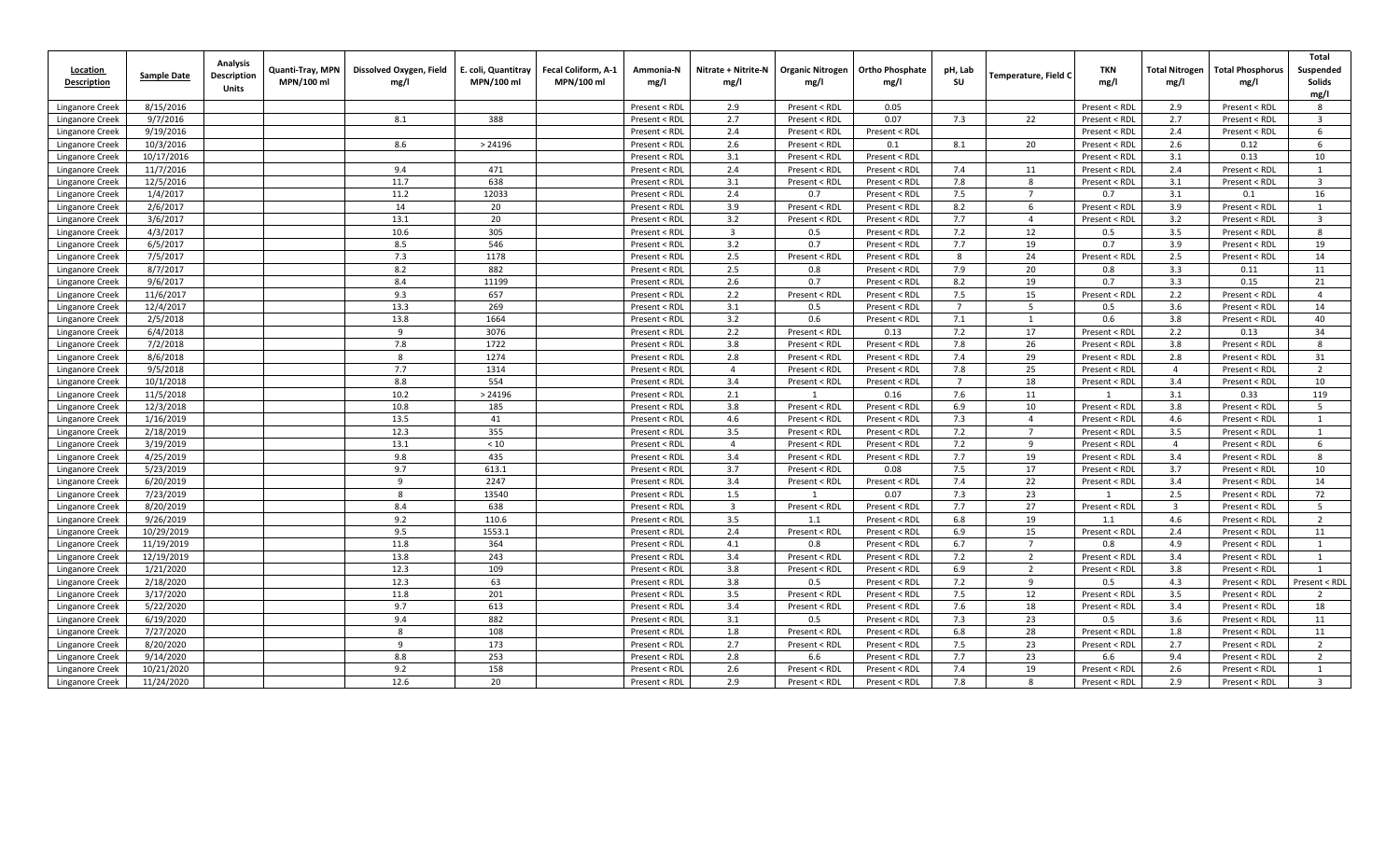| <b>Location</b><br><b>Description</b> | <b>Sample Date</b> | Analysis<br>Description<br>Units | Dissolved Oxygen, Field<br>mg/l | E. coli, Quantitray<br>MPN/100 ml | Fecal Coliform, A-1<br>MPN/100 ml | Ammonia-N<br>mg/l | Nitrate + Nitrite-N<br>mg/l | mg/l          | Organic Nitrogen   Ortho Phosphate<br>mg/l | pH, Lab<br>SU | Temperature, Field<br>C | TKN<br>mg/l  | <b>Total Phosphorus</b><br><b>Total Nitrogen</b><br>mg/l<br>mg/l | <b>Total Suspended</b><br>Solids<br>mg/l |
|---------------------------------------|--------------------|----------------------------------|---------------------------------|-----------------------------------|-----------------------------------|-------------------|-----------------------------|---------------|--------------------------------------------|---------------|-------------------------|--------------|------------------------------------------------------------------|------------------------------------------|
| Nightingale Beach                     | 3/13/2003          |                                  |                                 |                                   | 20                                | 0.1               | 2.8                         |               |                                            |               |                         | 0.4          | 0.38                                                             |                                          |
| Nightingale Beach                     | 4/3/2003           |                                  |                                 |                                   | 130                               | ${}_{0.1}$        | 2.9                         |               |                                            |               |                         | 0.2          | ${}_{< 0.10}$                                                    |                                          |
| Nightingale Beach                     | 5/8/2003           |                                  |                                 |                                   | 500                               | ${}_{0.1}$        | 2.3                         |               |                                            |               |                         | 0.3          | 0.18                                                             |                                          |
| Nightingale Beach                     | 6/24/2003          |                                  |                                 |                                   | 1300                              | 0.1               | 1.9                         |               |                                            |               |                         | 1.6          | 0.2                                                              |                                          |
| Nightingale Beach                     | 7/21/2003          |                                  |                                 |                                   | 80                                | ${}_{0.1}$        | 2.5                         |               |                                            |               |                         | 0.8          | ${}_{< 0.10}$                                                    |                                          |
| Nightingale Beach                     | 8/11/2003          |                                  |                                 |                                   | 2200                              | ${}_{0.1}$        | 1.9                         |               |                                            |               |                         | 0.4          | ${}_{< 0.10}$                                                    |                                          |
| Nightingale Beach                     | 9/8/2003           |                                  |                                 |                                   | 230                               | ${}_{0.1}$        | 1.4                         |               |                                            |               |                         | 0.4          | 0.17                                                             |                                          |
| Nightingale Beach                     | 10/13/2003         |                                  |                                 |                                   | 20                                | 0.1               | 3.1                         |               |                                            |               |                         | 0.4          | ${}_{0.1}$                                                       |                                          |
| Nightingale Beach                     | 11/20/2003         |                                  |                                 |                                   | 50000                             | 0.1               | 1.8                         |               |                                            |               |                         | 1.3          | 0.34                                                             |                                          |
| Nightingale Beach                     | 12/22/2003         |                                  |                                 |                                   | 300                               | 0.1               | 3.8                         |               |                                            |               |                         | ${}_{0.2}$   | ${}_{0.1}$                                                       |                                          |
| Nightingale Beach                     | 3/4/2004           |                                  |                                 |                                   | $< 20$                            | ${}_{0.1}$        | $\overline{\mathbf{3}}$     |               |                                            |               |                         | 0.2          | ${}_{< 0.10}$                                                    |                                          |
| Nightingale Beach                     | 4/15/2004          |                                  |                                 |                                   | 1100                              | 0.1               | 2.7                         |               |                                            |               |                         | 0.4          | 0.11                                                             |                                          |
| Nightingale Beach                     | 5/13/2004          |                                  |                                 |                                   | 40                                | 0.1               | 2.6                         |               |                                            |               |                         | 0.7          | 0.16                                                             |                                          |
| Nightingale Beach                     | 6/10/2004          |                                  |                                 |                                   | 40                                | ${}_{< 0.1}$      | 2.1                         |               |                                            |               |                         | 1.4          | 0.18                                                             |                                          |
| Nightingale Beach                     | 7/9/2004           |                                  |                                 |                                   | 1300                              | ${}_{0.1}$        | 1.6                         |               |                                            |               |                         | 0.8          | 0.12                                                             |                                          |
| Nightingale Beach                     | 8/17/2004          |                                  |                                 |                                   | 80                                | ${}_{0.1}$        | 0.7                         |               |                                            |               |                         | 1.4          | 0.12                                                             |                                          |
| Nightingale Beach                     | 9/23/2004          |                                  |                                 |                                   | 110                               | ${}_{0.1}$        | 0.8                         |               |                                            |               |                         | 1.1          | 0.22                                                             |                                          |
| Nightingale Beach                     | 10/25/2004         |                                  |                                 |                                   | 80                                | 0.2               | 1.7                         |               |                                            |               |                         | 0.5          | 0.12                                                             |                                          |
| Nightingale Beach                     | 11/23/2004         |                                  |                                 |                                   | 170                               | 0.2               | 2.6                         |               |                                            |               |                         | 0.8          | 0.14                                                             |                                          |
| Nightingale Beach                     | 3/17/2005          |                                  |                                 |                                   | $< 20$                            | 0.1               | 3.8                         |               |                                            |               |                         | ${}_{0.2}$   | 0.11                                                             |                                          |
| Nightingale Beach                     | 4/18/2005          |                                  |                                 |                                   | $< 20$                            | ${}_{0.1}$        | 2.9                         |               |                                            |               |                         | ${}_{0.2}$   | 0.16                                                             |                                          |
| Nightingale Beach                     | 5/11/2005          |                                  |                                 |                                   | 70                                | ${}_{0.1}$        | 2.9                         |               |                                            |               |                         | 0.5          | 0.19                                                             |                                          |
| Nightingale Beach                     | 6/15/2005          |                                  |                                 |                                   | 40                                | ${}_{0.1}$        | $\overline{2}$              |               |                                            |               |                         | 2.8          | 0.12                                                             |                                          |
| Nightingale Beach                     | 7/12/2005          |                                  |                                 |                                   | 2400                              | ${}_{0.1}$        | 1.6                         |               |                                            |               |                         | 0.9          | 0.13                                                             |                                          |
| Nightingale Beach                     | 8/24/2005          |                                  |                                 |                                   | $< 20\,$                          | ${}_{0.1}$        | 1.1                         |               |                                            |               |                         | 1.4          | ${}_{< 0.10}$                                                    |                                          |
| Nightingale Beach                     | 9/20/2005          |                                  |                                 |                                   | 300                               | ${}_{< 0.1}$      | $\mathbf{1}$                |               |                                            |               |                         | 0.6          | 0.12                                                             |                                          |
| Nightingale Beach                     | 10/20/2005         |                                  |                                 |                                   | 220                               | $< 0.1$           | 1.7                         |               |                                            |               |                         | 1.2          | 0.11                                                             |                                          |
| Nightingale Beach                     | 11/28/2005         |                                  |                                 |                                   | 2400                              | 0.1               | 2.6                         |               |                                            |               |                         | 1.3          | 0.12                                                             |                                          |
| Nightingale Beach                     | 1/24/2006          |                                  |                                 |                                   | 1700                              | ${}_{0.1}$        | 3.5                         |               |                                            |               |                         | 0.5          | 0.15                                                             |                                          |
| Nightingale Beach                     | 2/21/2006          |                                  |                                 |                                   | $< 20$                            | 0.1               | 3.7                         |               |                                            |               |                         | 0.3          | 0.19                                                             |                                          |
| Nightingale Beach                     | 3/29/2006          |                                  |                                 |                                   | $20$                              | ${}_{0.1}$        | 3.4                         |               |                                            |               |                         | ${}_{0.2}$   | 0.22                                                             |                                          |
| Nightingale Beach                     | 4/13/2006          |                                  |                                 |                                   | 130                               | ${}_{0.1}$        | 2.7                         |               |                                            |               |                         | 0.4          | 0.38                                                             |                                          |
| Nightingale Beach                     | 5/4/2006           |                                  |                                 |                                   | 20                                | ${}_{0.1}$        | 2.1                         |               |                                            |               |                         | 0.8          | 0.23                                                             |                                          |
| Nightingale Beach                     | 6/21/2006          |                                  |                                 |                                   | 220                               | ${}_{0.1}$        | 0.8                         |               |                                            |               |                         | 1.1          | 0.1                                                              |                                          |
| Nightingale Beach                     | 7/27/2006          |                                  |                                 |                                   | 170                               | ${}_{0.1}$        | 1.7                         |               |                                            |               |                         | 0.4          | 0.28                                                             |                                          |
| Nightingale Beach                     | 8/23/2006          |                                  |                                 |                                   | $< 20\,$                          | ${}_{0.1}$        | $\overline{1}$              |               |                                            |               |                         | 0.7          | ${}_{< 0.10}$                                                    |                                          |
| Nightingale Beach                     | 9/25/2006          |                                  |                                 |                                   | 20                                | ${}_{0.1}$        | $\mathbf{1}$                |               |                                            |               |                         | 1.1          | 0.12                                                             |                                          |
| Nightingale Beach                     | 10/13/2006         |                                  |                                 |                                   | 130                               | $< 0.1$           | 1.1                         |               |                                            |               |                         | 0.9          | ${}_{< 0.10}$                                                    |                                          |
| Nightingale Beach                     | 11/9/2006          |                                  |                                 |                                   | 16000                             | $< 0.1$           | 1.6                         |               |                                            |               |                         | 0.6          | ${}_{< 0.10}$                                                    |                                          |
| Nightingale Beach                     | 12/8/2006          |                                  |                                 |                                   | 20                                | ${}_{< 0.1}$      | 3.6                         |               |                                            |               |                         | ${}_{< 0.1}$ | 0.28                                                             |                                          |
| Nightingale Beach                     | 1/24/2007          |                                  |                                 |                                   | $< 20\,$                          | 0.3               | $4.2\,$                     |               |                                            |               |                         | 0.3          | ${}_{< 0.10}$                                                    |                                          |
| Nightingale Beach                     | 2/27/2007          |                                  |                                 |                                   | $< 20$                            | 0.2               | 1.8                         |               |                                            |               |                         | 1.4          | 0.39                                                             |                                          |
| Nightingale Beach                     | 3/27/2007          |                                  |                                 |                                   | 300                               | ${}_{0.1}$        | 2.6                         |               |                                            |               |                         | ${}_{0.2}$   | ${}_{0.1}$                                                       |                                          |
| Nightingale Beach                     | 4/10/2007          |                                  |                                 |                                   | 20                                | ${}_{0.1}$        | 2.7                         |               |                                            |               |                         | 1.1          | ${}_{< 0.10}$                                                    |                                          |
| Nightingale Beach                     | 5/8/2007           |                                  |                                 |                                   | 20                                | ${}_{0.1}$        | 2.4                         |               |                                            |               |                         | 0.5          | 0.1                                                              |                                          |
| Nightingale Beach                     | 6/19/2007          |                                  |                                 |                                   | 130                               | $< 0.1\,$         | $1.6\,$                     |               |                                            |               |                         | $0.6\,$      | $< 0.10$                                                         |                                          |
| Nightingale Beach                     | 7/16/2007          |                                  |                                 |                                   | < 20                              | < 0.1             | 0.9                         |               |                                            |               |                         | 1.3          | 0.1                                                              |                                          |
| Nightingale Beach                     | 8/28/2007          |                                  |                                 |                                   | < 20                              | 0.1               | 0.2                         |               |                                            |               |                         | 1.6          | ${}_{< 0.10}$                                                    |                                          |
| Nightingale Beach                     | 9/24/2007          |                                  |                                 |                                   | 20                                | ${}_{< 0.1}$      | 0.3                         |               |                                            |               |                         | 0.9          | 0.11                                                             |                                          |
| Nightingale Beach                     | 10/30/2007         |                                  |                                 |                                   | 500                               | 0.2               | 0.5                         | 1.4           |                                            |               |                         | 1.6          | 0.13<br>2.1                                                      |                                          |
| Nightingale Beach                     | 11/27/2007         |                                  |                                 |                                   | 110                               | 0.5               | 0.7                         | ${}_{0.2}$    |                                            |               |                         | 0.6          | ${}_{< 0.10}$<br>1.3                                             |                                          |
| Nightingale Beach                     | 12/17/2007         |                                  |                                 |                                   | 5000                              | Present < MDL     | 2.3                         | 0.9           |                                            |               |                         | 0.9          | 3.2<br>0.21                                                      |                                          |
| Nightingale Beach                     | 2/12/2008          |                                  |                                 |                                   | 20                                | 0.5               | 2.8                         | Present < MDL |                                            |               |                         | 0.5          | 3.3<br>Present < MDL                                             |                                          |
| Nightingale Beach                     | 3/24/2008          |                                  |                                 |                                   | 1700                              | Present < MDL     | 2.4                         | 2.2           |                                            |               |                         | 2.2          | 0.34<br>4.6                                                      |                                          |
| Nightingale Beach                     | 4/29/2008          |                                  |                                 |                                   | 1700                              | Present < MDL     | $\overline{2}$              | 0.6           |                                            |               |                         | 0.6          | 2.6<br>Present < MDL                                             |                                          |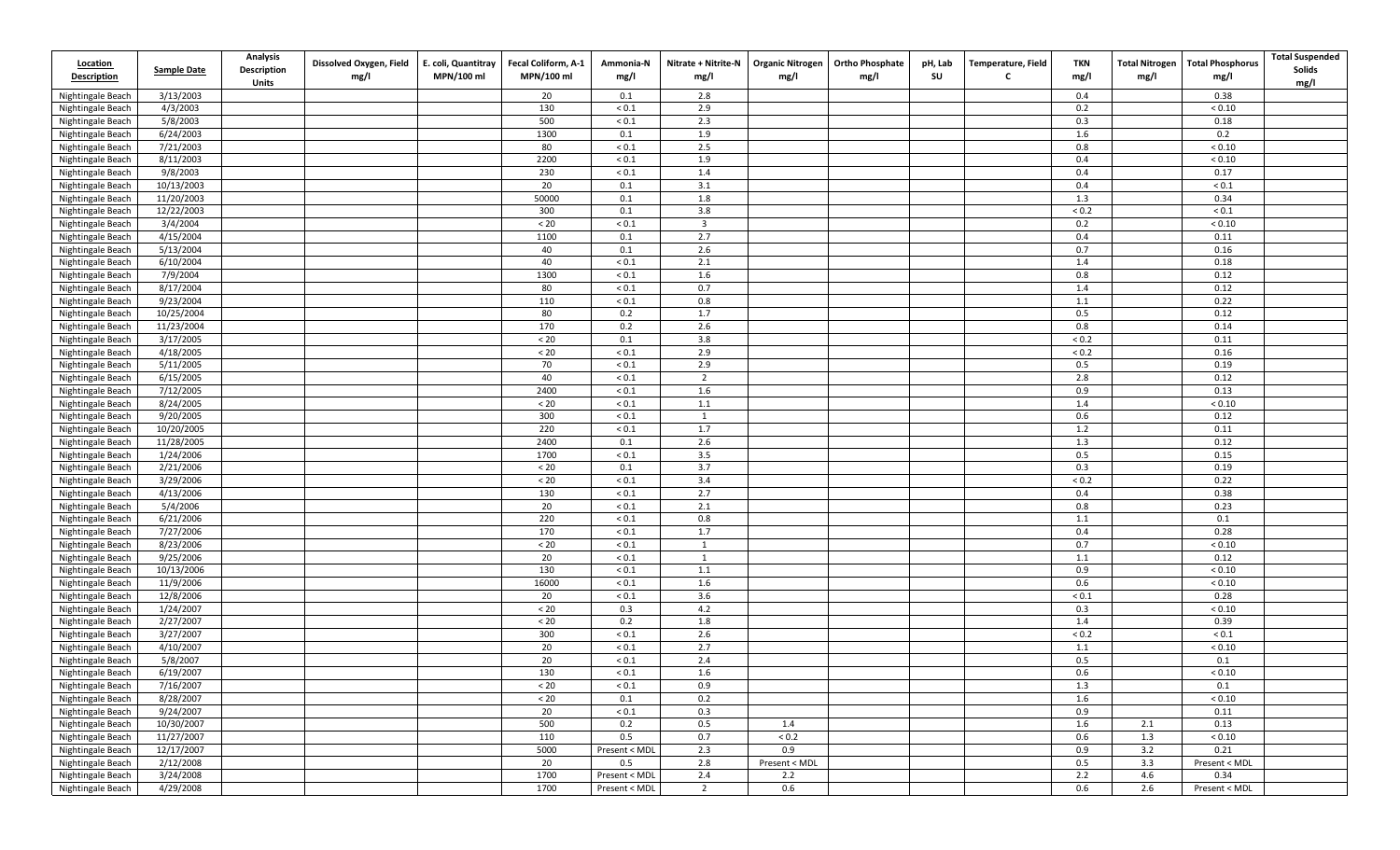| <b>Location</b><br><b>Description</b>  | <b>Sample Date</b>    | <b>Analysis</b><br><b>Description</b><br>Units | Dissolved Oxygen, Field<br>mg/l | E. coli, Quantitray<br>MPN/100 ml | Fecal Coliform, A-1<br>MPN/100 ml | Ammonia-N<br>mg/l              | Nitrate + Nitrite-N<br>mg/l | <b>Organic Nitrogen</b><br>mg/l | <b>Ortho Phosphate</b><br>mg/l | pH, Lab<br>SU | <b>Temperature, Field</b><br>C | TKN<br>mg/l   | <b>Total Nitrogen</b><br>mg/l | <b>Total Phosphorus</b><br>mg/l | <b>Total Suspended</b><br>Solids<br>mg/l |
|----------------------------------------|-----------------------|------------------------------------------------|---------------------------------|-----------------------------------|-----------------------------------|--------------------------------|-----------------------------|---------------------------------|--------------------------------|---------------|--------------------------------|---------------|-------------------------------|---------------------------------|------------------------------------------|
| Nightingale Beach                      | 5/27/2008             |                                                |                                 |                                   | < 20                              | Present < MDL                  | 2.3                         | 0.9                             |                                |               |                                | 0.9           | 3.2                           | Present < MDL                   |                                          |
| Nightingale Beach                      | 6/9/2008              |                                                |                                 |                                   | 80                                | Present < MDL                  | $\overline{2}$              | 0.6                             |                                |               |                                | 0.6           | 2.6                           | Present < MDL                   |                                          |
| Nightingale Beach                      | 7/8/2008              |                                                |                                 |                                   | 230                               | Present < MDL                  | 1.4                         | 1.2                             |                                |               |                                | 1.2           | 2.6                           | Present < MDL                   |                                          |
| Nightingale Beach                      | 8/19/2008             |                                                |                                 |                                   | 3000                              | Present < MDL                  | 1                           | 1.3                             |                                |               |                                | 1.3           | 2.3                           | 0.1                             |                                          |
| Nightingale Beach                      | 9/3/2008              |                                                |                                 |                                   | $< 20$                            | Present < MDL                  | 0.7                         | 0.8                             |                                |               |                                | 0.8           | 1.5                           | Present < MDL                   |                                          |
| Nightingale Beach                      | 10/6/2008             |                                                |                                 |                                   | 20                                | Present < MDL                  | 1.1                         | 1                               |                                |               |                                | 1             | 2.1                           | Present < MDL                   |                                          |
| Nightingale Beach                      | 11/17/2008            |                                                |                                 |                                   | 3000                              | 0.3                            | 1.6                         | 0.8                             |                                |               |                                | 1.1           | 2.7                           | 0.16                            |                                          |
| Nightingale Beach                      | 1/5/2009              |                                                |                                 |                                   | < 20                              | Present < MDL                  | 4.1                         | Present < MDL                   |                                |               |                                | Present < MDI | 4.1                           | Present < MDL                   |                                          |
| Nightingale Beach                      | 2/19/2009             |                                                |                                 |                                   | < 20                              | Present < MDL                  | 3.1                         | Present < MDL                   |                                |               |                                | Present < MD  | 3.1                           | Present < MDL                   |                                          |
| Nightingale Beach                      | 3/5/2009              |                                                |                                 |                                   | $< 20$                            | Present < MDL                  | 3.2                         | Present < MDL                   |                                |               |                                | Present < MD  | 3.2                           | Present < MDL                   |                                          |
| Nightingale Beach                      | 4/23/2009             |                                                |                                 |                                   | 300                               | Present < MDL                  | 1.8                         |                                 |                                |               |                                | Present < MDI |                               | Present < MDL                   |                                          |
| Nightingale Beach                      | 5/18/2009             |                                                |                                 |                                   | 170                               | Present < MDL                  | 2.2                         | Present < MDL                   |                                |               |                                | Present < MDI | 2.2                           | 0.18                            |                                          |
| Nightingale Beach                      | 6/8/2009              |                                                |                                 |                                   | < 20                              | Present < MDL                  | 1.7                         | Present < MDL                   |                                |               |                                | Present < MDL | 1.7                           | 0.12                            |                                          |
| Nightingale Beach                      | 7/15/2009             |                                                |                                 |                                   | 1100                              | Present < MDL                  | 1.4                         | 1.1                             |                                |               |                                | 1.1           | 2.5                           | 0.14                            |                                          |
| Nightingale Beach                      | 8/17/2009             |                                                |                                 |                                   | < 20                              | Present < MDL                  | $\mathbf{1}$                | 0.8                             |                                |               |                                | 0.8           | 1.8                           | Present < MDL                   |                                          |
| Nightingale Beach                      | 9/3/2009              |                                                |                                 |                                   | $< 20$                            | Present < MDL                  | 1.1                         | 0.6                             |                                |               |                                | 0.6           | 1.7                           | Present < MDL                   |                                          |
| Nightingale Beach                      | 10/2/2009             |                                                |                                 |                                   | $< 20$                            | Present < MDL                  | 1.3                         | 0.6                             |                                |               |                                | 0.6           | 1.9                           | Present < MDL                   |                                          |
| Nightingale Beach                      | 11/2/2009             |                                                |                                 |                                   | 3000                              | Present < MDL                  | 2.6                         | Present < MDL                   |                                |               |                                | Present < MDI | 2.6                           | Present < MDL                   |                                          |
| Nightingale Beach                      | 12/16/2009            |                                                |                                 |                                   | 130                               | Present < MDL                  | 3.6                         | 0.5                             |                                |               |                                | 0.5           | 4.1                           | Present < MDL                   |                                          |
| Nightingale Beach                      | 2/24/2010             |                                                |                                 |                                   | $< 20$                            | Present < MDL                  | 3.6                         | Present < MDL                   |                                |               |                                | Present < MDI | 3.6                           | Present < MDL                   |                                          |
| Nightingale Beach                      | 3/9/2010              |                                                |                                 |                                   | < 20                              | Present < MDL                  | 3.2                         | Present < MDL                   |                                |               |                                | Present < MDI | 3.2                           | Present < MDL                   |                                          |
| Nightingale Beach                      | 4/8/2010              |                                                |                                 |                                   | 130                               | Present < MDL                  | 2.9                         | 0.7                             |                                |               |                                | 0.7           | 3.6                           | Present < MDL                   |                                          |
| Nightingale Beach                      | 5/6/2010              |                                                |                                 | 38.4                              |                                   | Present < MDL                  | 2.4                         | 1.1                             |                                |               |                                | 1.1           | 3.5                           | 0.21                            |                                          |
| Nightingale Beach                      | 6/16/2010             |                                                |                                 | 67                                |                                   | Present < MDL                  | 1.9                         | Present < MDL                   |                                |               |                                | Present < MDI | 1.9                           | Present < MDL                   |                                          |
| Nightingale Beach                      | 7/2/2010              |                                                |                                 | 7.4                               |                                   | Present < MDL                  | 1.3                         | 1                               |                                |               |                                | 1             | 2.3                           | Present < MDL                   |                                          |
| Nightingale Beach                      | 8/3/2010              |                                                |                                 | 1                                 |                                   | Present < MDL                  | 0.4                         | 0.7                             |                                |               |                                | 0.7           | 1.1                           | 0.12                            |                                          |
| Nightingale Beach                      | 9/14/2010             |                                                |                                 | 7.4                               |                                   | 0.2                            | 0.4                         | 1.1                             |                                |               |                                | 1.3           | 1.7                           | 0.12                            |                                          |
| Nightingale Beach                      | 10/21/2010            |                                                |                                 | 8.6                               |                                   | Present < RDL                  | 1.2                         | 0.8                             |                                |               |                                | 0.8           | 2                             | 0.1                             |                                          |
| Nightingale Beach                      | 11/24/2010            |                                                |                                 | 204.6                             |                                   | Present < RDL                  | $\overline{2}$              | 0.7                             |                                |               |                                | 0.7           | 2.7                           | Present < RDL                   |                                          |
| Nightingale Beach                      | 3/24/2011             |                                                |                                 | 325.5                             |                                   | Present < RDL                  | 3.1                         | Present < RDL                   |                                |               |                                | Present < RDL | 3.1                           | Present < RDL                   |                                          |
| Nightingale Beach                      | 4/25/2011             |                                                |                                 | 980.4                             |                                   | Present < RDL                  | 2.5                         | 0.6                             |                                |               |                                | 0.6           | 3.1                           | 0.18                            |                                          |
| Nightingale Beach                      | 5/12/2011             |                                                |                                 | 30.1                              |                                   | Present < RDL                  | 2.2                         | Present < RDL                   |                                |               |                                | Present < RDL | 2.2                           | 0.11                            |                                          |
| Nightingale Beach                      | 6/20/2011             |                                                |                                 | 68.3                              |                                   | Present < RDL                  | 1.9                         | 0.5                             |                                |               |                                | 0.5           | 2.4                           | 0.12                            |                                          |
| Nightingale Beach                      | 7/7/2011              |                                                |                                 | 6.3                               |                                   | Present < RDL                  | 1.1                         | 1.1                             |                                |               |                                | 1.1           | 2.2                           | 0.18                            |                                          |
| Nightingale Beach                      | 8/2/2011              |                                                |                                 | 6.3                               |                                   | Present < RDL                  | 0.7                         | $\mathbf{1}$                    |                                |               |                                | 1             | 1.7                           | Present < RDL                   |                                          |
| Nightingale Beach                      | 9/22/2011             |                                                |                                 | 31.8                              |                                   | Present < RDL                  | 1.7                         | 1                               |                                |               |                                | 1             | 2.7                           | 0.18                            |                                          |
| Nightingale Beach                      | 10/21/2011            |                                                |                                 | > 2419.6                          |                                   | Present < RDL                  | 2.2                         |                                 |                                |               |                                |               | 3.2                           | 0.32                            |                                          |
| Nightingale Beach                      | 11/29/2011            |                                                |                                 | 1090                              |                                   | Present < RDL                  | 2.9                         | Present < RDL                   |                                |               |                                | Present < RDL | 2.9                           | 0.21                            |                                          |
| Nightingale Beach                      | 12/8/2011             |                                                |                                 | 19863                             |                                   | Present < RDL                  | $1.5\,$                     | 1.5                             |                                |               |                                | 1.5           | $\overline{3}$                | 0.51                            |                                          |
| Nightingale Beach<br>Nightingale Beach | 2/1/2012<br>3/27/2012 |                                                |                                 | 37.9<br>1413.6                    |                                   | Present < RDL<br>Present < RDL | 4.1<br>$2.5\,$              | 0.9<br>0.7                      |                                |               |                                | 0.9<br>0.7    | 5<br>3.2                      | 0.19<br>Present < RDL           |                                          |
|                                        | 4/3/2012              |                                                |                                 | $\overline{2}$                    |                                   | Present < RDL                  | 2.7                         | Present < RDL                   |                                |               |                                | Present < RDL | 2.7                           | 0.1                             |                                          |
| Nightingale Beach<br>Nightingale Beach | 5/10/2012             |                                                |                                 | 139.6                             |                                   | Present < RDL                  | 2.2                         | Present < RDL                   |                                |               |                                | Present < RDL | 2.2                           | Present < RDL                   |                                          |
| Nightingale Beach                      | 6/13/2012             |                                                |                                 | Lab Error                         |                                   | Present < RDL                  | 1.7                         | 0.6                             |                                |               |                                | 0.6           | 2.3                           | 0.15                            |                                          |
| Nightingale Beach                      | 7/10/2012             |                                                |                                 | 727                               |                                   | Present < RDL                  | 0.6                         | 1.1                             |                                |               |                                | 1.1           | 1.7                           | 0.18                            |                                          |
| Nightingale Beach                      | 8/3/2012              |                                                |                                 | $<10\,$                           |                                   | Present < RDL                  | 0.4                         | 0.9                             |                                |               |                                | 0.9           | 1.3                           | Present < RDL                   |                                          |
| Nightingale Beach                      | 9/17/2012             |                                                |                                 | 20                                |                                   | Present < RDL                  | 0.5                         | 1.3                             |                                |               |                                | 1.3           | 1.8                           | 0.18                            |                                          |
| Nightingale Beach                      | 10/26/2012            |                                                |                                 | 86                                |                                   | Present < RDL                  | 1.3                         | 1.3                             |                                |               |                                | 1.3           | 2.6                           | 0.17                            |                                          |
| Nightingale Beach                      | 11/28/2012            |                                                |                                 | Lab Error                         |                                   | Present < RDL                  | 3.6                         | Present < RDL                   |                                |               |                                | Present < RDL | 3.6                           | 0.15                            |                                          |
| Nightingale Beach                      | 11/30/2012            |                                                |                                 | 20                                |                                   |                                |                             |                                 |                                |               |                                |               |                               |                                 |                                          |
| Nightingale Beach                      | 12/6/2012             |                                                |                                 | 26.4                              |                                   | Present < RDL                  | 3.5                         | Present < RDL                   |                                |               |                                | Present < RDL | 3.5                           | 0.14                            |                                          |
| Nightingale Beach                      | 1/22/2013             |                                                |                                 | 10                                |                                   | Present < RDL                  | 3.1                         | Present < RDL                   |                                |               |                                | Present < RDL | 3.1                           | Present < RDL                   |                                          |
| Nightingale Beach                      | 2/13/2013             |                                                |                                 | 86                                |                                   | Present < RDL                  | 2.9                         | Present < RDL                   |                                |               |                                | Present < RDL | 2.9                           | 0.13                            |                                          |
| Nightingale Beach                      | 3/11/2013             |                                                |                                 | 10                                |                                   | Present < RDL                  | 2.7                         | 1.1                             |                                |               |                                | 1.1           | 3.8                           | Present < RDL                   |                                          |
| Nightingale Beach                      | 4/18/2013             |                                                |                                 | Lab Error                         |                                   | Present < RDL                  | 2.3                         | Present < RDL                   |                                |               |                                | Present < RDL | 2.3                           | 0.17                            |                                          |
|                                        |                       |                                                |                                 |                                   |                                   |                                |                             |                                 |                                |               |                                |               |                               |                                 |                                          |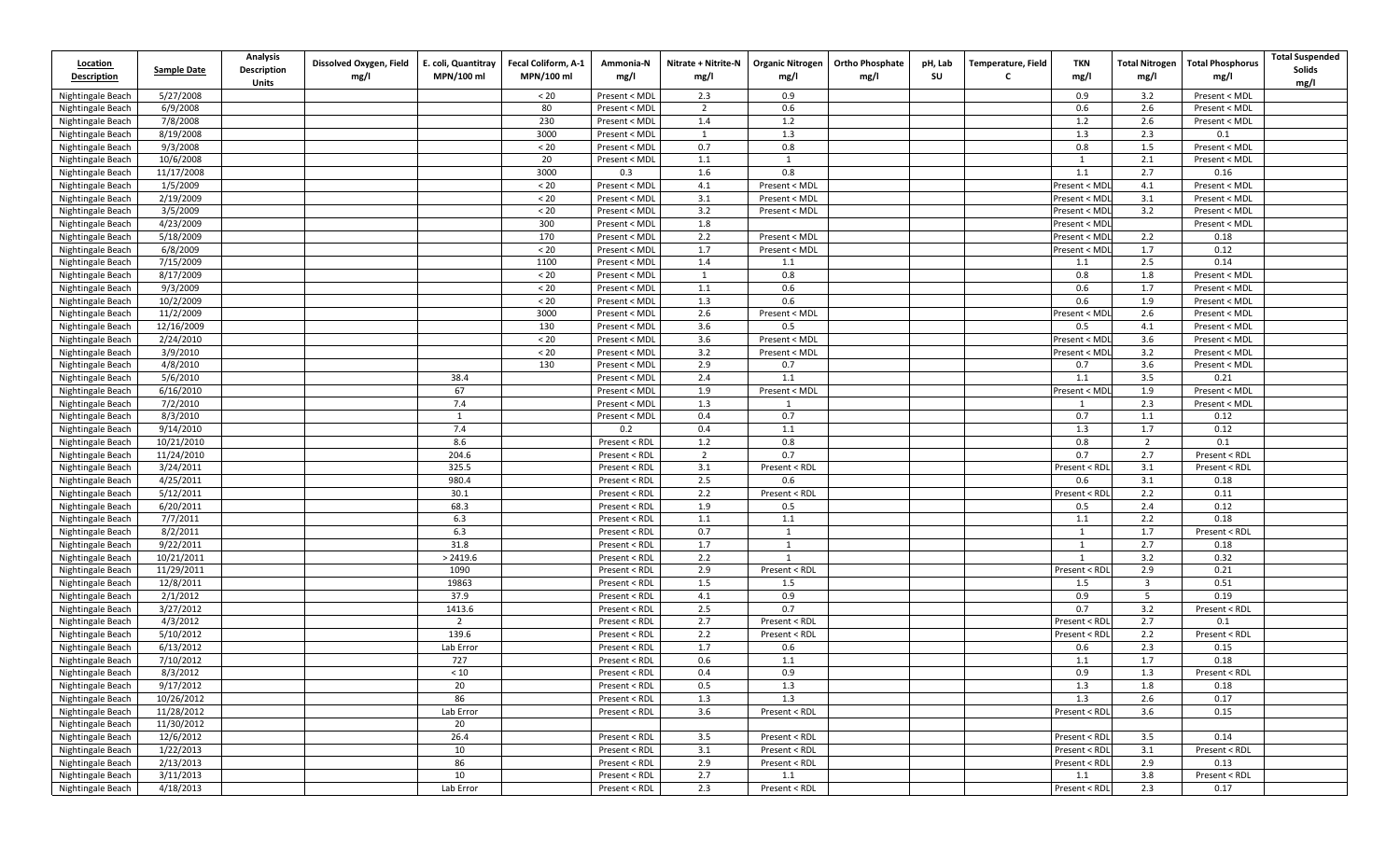| Location                               |                        | <b>Analysis</b>                    | Dissolved Oxygen, Field | E. coli, Quantitray | Fecal Coliform, A-1 | Ammonia-N                      | Nitrate + Nitrite-N   | <b>Organic Nitrogen</b> | <b>Ortho Phosphate</b> | pH, Lab | Temperature, Field      | TKN           | <b>Total Nitrogen</b>   | <b>Total Phosphorus</b>        | <b>Total Suspended</b> |
|----------------------------------------|------------------------|------------------------------------|-------------------------|---------------------|---------------------|--------------------------------|-----------------------|-------------------------|------------------------|---------|-------------------------|---------------|-------------------------|--------------------------------|------------------------|
| <b>Description</b>                     | <b>Sample Date</b>     | <b>Description</b><br><b>Units</b> | mg/l                    | MPN/100 ml          | MPN/100 ml          | mg/l                           | mg/l                  | mg/l                    | mg/l                   | SU      | C                       | mg/l          | mg/l                    | mg/l                           | Solids<br>mg/l         |
| Nightingale Beach                      | 4/25/2013              |                                    |                         | 51                  |                     |                                |                       |                         |                        |         |                         |               |                         |                                |                        |
| Nightingale Beach                      | 5/15/2013              |                                    |                         | 115.3               |                     | Present < RDL                  | 1.8                   | 1.2                     |                        |         |                         | 1.2           | $\overline{\mathbf{3}}$ | 0.15                           |                        |
| Nightingale Beach                      | 6/25/2013              |                                    |                         | 10                  |                     | Present < RDL                  | 1.3                   | 0.9                     |                        |         |                         | 0.9           | 2.2                     | 0.12                           |                        |
| Nightingale Beach                      | 7/9/2013               |                                    |                         | 21.8                |                     | Present < RDL                  | 1.3                   | 1.2                     |                        |         |                         | 1.2           | 2.5                     | 0.1                            |                        |
| Nightingale Beach                      | 8/27/2013              |                                    |                         | $<10$               |                     | Present < RDL                  | 0.3                   | 1.8                     |                        |         |                         | 1.8           | 2.1                     | 0.14                           |                        |
| Nightingale Beach                      | 9/24/2013              |                                    |                         | 41                  |                     | Present < RDL                  | 0.8                   | 1.1                     |                        |         |                         | 1.1           | 1.9                     | Present < RDL                  |                        |
| Nightingale Beach                      | 10/15/2013             |                                    |                         | 309                 |                     | Present < RDL                  | 1.4                   | 1                       |                        |         |                         | 1             | 2.4                     | Present < RDL                  |                        |
| Nightingale Beach                      | 11/21/2013             |                                    |                         | < 10                |                     | Present < RDL                  | 2.1                   | 0.7                     |                        |         |                         | 0.7           | 2.8                     | 0.16                           |                        |
| Nightingale Beach                      | 1/16/2014              |                                    |                         | 712                 |                     | Present < RDL                  | 3.4                   | Present < RDL           |                        |         |                         | Present < RD  | 3.4                     | 0.12                           |                        |
| Nightingale Beach                      | 3/20/2014              |                                    |                         | 20                  |                     | Present < RDL                  | 3.1                   | 0.5                     |                        |         |                         | 0.5           | 3.6                     | Present < RDL                  |                        |
| Nightingale Beach                      | 4/11/2014              |                                    |                         | 75                  |                     | Present < RDL                  | 2.8                   | 0.7                     |                        |         |                         | 0.7           | 3.5                     | Present < RDI                  |                        |
| Nightingale Beach                      | 5/21/2014              |                                    |                         | 410                 |                     | Present < RDL                  | $\overline{2}$        | Present < RDL           |                        |         |                         | Present < RD  | $\overline{2}$          | 0.13                           |                        |
| Nightingale Beach                      | 6/10/2014              |                                    |                         | 20                  |                     | Present < RDL                  | 2.7                   | Present < RDL           |                        |         |                         | Present < RD  | 2.7                     | Present < RDL                  |                        |
| Nightingale Beach                      | 7/9/2014               |                                    |                         | $<10$               |                     | Present < RDL                  | 2.4                   | 0.7                     |                        |         |                         | 0.7           | 3.1                     | Present < RDL                  |                        |
| Nightingale Beach                      | 8/22/2014              |                                    |                         | 30                  |                     | Present < RDL                  | 1.6                   | 0.9                     |                        |         |                         | 0.9           | 2.5                     | Present < RDL                  |                        |
| Nightingale Beach                      | 9/18/2014              |                                    |                         | $<10$               |                     | Present < RDL                  | 1.3                   | 0.9                     |                        |         |                         | 0.9           | 2.2                     | 0.33                           |                        |
| Nightingale Beach                      | 10/17/2014             |                                    |                         | 4352                |                     | Present < RDL                  | 1.7                   | 3.8                     |                        |         |                         | 3.8           | 5.5                     | 0.42                           |                        |
| Nightingale Beach                      | 11/10/2014             |                                    |                         | 384                 |                     | Present < RDL                  | 1.7                   | 0.7                     |                        |         |                         | 0.7           | 2.4                     | Present < RDL                  |                        |
| Nightingale Beach                      | 12/12/2014             |                                    |                         | 884                 |                     | Present < RDL                  | 2.8                   | Present < RDL           |                        |         |                         | Present < RD  | 2.8                     | Present < RDL                  |                        |
| Nightingale Beach                      | 4/6/2015               |                                    |                         | $<10$               |                     | Present < RDL                  | 2.8                   | Present < RDL           |                        |         |                         | Present < RD  | 2.8                     | Present < RDL                  |                        |
| Nightingale Beach                      | 5/26/2015              |                                    |                         | 134                 |                     | Present < RDL                  | 1.9                   | 1.7                     |                        |         |                         | 1.7           | 3.6                     | 0.27                           |                        |
| Nightingale Beach                      | 6/18/2015              |                                    |                         | 85                  |                     | Present < RDL                  | 1.8                   | 0.6                     |                        |         |                         | 0.6           | 2.4                     | 0.14                           |                        |
| Nightingale Beach                      | 7/24/2015              |                                    |                         | < 10                |                     | Present < RDL                  | $\overline{2}$        | 0.9                     |                        |         |                         | 0.9           | 2.9                     | 0.2                            |                        |
| Nightingale Beach                      | 8/24/2015              |                                    |                         | 52                  |                     | Present < RDL                  | 1.3                   | 0.9                     |                        |         |                         | 0.9           | 2.2                     | Present < RDI                  |                        |
| Nightingale Beach                      | 9/3/2015<br>10/21/2015 |                                    |                         | 31<br>31            |                     | Present < RDL<br>Present < RDL | $\overline{1}$<br>1.4 | 0.7<br>1                |                        |         |                         | 0.7           | 1.7<br>2.4              | 0.14                           |                        |
| Nightingale Beach                      | 11/25/2015             |                                    |                         | $<10$               |                     | Present < RDL                  | $\overline{2}$        | Present < RDL           |                        |         |                         | Present < RDI | $\overline{2}$          | Present < RDL<br>Present < RDL |                        |
| Nightingale Beach<br>Nightingale Beach | 12/3/2015              |                                    |                         | 12033               |                     | Present < RDL                  | 2.2                   | 0.8                     |                        |         |                         | 0.8           | $\overline{\mathbf{3}}$ | 0.13                           |                        |
| Nightingale Beach                      | 1/12/2016              |                                    |                         | 2909                |                     | Present < RDL                  | 2.4                   | 0.8                     |                        |         |                         | 0.8           | 3.2                     | 0.12                           |                        |
| Nightingale Beach                      | 2/11/2016              |                                    |                         | 52                  |                     | Present < RDL                  | 3.4                   | Present < RDL           |                        |         |                         | Present < RDI | 3.4                     | Present < RDL                  |                        |
| Nightingale Beach                      | 4/6/2016               |                                    | 12.9                    | 20                  |                     | Present < RDL                  | 2.7                   | Present < RDL           | Present < RDL          | 7.7     | 14                      | Present < RD  | 2.7                     | 0.85                           |                        |
| Nightingale Beach                      | 5/4/2016               |                                    | 9.2                     | 3873                |                     | Present < RDL                  | 2.2                   | 0.6                     | Present < RDL          | 7.9     | 17                      | 0.6           | 2.8                     | Present < RDL                  |                        |
| Nightingale Beach                      | 5/17/2016              |                                    |                         |                     |                     | Present < RDL                  | $\overline{2}$        | 1.1                     | 0.08                   |         |                         | 1.1           | 3.1                     | Present < RDL                  |                        |
| Nightingale Beach                      | 6/6/2016               |                                    | 11                      | 52                  |                     | Present < RDL                  | $\overline{2}$        | 0.5                     | Present < RDL          | 8.4     | 25                      | 0.5           | 2.5                     | Present < RDL                  | 11                     |
| Nightingale Beach                      | 6/13/2016              |                                    |                         |                     |                     | Present < RDL                  | $\overline{2}$        | 0.7                     | Present < RDL          |         |                         | 0.7           | 2.7                     | Present < RDL                  | 17                     |
| Nightingale Beach                      | 7/6/2016               |                                    | 8.6                     | 31                  |                     | Present < RDL                  | 1.4                   | $\mathbf{1}$            | 0.12                   | 7.2     | 28                      | 1             | 2.4                     | 0.14                           | 17                     |
| Nightingale Beach                      | 7/18/2016              |                                    |                         |                     |                     | Present < RDL                  | 1.3                   | 0.9                     | Present < RDL          |         |                         | 0.9           | 2.2                     | Present < RDI                  | 10                     |
| Nightingale Beach                      | 8/3/2016               |                                    | 10.3                    | 63                  |                     | Present < RDL                  | 1.2                   | 1                       | Present < RDL          | 8.7     | 24                      | -1            | 2.2                     | 0.1                            | 14                     |
| Nightingale Beach                      | 8/15/2016              |                                    |                         |                     |                     | Present < RDL                  | 0.9                   | 0.9                     | Present < RDL          |         |                         | 0.9           | 1.8                     | 0.1                            | 18                     |
| Nightingale Beach                      | 9/7/2016               |                                    | 9.8                     | < 10                |                     | Present < RDL                  | 0.6                   | 0.9                     | Present < RDL          | 8.5     | 27                      | 0.9           | 1.5                     | Present < RDL                  | 23                     |
| Nightingale Beach                      | 9/19/2016              |                                    |                         |                     |                     | Present < RDL                  | 0.7                   | 0.6                     | Present < RDL          |         |                         | 0.6           | 1.3                     | Present < RDL                  | 8                      |
| Nightingale Beach                      | 10/3/2016              |                                    | 7.8                     | 31                  |                     | 0.3                            | 0.6                   | 0.7                     | Present < RDL          | 8       | 21                      | 1             | 1.6                     | Present < RDL                  | 16                     |
| Nightingale Beach                      | 10/17/2016             |                                    |                         |                     |                     | Present < RDL                  | 0.9                   | 1                       | Present < RDL          |         |                         | 1             | 1.9                     | Present < RDL                  | 17                     |
| Nightingale Beach                      | 11/7/2016              |                                    | 9.1                     | < 10                |                     | 0.3                            | $\overline{1}$        | 0.5                     | Present < RDL          | 7.4     | 13                      | 0.8           | 1.8                     | Present < RDL                  | 15                     |
| Nightingale Beach                      | 12/5/2016              |                                    | 9.8                     | 2613                |                     | Present < RDL                  | 1.9                   | 1                       | Present < RDL          | 7.2     | 9                       | -1            | 2.9                     | Present < RDL                  | 20                     |
| Nightingale Beach                      | 1/4/2017               |                                    | 12.5                    | 2723                |                     | Present < RDL                  | 2.6                   | 0.6                     | Present < RDL          | 7.5     | 6                       | 0.6           | 3.2                     | Present < RDL                  | 12                     |
| Nightingale Beach                      | 2/6/2017               |                                    | 14.5                    | < 10                |                     | Present < RDL                  | 3.6                   | Present < RDL           | Present < RDL          | 8       | $\overline{\mathbf{3}}$ | Present < RDL | 3.6                     | Present < RDL                  | Present < RDL          |
| Nightingale Beach                      | 3/6/2017               |                                    | 11.7                    | 20                  |                     | Present < RDL                  | 2.5                   | 0.7                     | Present < RDL          | 7.7     | 9                       | 0.7           | 3.2                     | Present < RDL                  | 13                     |
| Nightingale Beach                      | 4/3/2017               |                                    | 10.5                    | 2755                |                     | Present < RDL                  | 1.9                   | 1.3                     | Present < RDL          | 7.3     | 13                      | 1.3           | 3.2                     | 0.16                           | 67                     |
| Nightingale Beach                      | 5/3/2017               |                                    | 9.5                     | 63                  |                     | Present < RDL                  | 2.1                   | Present < RDL           | Present < RDL          | 7.5     | 17                      | Present < RDL | 2.1                     | Present < RDL                  | 18                     |
| Nightingale Beach                      | 6/5/2017               |                                    | 10.8                    | 1178                |                     | 0.4                            | 2.1                   | 0.4                     | Present < RDL          | 8.9     | 23                      | 0.8           | 2.9                     | Present < RDL                  | 31                     |
| Nightingale Beach                      | 7/5/2017               |                                    | 10.3                    | 20                  |                     | Present < RDL                  | 0.9                   | 1.1                     | Present < RDL          | 9.1     | 26                      | 1.1           | $\overline{2}$          | Present < RDL                  | 17                     |
| Nightingale Beach                      | 8/7/2017               |                                    | 10.2                    | 52                  |                     | Present < RDL                  | 0.9                   | 1.6                     | Present < RDL          | 8.6     | 19                      | 1.6           | 2.5                     | 0.13                           | 23                     |
| Nightingale Beach                      | 9/6/2017               |                                    | 8.5                     | 41                  |                     | Present < RDL                  | 0.9                   | 1.3                     | Present < RDL          | 8.5     | 22                      | 1.3           | 2.2                     | 0.1                            | 16                     |
| Nightingale Beach                      | 10/2/2017              |                                    | 6.9                     | 10                  |                     | 0.3                            | 0.6                   | 1                       | Present < RDL          | 7.3     | 20                      | 1.3           | 1.9                     | Present < RDL                  | 27                     |